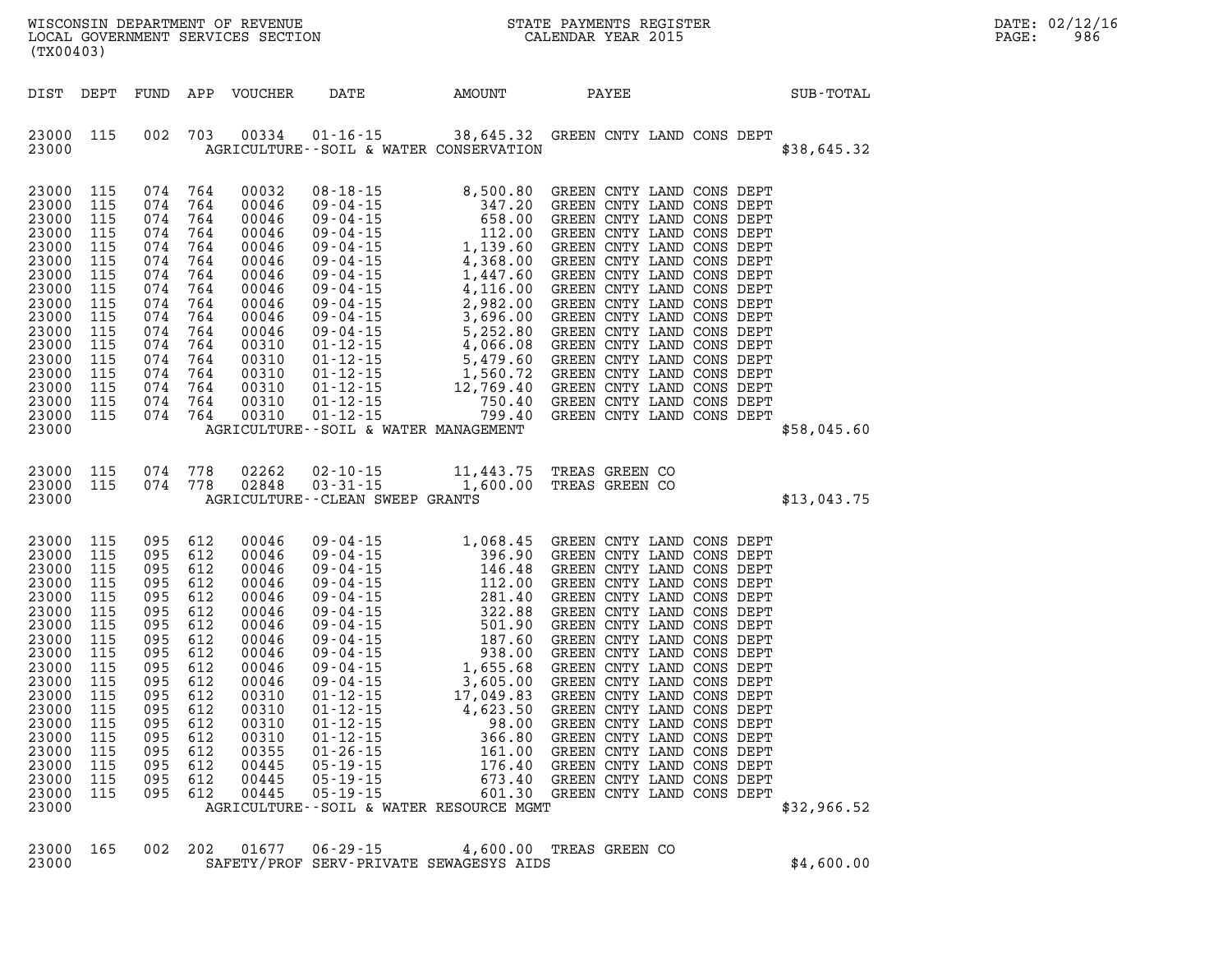| (TX00403)                                                                                                   |                                               |                                                                                                 |                                                      |                                                                                        |                                                                                                                                                                |                                                                                                                                                                                                                                                                                                                           |                                                                                                                                                                                                               | $\mathbb{R}^n$ | DATE: 02/12/16<br>$\mathtt{PAGE}$ : | 987 |  |
|-------------------------------------------------------------------------------------------------------------|-----------------------------------------------|-------------------------------------------------------------------------------------------------|------------------------------------------------------|----------------------------------------------------------------------------------------|----------------------------------------------------------------------------------------------------------------------------------------------------------------|---------------------------------------------------------------------------------------------------------------------------------------------------------------------------------------------------------------------------------------------------------------------------------------------------------------------------|---------------------------------------------------------------------------------------------------------------------------------------------------------------------------------------------------------------|----------------|-------------------------------------|-----|--|
| DIST DEPT                                                                                                   |                                               |                                                                                                 |                                                      | FUND APP VOUCHER                                                                       |                                                                                                                                                                | DATE AMOUNT                                                                                                                                                                                                                                                                                                               | PAYEE                                                                                                                                                                                                         |                | SUB-TOTAL                           |     |  |
| 23000 370<br>23000                                                                                          |                                               |                                                                                                 |                                                      |                                                                                        |                                                                                                                                                                | NAT RESOURCES-ENVIRONMENTAL AIDS-FEDERAL                                                                                                                                                                                                                                                                                  | 002 683 02760 06-05-15 68,671.75 GREEN CNTY LAND CONS DEPT                                                                                                                                                    |                | \$68,671.75                         |     |  |
| 23000<br>23000                                                                                              | 370                                           |                                                                                                 | 012 549                                              |                                                                                        | NAT RESOURCES -- WILDLIFE DAMAGE                                                                                                                               |                                                                                                                                                                                                                                                                                                                           | 00188  04-07-15  1,762.98  GREEN CNTY LAND CONS DEPT                                                                                                                                                          |                | \$1,762.98                          |     |  |
| 23000 370<br>23000 370<br>23000                                                                             |                                               | 012 553                                                                                         | 012 553                                              |                                                                                        |                                                                                                                                                                | NAT RESOURCES--WILDLIFE DAMAGE CLAIMS                                                                                                                                                                                                                                                                                     | $\begin{array}{cccc} 0.0188 & 0.4\cdot 0.7\cdot 1.5 & 2,682.03 & \text{GREEN CNY} & \text{LAND CONS DEPT} \\ 0.0188 & 0.4\cdot 0.7\cdot 1.5 & 122.87 & \text{GREEN CNYY} & \text{LAND CONS DEPT} \end{array}$ |                | \$2,804.90                          |     |  |
| 23000 370<br>23000                                                                                          |                                               |                                                                                                 |                                                      |                                                                                        | NAT RESOURCES -- POLLUTION CONTROL                                                                                                                             |                                                                                                                                                                                                                                                                                                                           | 095 517 02761 06-05-15 68,671.76 GREEN CNTY LAND CONS DEPT                                                                                                                                                    |                | \$68,671.76                         |     |  |
| 23000 395<br>23000                                                                                          |                                               |                                                                                                 | 011 168                                              |                                                                                        | TRANSPORTATION--ELDERLY & DISABLED                                                                                                                             |                                                                                                                                                                                                                                                                                                                           | 50023  06-09-15  88,181.00  COUNTY OF GREEN                                                                                                                                                                   |                | \$88,181.00                         |     |  |
| 23000<br>23000<br>23000<br>23000<br>23000<br>23000<br>23000<br>23000 395<br>23000 395<br>23000 395<br>23000 | 395<br>395<br>395<br>395<br>395<br>395<br>395 | 011 185<br>011 185<br>011 185<br>011 185<br>011 185<br>011 185<br>011 185<br>011 185<br>011 185 | 011 185                                              | 50144<br>52387<br>57089<br>58550<br>58550<br>61767<br>61767<br>65618<br>65949<br>67621 |                                                                                                                                                                | 06-11-15<br>07-03-15<br>08-17-15<br>08-17-15<br>08-01-15<br>09-01-15<br>2,473.73<br>09-01-15<br>2,473.73<br>09-01-15<br>2,473.73<br>09-01-15<br>638.90<br>10-05-15<br>1,488.32<br>10-05-15<br>1,542.69<br>11-12-15<br>1,542.69<br>11-13-15<br>1,542.69<br>11-13-15<br>1,54<br>TRANSPORTATION - - HIGHWAY SAFETY - FEDERAL | TREAS GREEN CO<br>TREAS GREEN CO<br>TREAS GREEN CO<br>TREAS GREEN CO<br>TREAS GREEN CO<br>TREAS GREEN CO<br>TREAS GREEN CO<br>TREAS GREEN CO<br>TREAS GREEN CO<br>TREAS GREEN CO                              |                | \$13, 156.12                        |     |  |
| 23000 395<br>23000<br>23000 395<br>23000                                                                    | 395                                           | 011 190<br>011 190<br>011 190                                                                   |                                                      | 36023<br>52023<br>64023                                                                | $10 - 05 - 15$                                                                                                                                                 | TRANSPORTATION--GENERAL TRANSP AIDS-GTA                                                                                                                                                                                                                                                                                   | 01-05-15 234,972.34 COUNTY OF GREEN<br>07-06-15 469,944.68 COUNTY OF GREEN<br>10-05-15 234,972.37 COUNTY OF GREEN<br>234,972.37 COUNTY OF GREEN                                                               |                | \$939,889.39                        |     |  |
| 23000 395<br>23000                                                                                          |                                               | 011 278                                                                                         |                                                      | 68884                                                                                  |                                                                                                                                                                | TRANSPORTATION--LRIP/TRIP/MSIP GRANTS                                                                                                                                                                                                                                                                                     | 12-14-15 4, 115.92 TREAS GREEN CO                                                                                                                                                                             |                | \$4,115.92                          |     |  |
| 23000 435<br>23000<br>23000<br>23000<br>23000<br>23000<br>23000<br>23000<br>23000 435                       | 435<br>435<br>435<br>435<br>435<br>435<br>435 | 005<br>005<br>005<br>005<br>005<br>005<br>005<br>005<br>005 000                                 | 000<br>000<br>000<br>000<br>000<br>000<br>000<br>000 | 90511<br>90514<br>90515<br>90517<br>90518<br>90519<br>90523<br>90600<br>90601          | $01 - 01 - 15$<br>$02 - 01 - 15$<br>$03 - 01 - 15$<br>$04 - 01 - 15$<br>$05 - 01 - 15$<br>$06 - 01 - 15$<br>$07 - 01 - 15$<br>$07 - 01 - 15$<br>$08 - 01 - 15$ | 179,018.00 GREEN CO<br>186,922.00<br>111,989.00<br>284,195.00<br>162,416.00<br>141,059.00<br>3,192.00<br>161,879.00<br>181,600.00                                                                                                                                                                                         | GREEN CO<br>GREEN CO<br>GREEN CO<br>GREEN CO<br>GREEN CO<br>GREEN CO<br>GREEN CO<br>GREEN CO                                                                                                                  |                |                                     |     |  |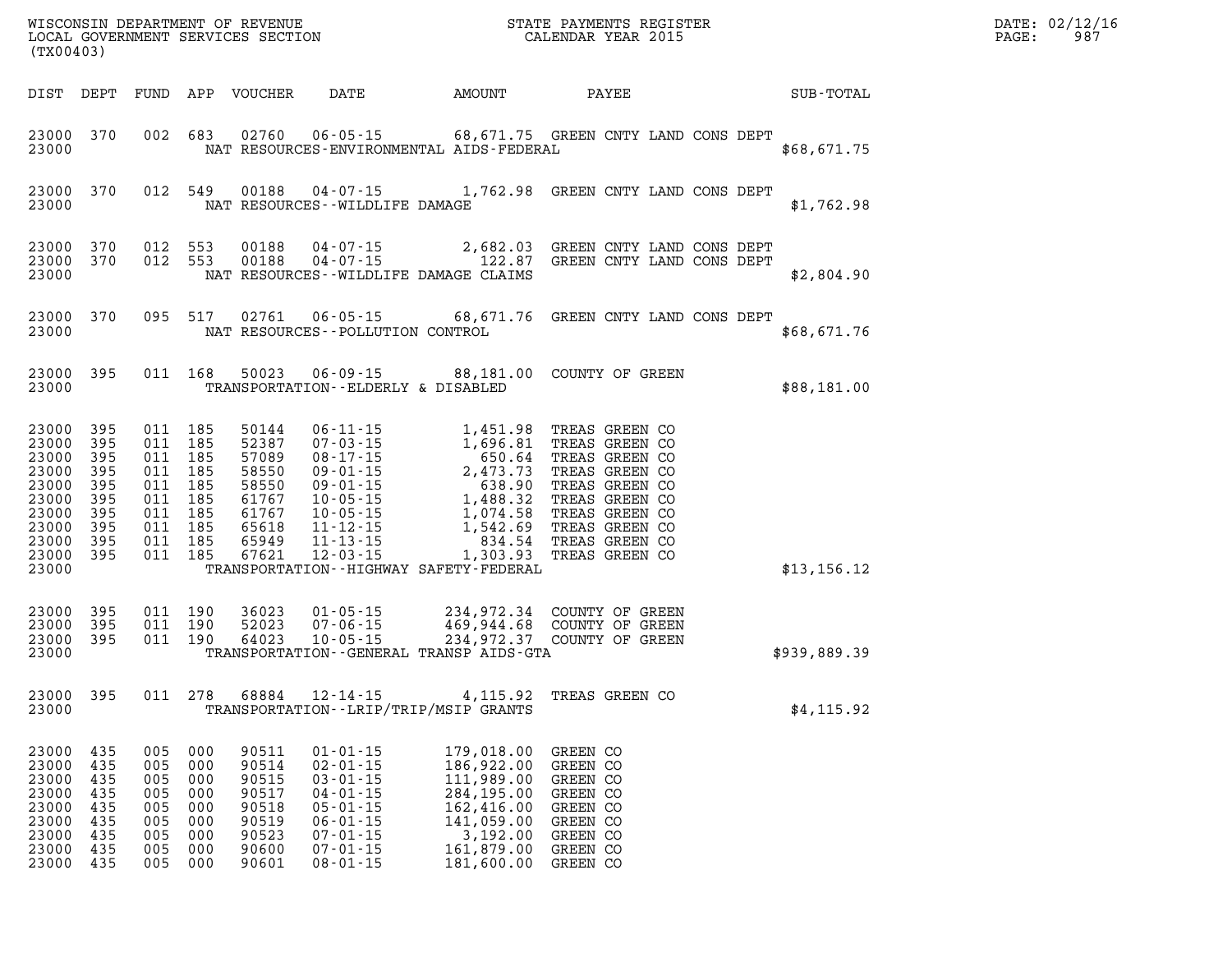| DIST                                                                                                                                                                    | DEPT                                                                                                                              | FUND                                                                                                                              | APP                                                                                                                               | <b>VOUCHER</b>                                                                                                                                                          | DATE                                                                                                                                                                                                                                                                                                                                               | AMOUNT                                                                                                                                                                                                                                        |                                                                                                                                                                                                      | PAYEE |                                                                                                            | SUB-TOTAL                                                                                                                                                                                                     |
|-------------------------------------------------------------------------------------------------------------------------------------------------------------------------|-----------------------------------------------------------------------------------------------------------------------------------|-----------------------------------------------------------------------------------------------------------------------------------|-----------------------------------------------------------------------------------------------------------------------------------|-------------------------------------------------------------------------------------------------------------------------------------------------------------------------|----------------------------------------------------------------------------------------------------------------------------------------------------------------------------------------------------------------------------------------------------------------------------------------------------------------------------------------------------|-----------------------------------------------------------------------------------------------------------------------------------------------------------------------------------------------------------------------------------------------|------------------------------------------------------------------------------------------------------------------------------------------------------------------------------------------------------|-------|------------------------------------------------------------------------------------------------------------|---------------------------------------------------------------------------------------------------------------------------------------------------------------------------------------------------------------|
| 23000<br>23000<br>23000<br>23000<br>23000                                                                                                                               | 435<br>435<br>435<br>435                                                                                                          | 005<br>005<br>005<br>005                                                                                                          | 000<br>000<br>000<br>000                                                                                                          | 90604<br>90607<br>90609<br>90611                                                                                                                                        | $09 - 01 - 15$<br>$10 - 01 - 15$<br>$11 - 02 - 15$<br>$12 - 01 - 15$<br>HEALTH SERVICES--STATE/FED AIDS                                                                                                                                                                                                                                            | 674,132.00<br>180,923.00<br>188,590.00<br>136,043.00                                                                                                                                                                                          | GREEN CO<br>GREEN CO<br>GREEN CO<br>GREEN CO                                                                                                                                                         |       |                                                                                                            | \$2,591,958.00                                                                                                                                                                                                |
| 23000<br>23000<br>23000<br>23000<br>23000<br>23000<br>23000<br>23000<br>23000<br>23000<br>23000<br>23000<br>23000<br>23000<br>23000<br>23000<br>23000<br>23000<br>23000 | 437<br>437<br>437<br>437<br>437<br>437<br>437<br>437<br>437<br>437<br>437<br>437<br>437<br>437<br>437<br>437<br>437<br>437<br>437 | 005<br>005<br>005<br>005<br>005<br>005<br>005<br>005<br>005<br>005<br>005<br>005<br>005<br>005<br>005<br>005<br>005<br>005<br>005 | 000<br>000<br>000<br>000<br>000<br>000<br>000<br>000<br>000<br>000<br>000<br>000<br>000<br>000<br>000<br>000<br>000<br>000<br>000 | 00000<br>00000<br>00000<br>00000<br>00000<br>00000<br>00000<br>00000<br>00000<br>00000<br>00000<br>00000<br>00000<br>00000<br>00000<br>00000<br>00000<br>00000<br>00000 | $01 - 05 - 15$<br>$01 - 16 - 15$<br>$01 - 30 - 15$<br>$02 - 05 - 15$<br>$03 - 05 - 15$<br>$04 - 06 - 15$<br>$04 - 07 - 15$<br>$04 - 17 - 15$<br>$04 - 30 - 15$<br>$05 - 05 - 15$<br>$05 - 06 - 15$<br>$06 - 05 - 15$<br>$06 - 26 - 15$<br>$07 - 06 - 15$<br>$07 - 30 - 15$<br>$08 - 05 - 15$<br>$08 - 21 - 15$<br>$09 - 08 - 15$<br>$09 - 14 - 15$ | 5,574.51<br>37,206.20<br>72,236.52<br>26,074.00<br>118,744.41<br>22,196.13<br>.00<br>16,484.60<br>96,083.28<br>5,908.27<br>10,455.40<br>69,852.85<br>25, 214.00<br>35,320.55<br>87,905.55<br>11,501.60<br>2,112.00<br>15,923.95<br>312,516.00 | GREEN<br><b>GREEN</b><br>GREEN<br><b>GREEN</b><br><b>GREEN</b><br>GREEN<br>GREEN<br><b>GREEN</b><br>GREEN<br><b>GREEN</b><br><b>GREEN</b><br>GREEN<br>GREEN<br><b>GREEN</b><br>GREEN<br><b>GREEN</b> |       | <b>GREEN CHILD SUPPORT</b><br>CHILD SUPPORT<br>GREEN CHILD SUPPORT<br>CHILD SUPPORT<br>GREEN CHILD SUPPORT | $\star$<br>$\star$<br>$\star$<br>$\star$<br>$\star$<br>$\star$<br>$\star$<br>$\star$<br>$\star$<br>$\star$<br>$\star$<br>$\star$<br>$\star$<br>$\star$<br>$\star$<br>$\star$<br>$\star$<br>$\star$<br>$\star$ |
| 23000                                                                                                                                                                   |                                                                                                                                   |                                                                                                                                   |                                                                                                                                   |                                                                                                                                                                         |                                                                                                                                                                                                                                                                                                                                                    | CHILDREN & FAMILIES--STATE/FEDERAL AIDS                                                                                                                                                                                                       |                                                                                                                                                                                                      |       |                                                                                                            | \$971,309.82                                                                                                                                                                                                  |
| 23000<br>23000                                                                                                                                                          | 455                                                                                                                               | 002                                                                                                                               | 202                                                                                                                               | 06131                                                                                                                                                                   | $05 - 14 - 15$                                                                                                                                                                                                                                                                                                                                     | 609.20<br>JUSTICE -- LAW ENFORCEMENT TRAINING REIMB                                                                                                                                                                                           | TREAS GREEN CO                                                                                                                                                                                       |       |                                                                                                            | \$609.20                                                                                                                                                                                                      |
| 23000<br>23000                                                                                                                                                          | 455                                                                                                                               | 002                                                                                                                               | 221                                                                                                                               | 14                                                                                                                                                                      | $07 - 21 - 15$<br>JUSTICE--LAW ENFORCEMENT SERVICES AID                                                                                                                                                                                                                                                                                            | 260.00                                                                                                                                                                                                                                        | TREAS GREEN CNTY                                                                                                                                                                                     |       |                                                                                                            | \$260.00                                                                                                                                                                                                      |
| 23000<br>23000<br>23000                                                                                                                                                 | 455<br>455                                                                                                                        | 002<br>002                                                                                                                        | 231<br>231                                                                                                                        | 06131<br>20                                                                                                                                                             | $05 - 14 - 15$<br>$04 - 27 - 15$<br>JUSTICE--LAW ENFORCEMENT TRAINING                                                                                                                                                                                                                                                                              | 381.12<br>6,560.00                                                                                                                                                                                                                            | TREAS GREEN CO<br>TREAS GREEN CNTY                                                                                                                                                                   |       |                                                                                                            | \$6,941.12                                                                                                                                                                                                    |
| 23000<br>23000                                                                                                                                                          | 455                                                                                                                               | 002                                                                                                                               | 523                                                                                                                               | 06276                                                                                                                                                                   | $05 - 21 - 15$<br>DOJ--CHILD ADVOCACY CENTER GRANT                                                                                                                                                                                                                                                                                                 | 8,500.00                                                                                                                                                                                                                                      | TREAS GREEN CO                                                                                                                                                                                       |       |                                                                                                            | \$8,500.00                                                                                                                                                                                                    |
| 23000<br>23000<br>23000                                                                                                                                                 | 455<br>455                                                                                                                        | 002<br>002                                                                                                                        | 532<br>532                                                                                                                        | 04<br>12                                                                                                                                                                | $03 - 09 - 15$<br>$07 - 27 - 15$                                                                                                                                                                                                                                                                                                                   | 14,681.96<br>14,509.42<br>JUSTICE--VICTIM/WITNESS ASSISTANCE SERV                                                                                                                                                                             | TREAS GREEN CO<br>TREAS GREEN CO                                                                                                                                                                     |       |                                                                                                            | \$29,191.38                                                                                                                                                                                                   |
| 23000                                                                                                                                                                   | 465                                                                                                                               | 002                                                                                                                               | 337                                                                                                                               | 01340                                                                                                                                                                   | $06 - 24 - 15$                                                                                                                                                                                                                                                                                                                                     | 11,228.50                                                                                                                                                                                                                                     | TREAS GREEN CO                                                                                                                                                                                       |       |                                                                                                            |                                                                                                                                                                                                               |

**23000 MILITARY AFFAIRS-EMERGENCY MGMT PLANNING \$11,228.50**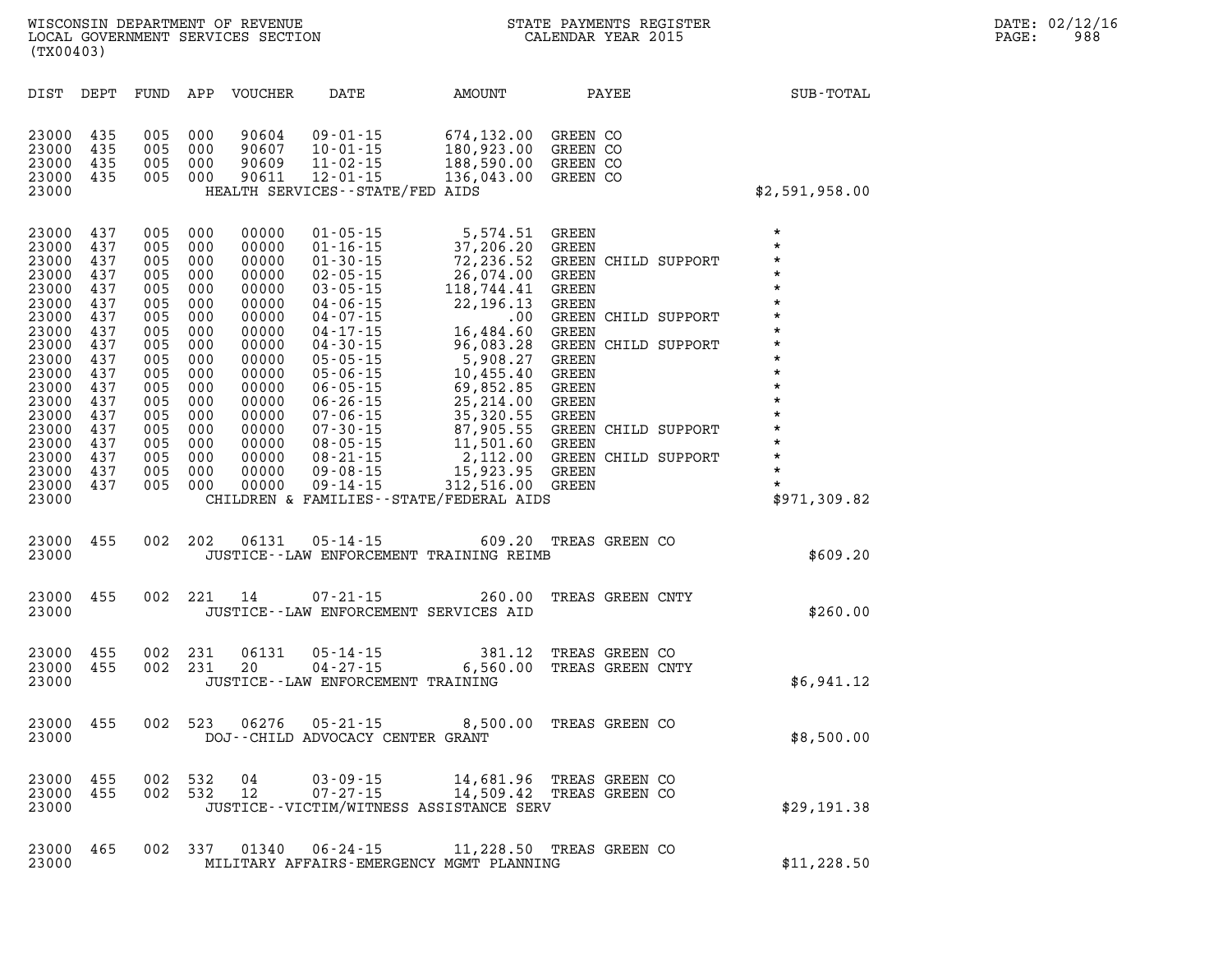| (TX00403)                                                                                                                               |                                                                                         |                                                                                                            |                                                                                 |                                                                                                                            |                                                                                                                                                                                                                                                                                                                                                         | WISCONSIN DEPARTMENT OF REVENUE<br>LOCAL GOVERNMENT SERVICES SECTION THE STATE PAYMENTS REGISTER<br>(TWO 1403)   |  |                                                                                                                                                                                  |  | $\mathbb{R}^n$ | $\mathtt{PAGE}$ : | DATE: 02/12/16<br>989 |
|-----------------------------------------------------------------------------------------------------------------------------------------|-----------------------------------------------------------------------------------------|------------------------------------------------------------------------------------------------------------|---------------------------------------------------------------------------------|----------------------------------------------------------------------------------------------------------------------------|---------------------------------------------------------------------------------------------------------------------------------------------------------------------------------------------------------------------------------------------------------------------------------------------------------------------------------------------------------|------------------------------------------------------------------------------------------------------------------|--|----------------------------------------------------------------------------------------------------------------------------------------------------------------------------------|--|----------------|-------------------|-----------------------|
|                                                                                                                                         |                                                                                         |                                                                                                            |                                                                                 |                                                                                                                            | DIST DEPT FUND APP VOUCHER DATE AMOUNT PAYEE SUB-TOTAL                                                                                                                                                                                                                                                                                                  |                                                                                                                  |  |                                                                                                                                                                                  |  |                |                   |                       |
| 23000                                                                                                                                   |                                                                                         |                                                                                                            |                                                                                 |                                                                                                                            | $\begin{array}{cccccc} 23000& 465& 002& 342& 00904& 01\text{-}15\text{-}15& 16\text{,}591.08 & \text{TREAS GREEN CO}\\ 23000& 465& 002& 342& 01411& 06\text{-}25\text{-}15& 17\text{,}064.73 & \text{TREAS GREEN CO} \end{array}$<br>MILITARY AFFAIRS-EMERGENCY MGMT-FED FUND                                                                           |                                                                                                                  |  |                                                                                                                                                                                  |  | \$33,655.81    |                   |                       |
|                                                                                                                                         |                                                                                         |                                                                                                            |                                                                                 |                                                                                                                            | 23000 465 002 350 00596 01-21-15 5,280.60 TREAS GREEN CO \$5,280.60<br>MILITARY AFFAIRS - HOMELAND SEC GRANT                                                                                                                                                                                                                                            |                                                                                                                  |  |                                                                                                                                                                                  |  |                |                   |                       |
| 23000                                                                                                                                   |                                                                                         |                                                                                                            |                                                                                 |                                                                                                                            | 23000 465 072 364 00987 01-20-15 10,894.00 TREAS GREEN CO<br>MILITARY AFFAIRS-EMER MGMT-PLANNING AID                                                                                                                                                                                                                                                    |                                                                                                                  |  |                                                                                                                                                                                  |  |                |                   |                       |
| 23000                                                                                                                                   |                                                                                         |                                                                                                            |                                                                                 |                                                                                                                            | 23000 485 002 127 06026 06-12-15 1,000.00 TREAS GREEN CO<br>VETERANS AFFAIRS GRANTS                                                                                                                                                                                                                                                                     |                                                                                                                  |  |                                                                                                                                                                                  |  | \$1,000.00     |                   |                       |
| 23000                                                                                                                                   |                                                                                         |                                                                                                            |                                                                                 |                                                                                                                            | 23000 485 082 267 06026 06-12-15 4,500.00 TREAS GREEN CO<br>VETERANS AFFAIRS - GRANTS TO COUNTIES                                                                                                                                                                                                                                                       |                                                                                                                  |  |                                                                                                                                                                                  |  | \$4,500.00     |                   |                       |
| 23000                                                                                                                                   |                                                                                         |                                                                                                            |                                                                                 |                                                                                                                            | 23000 485 083 370 06026 06-12-15 4,500.00 TREAS GREEN CO<br>VETERANS AFFAIRS -- GRANTS TO COUNTIES                                                                                                                                                                                                                                                      |                                                                                                                  |  |                                                                                                                                                                                  |  | \$4,500.00     |                   |                       |
| 23000<br>23000<br>23000<br>23000<br>23000<br>23000<br>23000<br>23000<br>23000<br>23000                                                  | 505<br>505<br>505<br>505<br>505<br>505<br>505<br>505<br>505<br>23000 505                | 002 155<br>002 155<br>002 155<br>002 155<br>002 155<br>002 155<br>002 155<br>002 155<br>002 155<br>002 155 |                                                                                 |                                                                                                                            | DOA-HOUSING ASSISTANCE-FEDERAL FUNDS                                                                                                                                                                                                                                                                                                                    |                                                                                                                  |  |                                                                                                                                                                                  |  | \$21,455.00    |                   |                       |
| 23000 505<br>23000<br>23000<br>23000<br>23000<br>23000<br>23000<br>23000<br>23000<br>23000<br>23000<br>23000<br>23000<br>23000<br>23000 | 505<br>505<br>505<br>505<br>505<br>505<br>505<br>505<br>505<br>505<br>505<br>505<br>505 | 035 371<br>035 371<br>035 371<br>035<br>035<br>035<br>035<br>035<br>035<br>035<br>035<br>035<br>035        | 035 371<br>371<br>371<br>371<br>371<br>371<br>371<br>371<br>371<br>371<br>- 371 | 60060<br>60060<br>60133<br>60423<br>60423<br>60423<br>60523<br>60523<br>60523<br>60782<br>60782<br>60782<br>60863<br>60863 | 08-25-15 186.00 TREAS GREEN CO<br>08-25-15 343.00 TREAS GREEN CO<br>09-23-15 214.00 TREAS GREEN CO<br>01-23-15 1,235.00 TREAS GREEN CO<br>$01 - 23 - 15$<br>$01 - 23 - 15$<br>$02 - 24 - 15$<br>$02 - 24 - 15$<br>$02 - 24 - 15$<br>$06 - 08 - 15$<br>$06 - 08 - 15$<br>$06 - 08 - 15$<br>$07 - 07 - 15$<br>$07 - 07 - 15$<br>DOA--PUBLIC BENEFITS FUND | 1,315.00<br>738.00<br>923.00<br>1,345.00<br>1,643.00<br>2,964.00<br>1,579.00<br>5,268.00<br>1,301.00<br>1,044.00 |  | TREAS GREEN CO<br>TREAS GREEN CO<br>TREAS GREEN CO<br>TREAS GREEN CO<br>TREAS GREEN CO<br>TREAS GREEN CO<br>TREAS GREEN CO<br>TREAS GREEN CO<br>TREAS GREEN CO<br>TREAS GREEN CO |  | \$20,098.00    |                   |                       |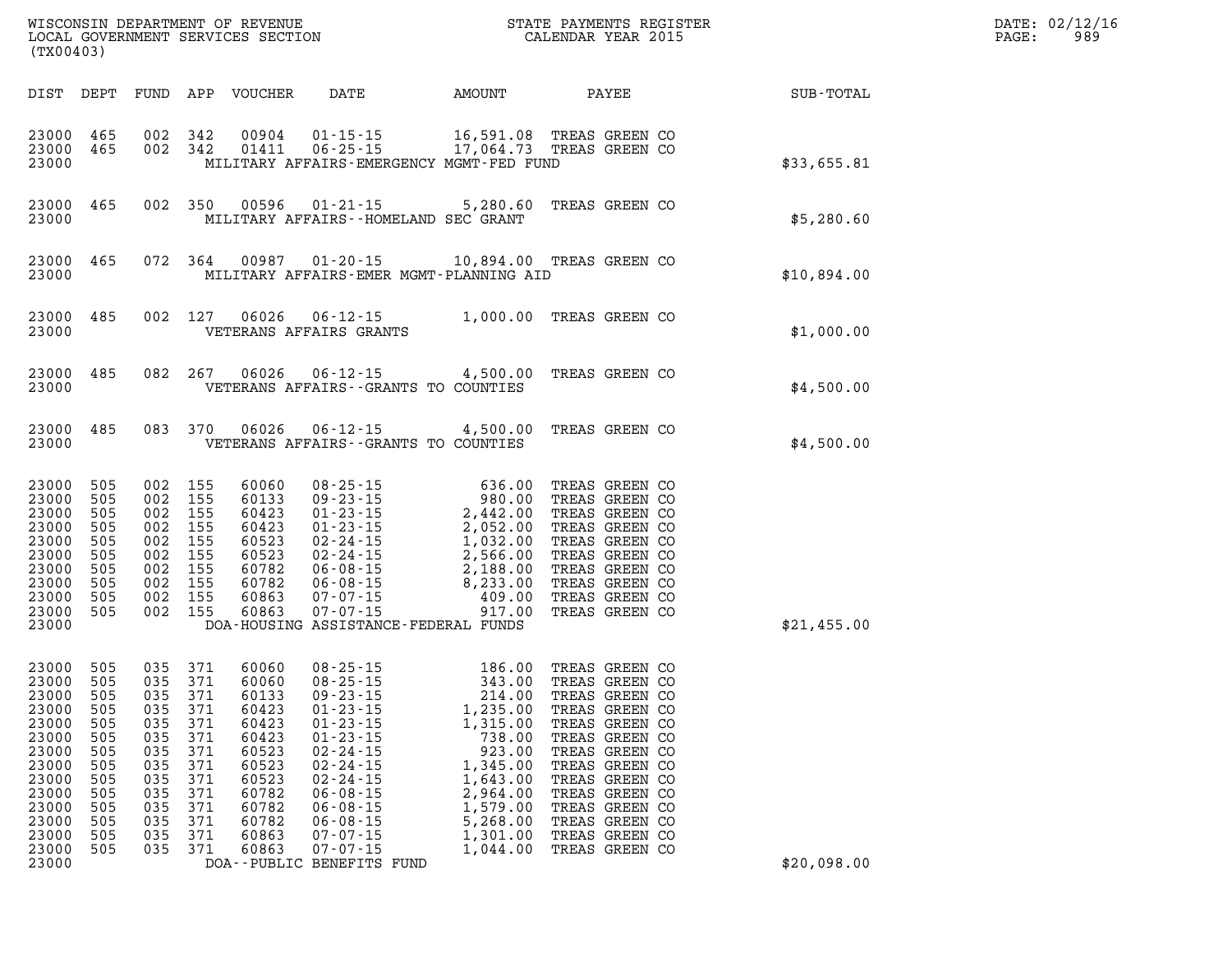| WISCONSIN DEPARTMENT OF REVENUE<br>LOCAL GOVERNMENT SERVICES SECTION<br>(TX00403)                                                               |                                                                                      | STATE PAYMENTS REGISTER<br>CALENDAR YEAR 2015       |  |  |  |  |
|-------------------------------------------------------------------------------------------------------------------------------------------------|--------------------------------------------------------------------------------------|-----------------------------------------------------|--|--|--|--|
| APP<br>VOUCHER<br>DEPT<br>FUND<br>DATE<br>DIST                                                                                                  | AMOUNT                                                                               | PAYEE<br>SUB-TOTAL                                  |  |  |  |  |
| 23000<br>505<br>089<br>166<br>04917<br>01-21-15<br>23000<br>089<br>505<br>166<br>09094<br>$06 - 23 - 15$<br>23000<br>DOA--LAND INFORMATION FUND | 1,000.00<br>47,856.00                                                                | TREAS GREEN CNTY<br>TREAS GREEN CNTY<br>\$48,856.00 |  |  |  |  |
| 43554<br>23000<br>835<br>002<br>105<br>07-27-15<br>23000<br>REVENUE--STATE SHARED REVENUES                                                      | 51,671.34                                                                            | TREAS GREEN CO<br>\$51,671.34                       |  |  |  |  |
| 23000<br>835<br>002<br>109<br>01023<br>07-27-15<br>23000<br>REVENUE - - EXEMPT COMPUTER AID                                                     | 88,447.00                                                                            | TREAS GREEN CO<br>\$88,447.00                       |  |  |  |  |
| 23000<br>835<br>002<br>302<br>10033<br>23000<br>302<br>835<br>11033<br>$07 - 27 - 15$<br>002<br>23000                                           | 07-27-15<br>4,578,728.11<br>1,084,133.05<br>REVENUE-FIRST DOLLAR/SCHOOL LEVY CREDITS | TREAS GREEN CO<br>TREAS GREEN CO<br>\$5,662,861.16  |  |  |  |  |
| 23000<br>835<br>363<br>37172<br>03-23-15<br>021<br>23000<br>REVENUE - - LOTTERY CREDIT -                                                        | 1,330,768.91                                                                         | TREAS GREEN CO<br>\$1,330,768.91                    |  |  |  |  |
| 23000<br>DISTRICT TOTAL APPROPRIATIONS                                                                                                          |                                                                                      | \$12, 238, 540.85                                   |  |  |  |  |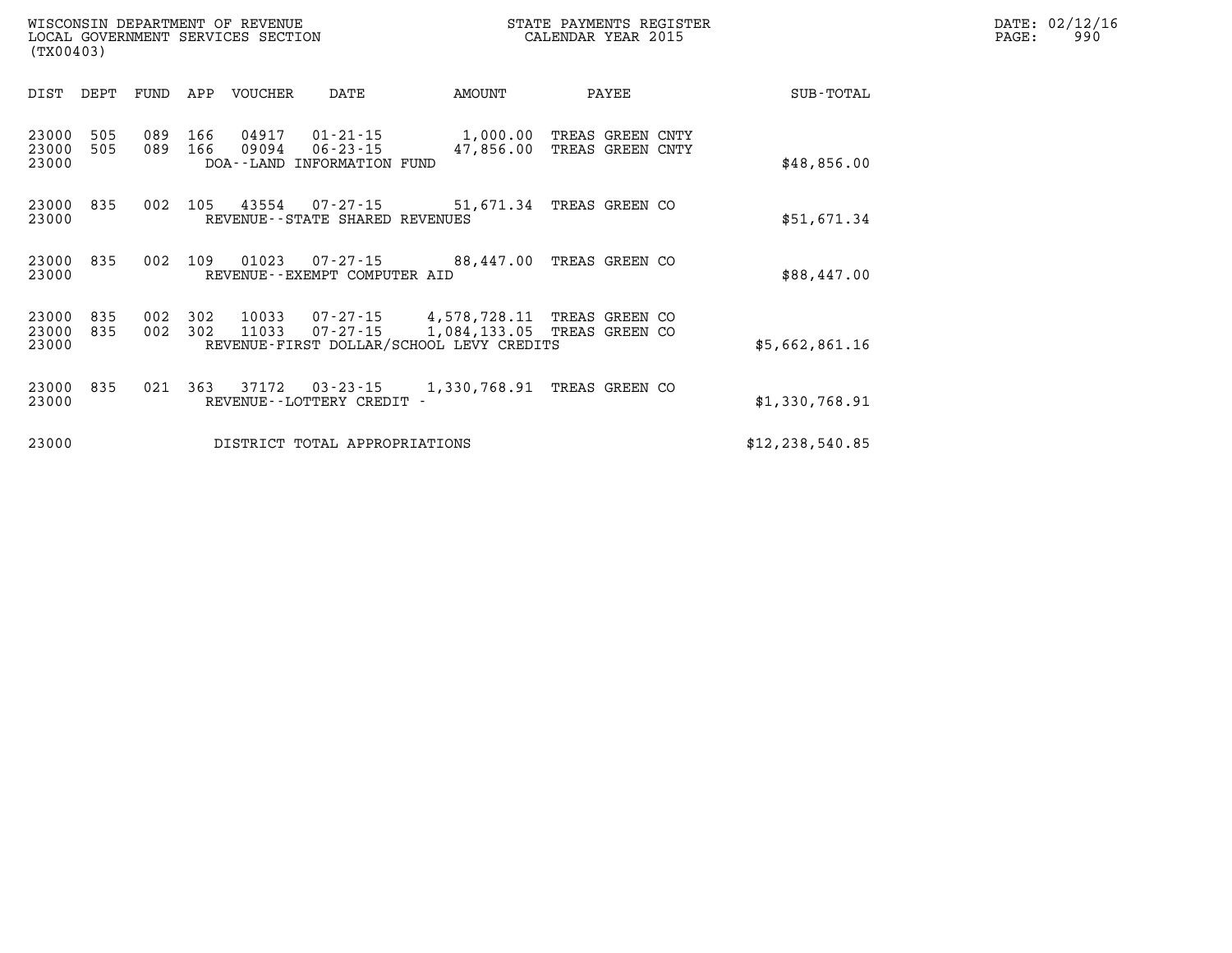| (TX00403)                                |            | WISCONSIN DEPARTMENT OF REVENUE<br>LOCAL GOVERNMENT SERVICES SECTION |                                       |                                          | STATE PAYMENTS REGISTER<br>CALENDAR YEAR 2015                                                                                                               |              | DATE: 02/12/16<br>$\mathtt{PAGE}$ :<br>991 |
|------------------------------------------|------------|----------------------------------------------------------------------|---------------------------------------|------------------------------------------|-------------------------------------------------------------------------------------------------------------------------------------------------------------|--------------|--------------------------------------------|
|                                          |            | DIST DEPT FUND APP VOUCHER                                           | DATE                                  | AMOUNT                                   | PAYEE                                                                                                                                                       | SUB-TOTAL    |                                            |
| 23002 165<br>23002                       |            |                                                                      | SAFETY/PROF SERV--FIRE INSURANCE DUES |                                          | 002 225 00610 06-25-15 1,676.81 TREAS TN ADAMS                                                                                                              | \$1,676.81   |                                            |
| 23002 370<br>23002                       |            | 000 001<br>05DNR                                                     |                                       | NAT RESOURCES-SEVERANCE/YIELD/WITHDRAWAL | 09-28-15 1,414.33 TREAS TOWN ADAMS                                                                                                                          | \$1,414.33   |                                            |
| 23002 370<br>23002                       |            |                                                                      |                                       | NAT RESOURCES--FOREST CROP/MFL/CO FOREST | 012 571 38941 06-02-15 127.95 TREAS TN ADAMS                                                                                                                | \$127.95     |                                            |
| 23002 370<br>23002                       |            |                                                                      | NAT RESOURCES--RU RECYCLING GRANT     |                                          | 074 670 42585 05-29-15 1,638.15 TREAS TN ADAMS                                                                                                              | \$1,638.15   |                                            |
| 23002 395<br>23002<br>23002<br>23002 395 | 395<br>395 | 011 191<br>011 191<br>011 191<br>011 191<br>66613                    | 10-05-15                              |                                          | 38613  01-05-15  23,121.00  TOWN OF ADAMS<br>46613 04-06-15 23,121.00 TOWN OF ADAMS<br>54613  07-06-15  23,121.00  TOWN OF ADAMS<br>23,121.00 TOWN OF ADAMS |              |                                            |
| 23002                                    |            |                                                                      |                                       | TRANSPORTATION--GENERAL TRANSP AIDS-GTA  |                                                                                                                                                             | \$92,484.00  |                                            |
| 23002 835<br>23002                       |            |                                                                      | REVENUE - - STATE SHARED REVENUES     |                                          | 002 105 43531 07-27-15 1,899.25 TREAS TN ADAMS                                                                                                              | \$1,899.25   |                                            |
| 23002 835<br>23002                       |            | 002 109                                                              | REVENUE--EXEMPT COMPUTER AID          |                                          | 5.00 TREAS TN ADAMS                                                                                                                                         | \$5.00       |                                            |
| 23002                                    |            |                                                                      | DISTRICT TOTAL APPROPRIATIONS         |                                          |                                                                                                                                                             | \$99, 245.49 |                                            |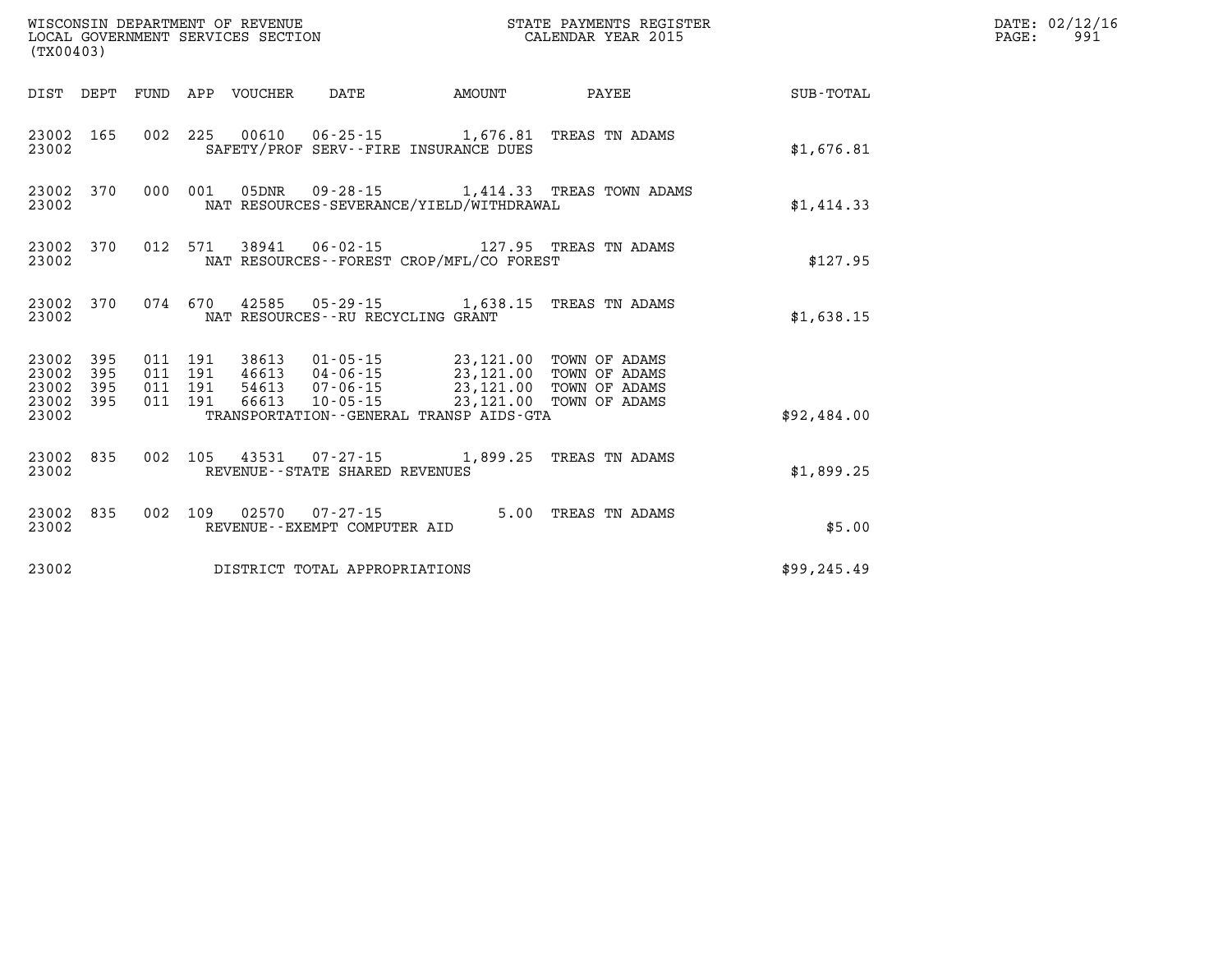| (TX00403)                                 |                          |                          |                          | WISCONSIN DEPARTMENT OF REVENUE<br>LOCAL GOVERNMENT SERVICES SECTION |                                                                      | STATE PAYMENTS REGISTER<br>CALENDAR YEAR 2015                                                    |                                                                      |                  |
|-------------------------------------------|--------------------------|--------------------------|--------------------------|----------------------------------------------------------------------|----------------------------------------------------------------------|--------------------------------------------------------------------------------------------------|----------------------------------------------------------------------|------------------|
| DIST                                      | DEPT                     | FUND                     | APP                      | VOUCHER                                                              | DATE                                                                 | AMOUNT                                                                                           | PAYEE                                                                | <b>SUB-TOTAL</b> |
| 23004<br>23004                            | 165                      | 002                      | 225                      | 00611                                                                | $06 - 25 - 15$                                                       | 3,591.17<br>SAFETY/PROF SERV--FIRE INSURANCE DUES                                                | TREAS TN ALBANY                                                      | \$3,591.17       |
| 23004<br>23004                            | 370                      | 012                      | 571                      | 38942                                                                | $06 - 02 - 15$                                                       | 30.30<br>NAT RESOURCES--FOREST CROP/MFL/CO FOREST                                                | TREAS TN ALBANY                                                      | \$30.30          |
| 23004<br>23004<br>23004<br>23004          | 370<br>370<br>370        | 012<br>012<br>012        | 579<br>579<br>579        | 20251<br>20251<br>20251                                              | 04 - 03 - 15<br>04-03-15<br>$04 - 03 - 15$                           | 492.30<br>32.76<br>923.22<br>NAT RESOURCES -- AIDS IN LIEU OF TAXES                              | TREAS TN ALBANY<br>TREAS TN ALBANY<br>TREAS TN ALBANY                | \$1,448.28       |
| 23004<br>23004<br>23004<br>23004<br>23004 | 395<br>395<br>395<br>395 | 011<br>011<br>011<br>011 | 191<br>191<br>191<br>191 | 38614<br>46614<br>54614<br>66614                                     | $01 - 05 - 15$<br>$04 - 06 - 15$<br>$07 - 06 - 15$<br>$10 - 05 - 15$ | 20,473.09<br>20,473.09<br>20,473.09<br>20,473.11<br>TRANSPORTATION - - GENERAL TRANSP AIDS - GTA | TOWN OF ALBANY<br>TOWN OF ALBANY<br>TOWN OF ALBANY<br>TOWN OF ALBANY | \$81,892.38      |
| 23004<br>23004                            | 835                      | 002                      | 105                      | 43532                                                                | $07 - 27 - 15$<br>REVENUE - - STATE SHARED REVENUES                  | 1,302.06                                                                                         | TREAS TN ALBANY                                                      | \$1,302.06       |
| 23004<br>23004                            | 835                      | 002                      | 109                      | 02571                                                                | $07 - 27 - 15$<br>REVENUE - - EXEMPT COMPUTER AID                    | 3.00                                                                                             | TREAS TN ALBANY                                                      | \$3.00           |
| 23004                                     |                          |                          |                          |                                                                      | DISTRICT TOTAL APPROPRIATIONS                                        |                                                                                                  |                                                                      | \$88,267.19      |

**DATE: 02/12/16<br>PAGE: 992**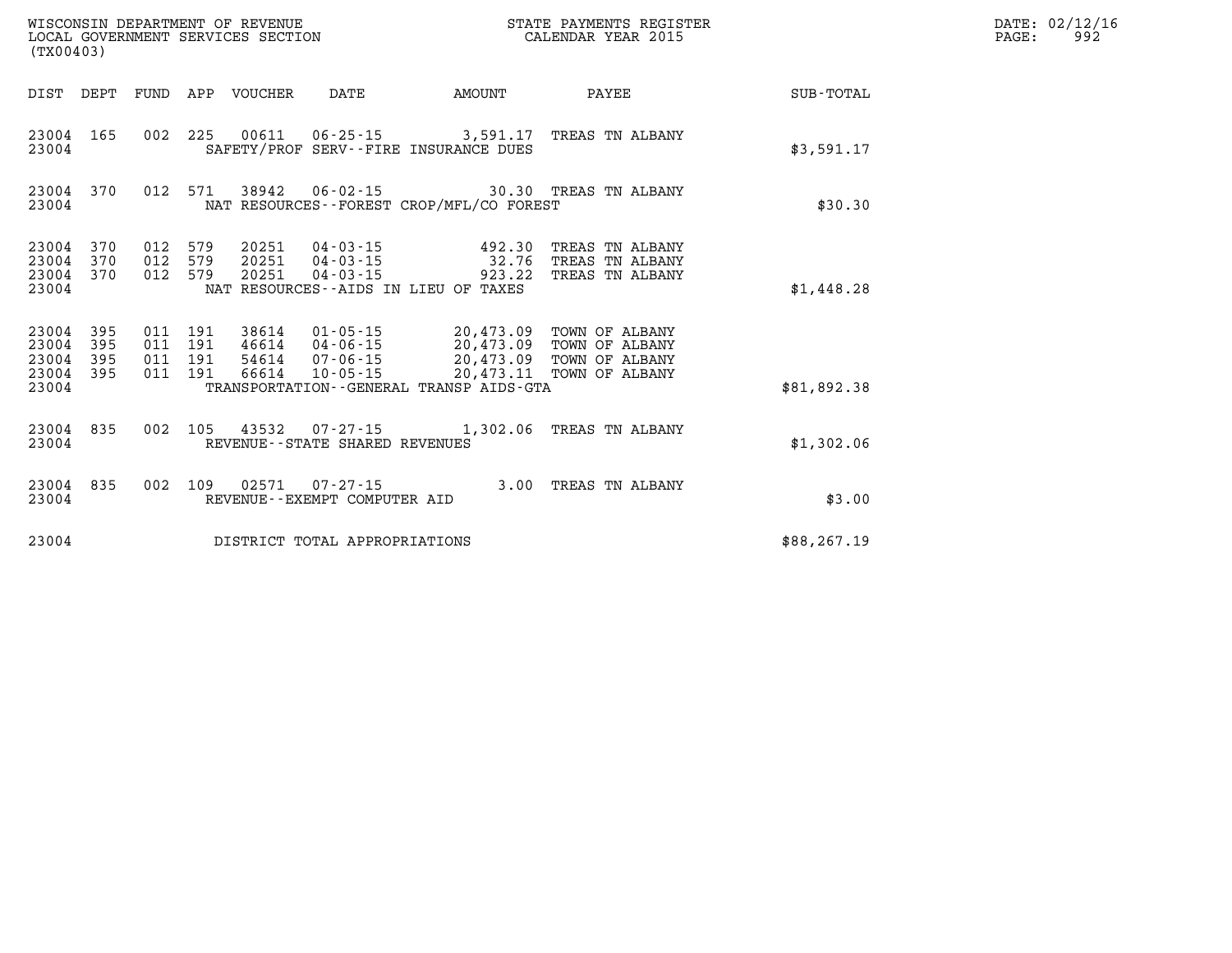| (TX00403)                            |                     |                                          |         |                            |                                                  |                                                |                                                                                                                                                    |               | DATE: 02/12/16<br>$\mathtt{PAGE}$ :<br>993 |
|--------------------------------------|---------------------|------------------------------------------|---------|----------------------------|--------------------------------------------------|------------------------------------------------|----------------------------------------------------------------------------------------------------------------------------------------------------|---------------|--------------------------------------------|
|                                      |                     |                                          |         | DIST DEPT FUND APP VOUCHER | DATE                                             | <b>EXAMOUNT</b>                                | PAYEE                                                                                                                                              | SUB-TOTAL     |                                            |
| 23006 165<br>23006                   |                     |                                          | 002 225 |                            |                                                  | SAFETY/PROF SERV--FIRE INSURANCE DUES          | 00612  06-25-15  3,881.26  TREAS TN BROOKLYN                                                                                                       | \$3,881.26    |                                            |
| 23006 370                            |                     | 002 503                                  |         | 17503                      |                                                  |                                                | 01-12-15 6,323.06 TREAS TN BROOKLYN<br>1200.47 TOWN SHARE                                                                                          |               |                                            |
| 23006                                |                     |                                          |         |                            |                                                  | NAT RESOURCES--AIDS IN LIEU OF TAXES           |                                                                                                                                                    | \$6,323.06    |                                            |
| 23006 370<br>23006                   |                     |                                          |         |                            |                                                  | NAT RESOURCES--FOREST CROP/MFL/CO FOREST       | 012 571 38943 06-02-15 95.40 TREAS TN BROOKLYN                                                                                                     | \$95.40       |                                            |
| 23006 370<br>23006<br>23006          | 370                 | 012 579<br>012 579                       |         | 20252<br>20252             | 04-03-15<br>$04 - 03 - 15$                       | 579.22<br>NAT RESOURCES--AIDS IN LIEU OF TAXES | 72.00 TREAS TN BROOKLYN<br>TREAS TN BROOKLYN                                                                                                       | \$651.22      |                                            |
| 23006 370<br>23006                   |                     | 074 670                                  |         |                            | NAT RESOURCES -- RU RECYCLING GRANT              |                                                | 42586  05-29-15  5,025.82  TREAS TN BROOKLYN                                                                                                       | \$5,025.82    |                                            |
| 23006 370<br>23006                   |                     | 074 673                                  |         | 42586                      |                                                  | NAT RESOURCES--RU CONSOLIDATED GRANT           |                                                                                                                                                    | \$285.15      |                                            |
| 23006 395<br>23006<br>23006<br>23006 | 395<br>395<br>- 395 | 011 191<br>011 191<br>011 191<br>011 191 |         | 54615<br>66615             | $07 - 06 - 15$<br>10 - 05 - 15                   |                                                | 38615 01-05-15 23,341.20 TOWN OF BROOKLYN<br>46615 04-06-15 23,341.20 TOWN OF BROOKLYN<br>23,341.20 TOWN OF BROOKLYN<br>23,341.20 TOWN OF BROOKLYN |               |                                            |
| 23006                                |                     |                                          |         |                            |                                                  | TRANSPORTATION - - GENERAL TRANSP AIDS - GTA   |                                                                                                                                                    | \$93,364.80   |                                            |
| 23006 835<br>23006                   |                     | 002 105                                  |         | 43533                      | $07 - 27 - 15$<br>REVENUE--STATE SHARED REVENUES |                                                | 1,709.53 TREAS TN BROOKLYN                                                                                                                         | \$1,709.53    |                                            |
| 23006                                | 23006 835           | 002 109                                  |         | 02572                      | 07-27-15<br>REVENUE--EXEMPT COMPUTER AID         |                                                | 27.00 TREAS TN BROOKLYN                                                                                                                            | \$27.00       |                                            |
| 23006                                |                     |                                          |         |                            | DISTRICT TOTAL APPROPRIATIONS                    |                                                |                                                                                                                                                    | \$111, 363.24 |                                            |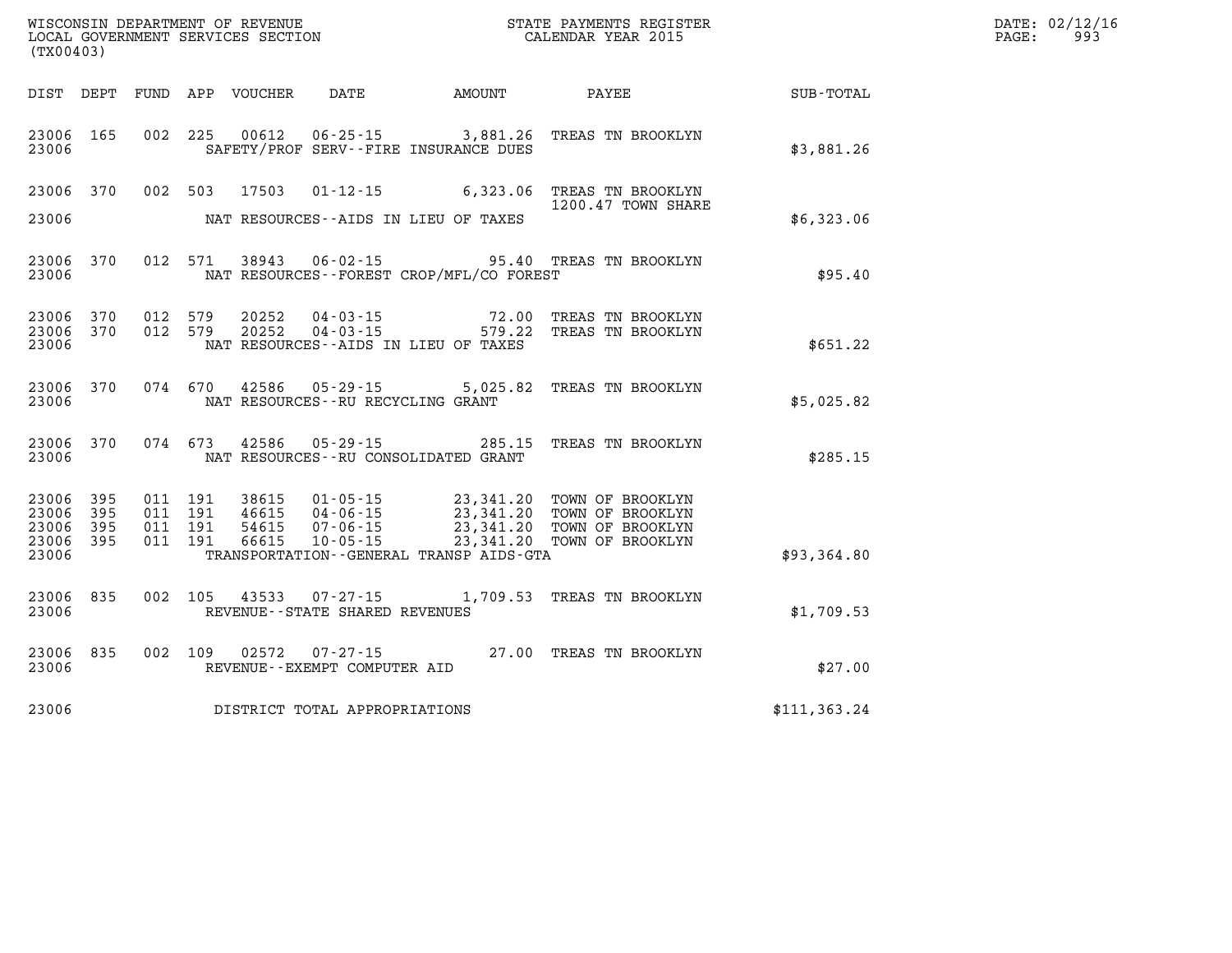| (TX00403)                                         |                       |                                          | WISCONSIN DEPARTMENT OF REVENUE<br>LOCAL GOVERNMENT SERVICES SECTION |                                                        |                                                                                                                                                                                                                      | STATE PAYMENTS REGISTER<br>CALENDAR YEAR 2015                                                                                       |              | DATE: 02/12/16<br>994<br>$\mathtt{PAGE:}$ |
|---------------------------------------------------|-----------------------|------------------------------------------|----------------------------------------------------------------------|--------------------------------------------------------|----------------------------------------------------------------------------------------------------------------------------------------------------------------------------------------------------------------------|-------------------------------------------------------------------------------------------------------------------------------------|--------------|-------------------------------------------|
|                                                   |                       |                                          |                                                                      |                                                        | DIST DEPT FUND APP VOUCHER DATE AMOUNT PAYEE                                                                                                                                                                         |                                                                                                                                     | SUB-TOTAL    |                                           |
| 23008 165<br>23008                                |                       |                                          |                                                                      |                                                        | SAFETY/PROF SERV--FIRE INSURANCE DUES                                                                                                                                                                                | 002 225 00613 06-25-15 2,422.66 TREAS TN CADIZ                                                                                      | \$2,422.66   |                                           |
| 23008                                             | 23008 370             |                                          |                                                                      |                                                        | NAT RESOURCES - - FOREST CROP/MFL/CO FOREST                                                                                                                                                                          | 012 571 38944 06-02-15 80.98 TREAS TN CADIZ                                                                                         | \$80.98      |                                           |
| 23008 370<br>23008<br>23008<br>23008 370<br>23008 | 370<br>370            | 012 579<br>012 579<br>012 579<br>012 579 | 20253<br>20253<br>20253<br>20253                                     |                                                        | NAT RESOURCES - AIDS IN LIEU OF TAXES                                                                                                                                                                                | 04-03-15 186.74 TREAS TN CADIZ<br>04-03-15 103.50 TREAS TN CADIZ<br>04-03-15 20.36 TREAS TN CADIZ<br>04-03-15 137.42 TREAS TN CADIZ | \$448.02     |                                           |
| 23008                                             | 23008 370             |                                          |                                                                      | NAT RESOURCES--RU RECYCLING GRANT                      |                                                                                                                                                                                                                      | 074 670 42587 05-29-15 1,784.23 TREAS TN CADIZ                                                                                      | \$1,784.23   |                                           |
| 23008<br>23008<br>23008<br>23008 395<br>23008     | - 395<br>- 395<br>395 | 011 191<br>011 191<br>011 191<br>011 191 |                                                                      |                                                        | 38616 01-05-15 30,420.63 TOWN OF CADIZ<br>46616 04-06-15 30,420.63 TOWN OF CADIZ<br>54616 07-06-15 30,420.63 TOWN OF CADIZ<br>66616 10-05-15 30,420.63 TOWN OF CADIZ<br>TRANSPORTATION - - GENERAL TRANSP AIDS - GTA |                                                                                                                                     | \$121,682.52 |                                           |
| 23008 835<br>23008                                |                       |                                          |                                                                      | REVENUE--STATE SHARED REVENUES                         |                                                                                                                                                                                                                      | 002 105 43534 07-27-15 4,603.01 TREAS TN CADIZ                                                                                      | \$4,603.01   |                                           |
| 23008 835<br>23008                                |                       |                                          |                                                                      | 002 109 02573 07-27-15<br>REVENUE--EXEMPT COMPUTER AID |                                                                                                                                                                                                                      | 71.00 TREAS TN CADIZ                                                                                                                | \$71.00      |                                           |
| 23008 835<br>23008                                |                       |                                          |                                                                      |                                                        | DOA-PAYMENT FOR MUNICIPAL SERVICES AID                                                                                                                                                                               | 002 501 00002 02-02-15 53.57 TREAS TN CADIZ                                                                                         | \$53.57      |                                           |
| 23008                                             | 23008 835             |                                          |                                                                      | REVENUE--LOTTERY CREDIT -                              |                                                                                                                                                                                                                      | 021 363 35648 03-23-15 909.64 TREAS TN CADIZ                                                                                        | \$909.64     |                                           |
| 23008                                             |                       |                                          |                                                                      | DISTRICT TOTAL APPROPRIATIONS                          |                                                                                                                                                                                                                      |                                                                                                                                     | \$132,055.63 |                                           |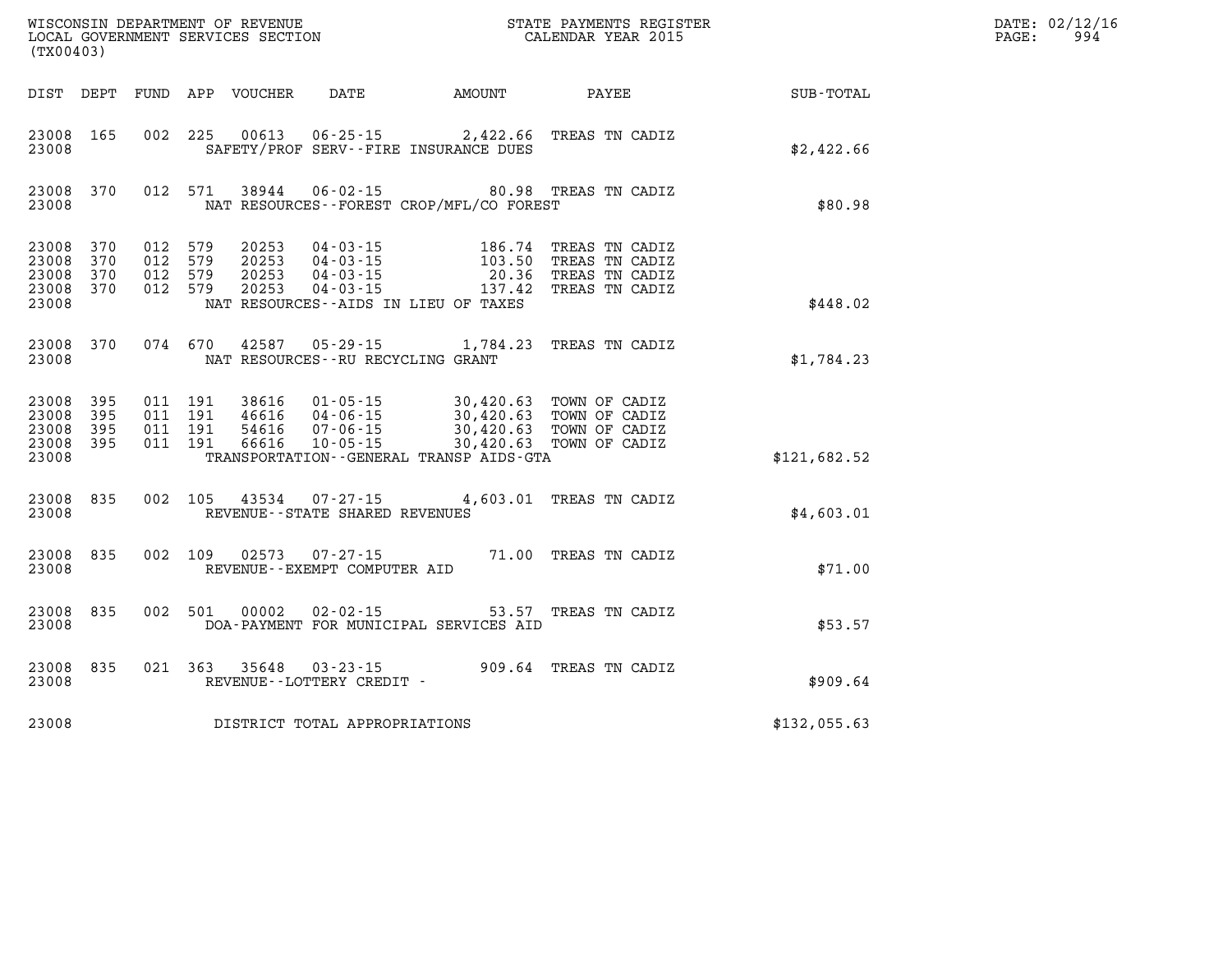| (TX00403)                                         |            |                    |                    |                                 |                                      |                                             | STATE PAYMENTS REGISTER                                                                                                                                                     |               | DATE: 02/12/16<br>$\mathtt{PAGE:}$<br>995 |
|---------------------------------------------------|------------|--------------------|--------------------|---------------------------------|--------------------------------------|---------------------------------------------|-----------------------------------------------------------------------------------------------------------------------------------------------------------------------------|---------------|-------------------------------------------|
|                                                   |            |                    |                    | DIST DEPT FUND APP VOUCHER DATE |                                      | <b>EXAMPLE TO AMOUNT</b>                    | <b>PAYEE</b> PAYEE                                                                                                                                                          | SUB-TOTAL     |                                           |
| 23010                                             | 23010 165  |                    |                    |                                 |                                      | SAFETY/PROF SERV--FIRE INSURANCE DUES       | 002 225 00614 06-25-15 3,452.25 TREAS TN CLARNO                                                                                                                             | \$3,452.25    |                                           |
| 23010                                             |            |                    |                    |                                 |                                      | NAT RESOURCES - - FOREST CROP/MFL/CO FOREST | 23010 370 012 571 38945 06-02-15 15.60 TREAS TN CLARNO                                                                                                                      | \$15.60       |                                           |
| 23010                                             |            |                    |                    |                                 | NAT RESOURCES - - RU RECYCLING GRANT |                                             | 23010 370 074 670 42588 05-29-15 1,860.32 TREAS TN CLARNO                                                                                                                   | \$1,860.32    |                                           |
| 23010 395<br>23010<br>23010<br>23010 395<br>23010 | 395<br>395 | 011 191<br>011 191 | 011 191<br>011 191 |                                 |                                      | TRANSPORTATION--GENERAL TRANSP AIDS-GTA     | 38617  01-05-15  33,916.30  TOWN OF CLARNO<br>46617 04-06-15 33,916.30 TOWN OF CLARNO<br>54617 07-06-15 33,916.30 TOWN OF CLARNO<br>66617 10-05-15 33,916.32 TOWN OF CLARNO | \$135,665.22  |                                           |
| 23010                                             | 23010 835  |                    |                    |                                 | REVENUE--STATE SHARED REVENUES       |                                             | 002 105 43535 07-27-15 3,235.39 TREAS TN CLARNO                                                                                                                             | \$3,235.39    |                                           |
| 23010                                             | 23010 835  |                    |                    |                                 | REVENUE--EXEMPT COMPUTER AID         |                                             | 002 109 02574 07-27-15 72.00 TREAS TN CLARNO                                                                                                                                | \$72.00       |                                           |
| 23010                                             | 23010 835  |                    |                    |                                 | REVENUE - - LOTTERY CREDIT -         |                                             | 021  363  35649  03-23-15   169.20  TREAS TN CLARNO                                                                                                                         | \$169.20      |                                           |
| 23010                                             |            |                    |                    |                                 | DISTRICT TOTAL APPROPRIATIONS        |                                             |                                                                                                                                                                             | \$144, 469.98 |                                           |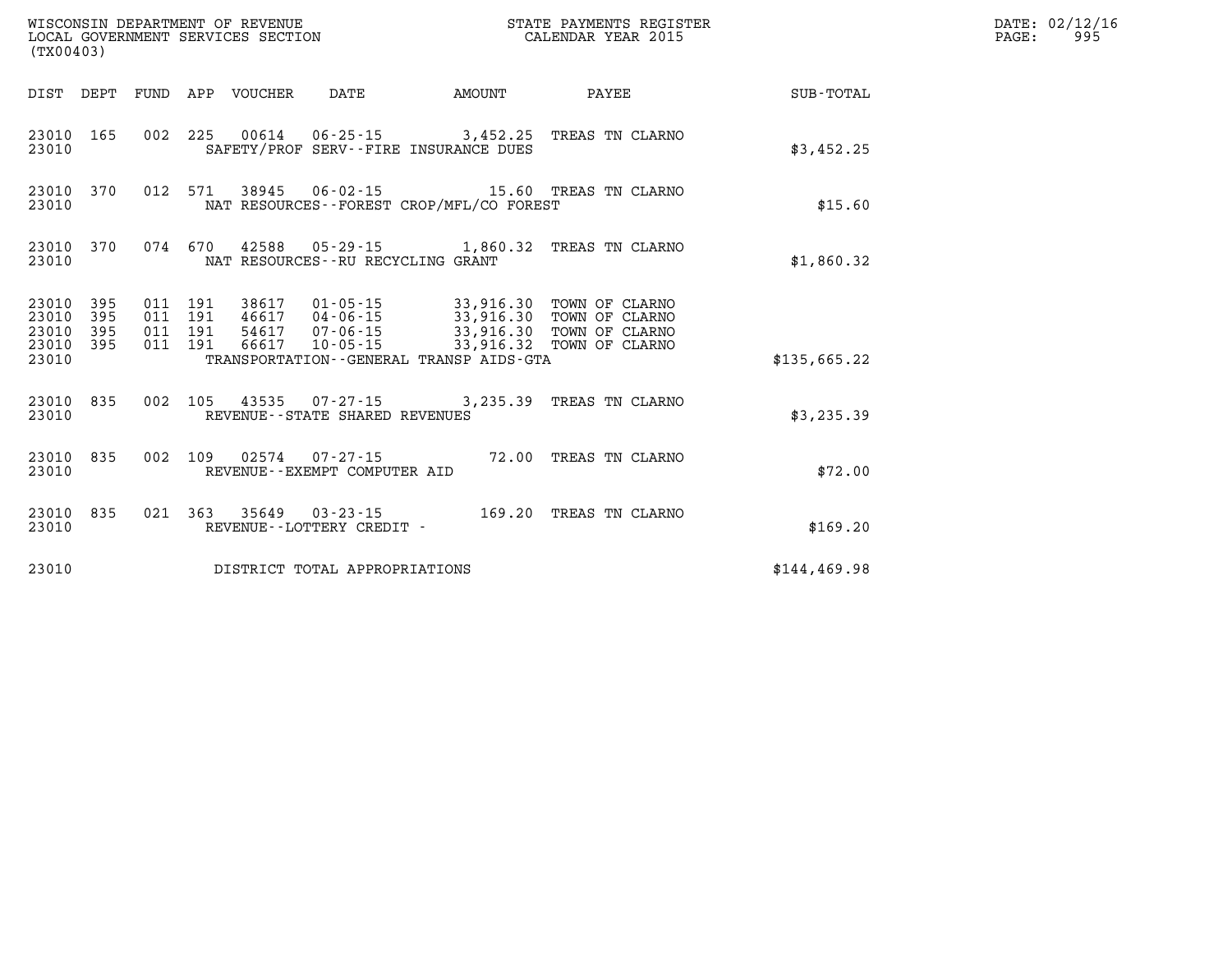| (TX00403)                                             |     |         |       |                                       |                                              | WISCONSIN DEPARTMENT OF REVENUE<br>LOCAL GOVERNMENT SERVICES SECTION THE STATE PAYMENTS REGIST<br>(TYOO402)<br>STATE PAYMENTS REGISTER |               | DATE: 02/12/16<br>$\mathtt{PAGE}$ :<br>996 |
|-------------------------------------------------------|-----|---------|-------|---------------------------------------|----------------------------------------------|----------------------------------------------------------------------------------------------------------------------------------------|---------------|--------------------------------------------|
|                                                       |     |         |       |                                       |                                              | DIST DEPT FUND APP VOUCHER DATE AMOUNT PAYEE                                                                                           | SUB-TOTAL     |                                            |
| 23012 165<br>23012                                    |     |         |       | SAFETY/PROF SERV--FIRE INSURANCE DUES |                                              | 002 225 00615 06-25-15 5,584.19 TREAS TN DECATUR                                                                                       | \$5,584.19    |                                            |
| 23012 370<br>23012                                    |     |         |       | NAT RESOURCES--AIDS IN LIEU OF TAXES  |                                              | 002 503 17504 01-12-15 5,795.73 TREAS TN DECATUR<br>549.06 TOWN SHARE                                                                  | \$5,795.73    |                                            |
| 23012 370<br>23012                                    |     | 012 571 |       |                                       | NAT RESOURCES - - FOREST CROP/MFL/CO FOREST  | 38946  06-02-15  83.00 TREAS TN DECATUR                                                                                                | \$83.00       |                                            |
| 23012 370<br>23012                                    |     | 012 579 | 20254 | NAT RESOURCES--AIDS IN LIEU OF TAXES  |                                              | 04-03-15 31.44 TREAS TN DECATUR                                                                                                        | \$31.44       |                                            |
| 23012 370<br>23012                                    |     |         |       | NAT RESOURCES--RU RECYCLING GRANT     |                                              | 074 670 42589 05-29-15 1,656.62 TREAS TN DECATUR                                                                                       | \$1,656.62    |                                            |
| 23012 395<br>23012<br>23012 395<br>23012 395<br>23012 | 395 |         |       |                                       | TRANSPORTATION - - GENERAL TRANSP AIDS - GTA |                                                                                                                                        | \$91,294.92   |                                            |
| 23012<br>23012                                        | 835 |         |       | REVENUE--STATE SHARED REVENUES        |                                              | 002 105 43536 07-27-15 2,450.36 TREAS TN DECATUR                                                                                       | \$2,450.36    |                                            |
| 23012<br>23012                                        | 835 |         |       | REVENUE--EXEMPT COMPUTER AID          |                                              | 002 109 02575 07-27-15 53.00 TREAS TN DECATUR                                                                                          | \$53.00       |                                            |
| 23012<br>23012                                        | 835 |         |       | REVENUE--LOTTERY CREDIT -             |                                              | 021 363 35650 03-23-15 1,162.38 TREAS TN DECATUR                                                                                       | \$1,162.38    |                                            |
| 23012                                                 |     |         |       | DISTRICT TOTAL APPROPRIATIONS         |                                              |                                                                                                                                        | \$108, 111.64 |                                            |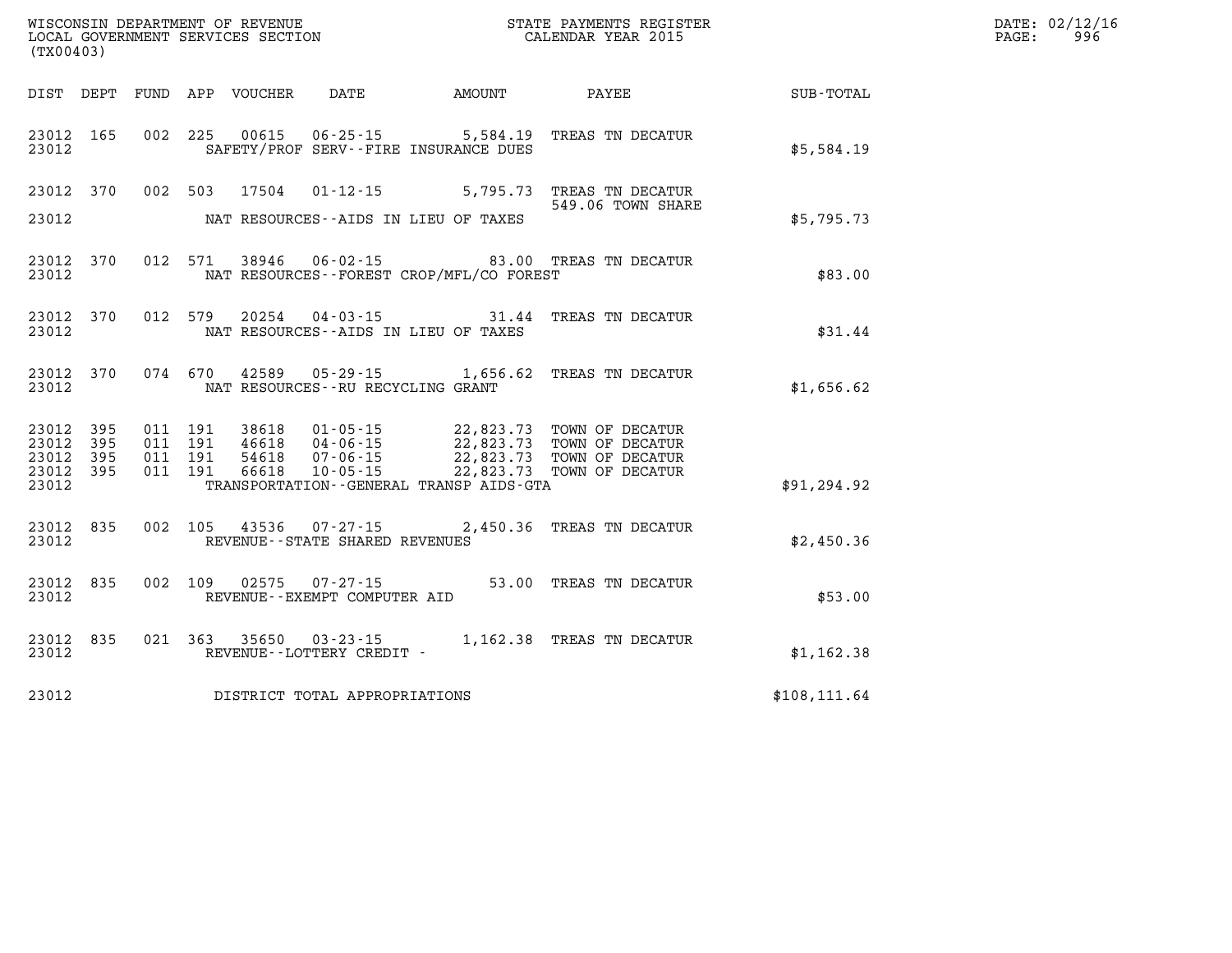| (TX00403)              |                                     |                               |  |  |                                |                                                                                                                                                                                      |                                                                                                                                    |               | DATE: 02/12/16<br>997<br>$\mathtt{PAGE}$ : |
|------------------------|-------------------------------------|-------------------------------|--|--|--------------------------------|--------------------------------------------------------------------------------------------------------------------------------------------------------------------------------------|------------------------------------------------------------------------------------------------------------------------------------|---------------|--------------------------------------------|
|                        |                                     |                               |  |  |                                | DIST DEPT FUND APP VOUCHER DATE AMOUNT                                                                                                                                               | <b>PAYEE</b>                                                                                                                       | SUB-TOTAL     |                                            |
| 23014                  | 23014 165                           |                               |  |  |                                | SAFETY/PROF SERV--FIRE INSURANCE DUES                                                                                                                                                | 002 225 00616 06-25-15 7,107.84 TREAS TN EXETER                                                                                    | \$7,107.84    |                                            |
| 23014                  | 23014 370                           |                               |  |  |                                | NAT RESOURCES--FOREST CROP/MFL/CO FOREST                                                                                                                                             | 012 571 38947 06-02-15 47.27 TREAS TN EXETER                                                                                       | \$47.27       |                                            |
|                        | 23014 370<br>23014 370<br>23014 370 | 012 579<br>012 579<br>012 579 |  |  |                                |                                                                                                                                                                                      | 20255   04-03-15   211.20 TREAS TN EXETER<br>20255   04-03-15   112.53 TREAS TN EXETER<br>20255   04-03-15   16.88 TREAS TN EXETER |               |                                            |
| 23014                  | 23014 370                           | 012 579                       |  |  |                                | NAT RESOURCES--AIDS IN LIEU OF TAXES                                                                                                                                                 | 20255 84-03-15 215.61 TREAS TN EXETER                                                                                              | \$556.22      |                                            |
| 23014                  | 23014 370                           |                               |  |  |                                | NAT RESOURCES--RU RECYCLING GRANT                                                                                                                                                    | 074 670 42590 05-29-15 2,273.29 TREAS TN EXETER                                                                                    | \$2,273.29    |                                            |
| 23014 395<br>23014 395 | 23014 395                           | 011 191<br>011 191<br>011 191 |  |  |                                | 38619  01-05-15  23,379.73  TOWN OF EXETER<br>46619  04-06-15  23,379.73  TOWN OF EXETER<br>54619  07-06-15  23,379.73  TOWN OF EXETER<br>66619  10-05-15  23,379.75  TOWN OF EXETER |                                                                                                                                    |               |                                            |
| 23014 395<br>23014     |                                     | 011 191                       |  |  |                                | TRANSPORTATION - - GENERAL TRANSP AIDS - GTA                                                                                                                                         |                                                                                                                                    | \$93,518.94   |                                            |
| 23014 835<br>23014     |                                     |                               |  |  | REVENUE--STATE SHARED REVENUES |                                                                                                                                                                                      | 002 105 43537 07-27-15 1,751.19 TREAS TN EXETER                                                                                    | \$1,751.19    |                                            |
| 23014                  | 23014 835                           |                               |  |  | REVENUE--EXEMPT COMPUTER AID   |                                                                                                                                                                                      | 002 109 02576 07-27-15 19.00 TREAS TN EXETER                                                                                       | \$19.00       |                                            |
| 23014                  | DISTRICT TOTAL APPROPRIATIONS       |                               |  |  |                                |                                                                                                                                                                                      |                                                                                                                                    | \$105, 273.75 |                                            |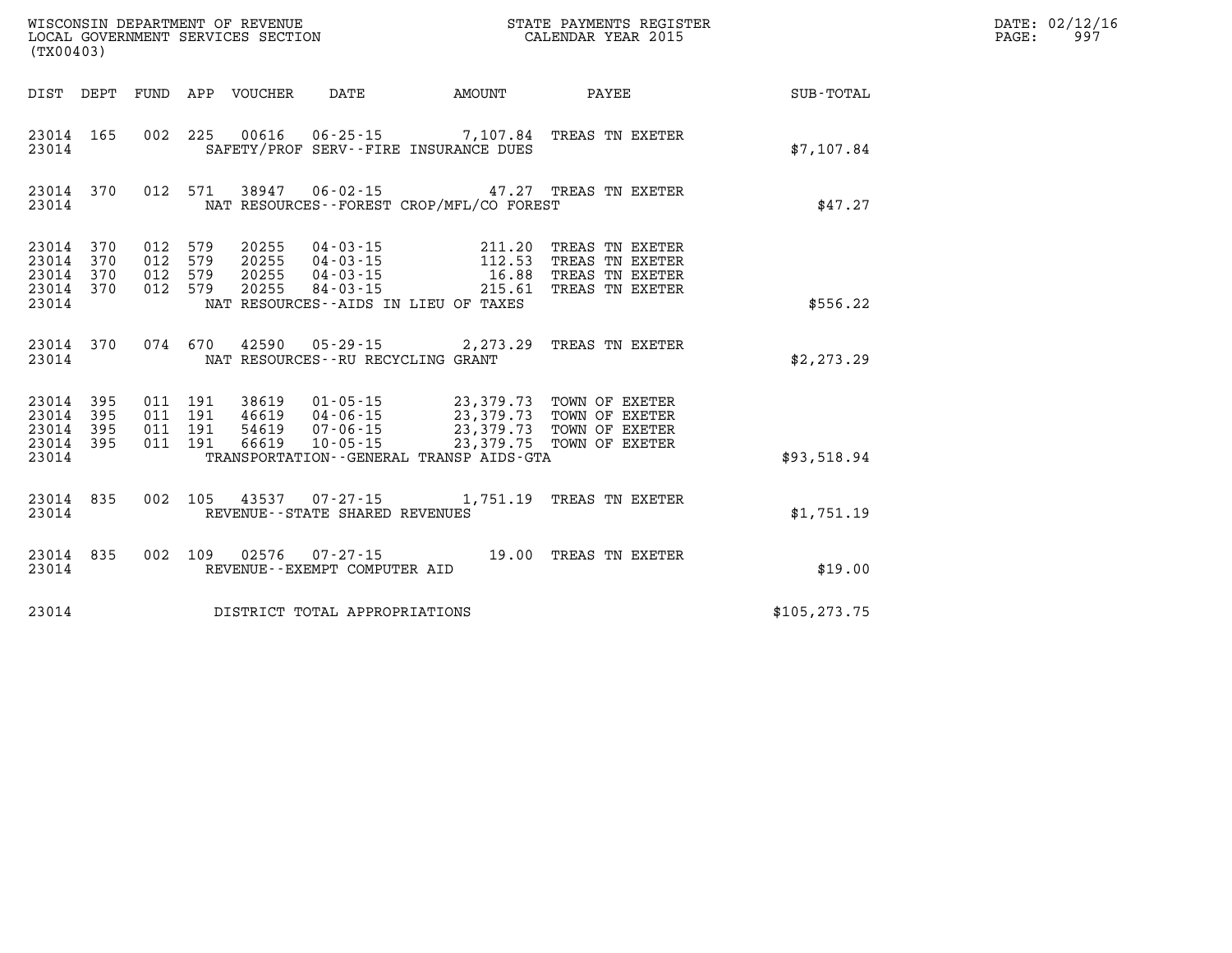| (TX00403)                            |                   |                                          |         |                            |                                   |                                          | STATE PAYMENTS REGISTER                                                                                                                                                        |               | DATE: 02/12/16<br>$\mathtt{PAGE}$ : | 998 |
|--------------------------------------|-------------------|------------------------------------------|---------|----------------------------|-----------------------------------|------------------------------------------|--------------------------------------------------------------------------------------------------------------------------------------------------------------------------------|---------------|-------------------------------------|-----|
|                                      |                   |                                          |         | DIST DEPT FUND APP VOUCHER | DATE                              | <b>AMOUNT</b>                            | PAYEE                                                                                                                                                                          | SUB-TOTAL     |                                     |     |
| 23016 165<br>23016                   |                   |                                          |         |                            |                                   | SAFETY/PROF SERV--FIRE INSURANCE DUES    | 002 225 00617 06-25-15 3,345.93 TREAS TN JEFFERSON                                                                                                                             | \$3,345.93    |                                     |     |
| 23016 370<br>23016                   |                   |                                          |         |                            |                                   | NAT RESOURCES--FOREST CROP/MFL/CO FOREST | 012 571 38948 06-02-15 16.43 TREAS TN JEFFERSON                                                                                                                                | \$16.43       |                                     |     |
| 23016 370<br>23016                   |                   |                                          | 074 670 |                            | NAT RESOURCES--RU RECYCLING GRANT |                                          | 42591  05-29-15  4,843.20  TREAS TN JEFFERSON                                                                                                                                  | \$4,843.20    |                                     |     |
| 23016<br>23016<br>23016<br>23016 395 | 395<br>395<br>395 | 011 191<br>011 191<br>011 191<br>011 191 |         | 66620                      | 10-05-15                          |                                          | 38620  01-05-15  32,017.08  TOWN OF JEFFERSON<br>46620  04-06-15  32,017.08  TOWN OF JEFFERSON<br>54620  07-06-15  32,017.08  TOWN OF JEFFERSON<br>32,017.08 TOWN OF JEFFERSON |               |                                     |     |
| 23016                                |                   |                                          |         |                            |                                   | TRANSPORTATION--GENERAL TRANSP AIDS-GTA  |                                                                                                                                                                                | \$128,068.32  |                                     |     |
| 23016 835<br>23016                   |                   | 002                                      |         |                            | REVENUE--STATE SHARED REVENUES    |                                          | 105  43538  07-27-15  4,147.59  TREAS TN JEFFERSON                                                                                                                             | \$4,147.59    |                                     |     |
| 23016 835<br>23016                   |                   | 002 109                                  |         |                            | REVENUE--EXEMPT COMPUTER AID      |                                          | 02577  07-27-15  144.00  TREAS TN JEFFERSON                                                                                                                                    | \$144.00      |                                     |     |
| 23016                                |                   |                                          |         |                            | DISTRICT TOTAL APPROPRIATIONS     |                                          |                                                                                                                                                                                | \$140, 565.47 |                                     |     |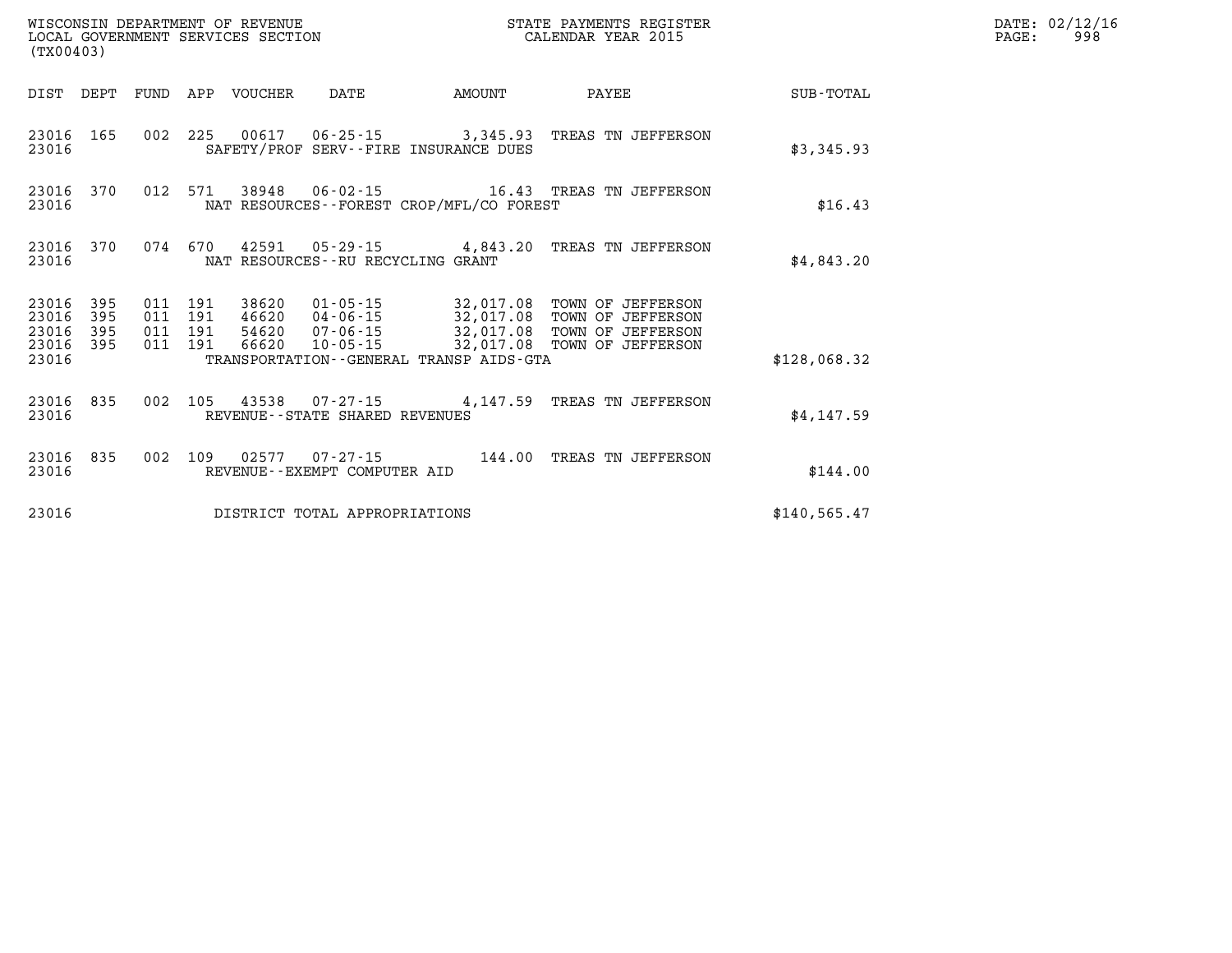| (TX00403)                                    |     |                                          |                            | WISCONSIN DEPARTMENT OF REVENUE<br>LOCAL GOVERNMENT SERVICES SECTION |                                            | STATE PAYMENTS REGISTER<br>CALENDAR YEAR 2015                                                                                                             |               | DATE: 02/12/16<br>999<br>$\mathtt{PAGE}$ : |
|----------------------------------------------|-----|------------------------------------------|----------------------------|----------------------------------------------------------------------|--------------------------------------------|-----------------------------------------------------------------------------------------------------------------------------------------------------------|---------------|--------------------------------------------|
|                                              |     |                                          | DIST DEPT FUND APP VOUCHER | DATE                                                                 | AMOUNT                                     | PAYEE                                                                                                                                                     | SUB-TOTAL     |                                            |
| 23018 165<br>23018                           |     |                                          |                            |                                                                      | SAFETY/PROF SERV--FIRE INSURANCE DUES      | 002 225 00618 06-25-15 2,140.93 TREAS TN JORDAN                                                                                                           | \$2,140.93    |                                            |
| 23018 370<br>23018                           |     | 000 001 01DNR                            |                            |                                                                      | NAT RESOURCES-SEVERANCE/YIELD/WITHDRAWAL   |                                                                                                                                                           | \$163.33      |                                            |
| 23018 370<br>23018                           |     |                                          |                            |                                                                      | NAT RESOURCES -- FOREST CROP/MFL/CO FOREST | 012 571 38949 06-02-15 181.05 TREAS TN JORDAN                                                                                                             | \$181.05      |                                            |
| 23018 370<br>23018                           |     |                                          |                            | NAT RESOURCES--RU RECYCLING GRANT                                    |                                            | 074 670 42592 05-29-15 2,010.93 TREAS TN JORDAN                                                                                                           | \$2,010.93    |                                            |
| 23018 395<br>23018 395<br>23018<br>23018 395 | 395 | 011 191<br>011 191<br>011 191<br>011 191 | 38621<br>66621             | 10-05-15                                                             |                                            | 01-05-15 24,321.09 TOWN OF JORDAN<br>46621  04-06-15  24,321.09  TOWN OF JORDAN<br>54621  07-06-15  24,321.09  TOWN OF JORDAN<br>24,321.09 TOWN OF JORDAN |               |                                            |
| 23018                                        |     |                                          |                            |                                                                      | TRANSPORTATION--GENERAL TRANSP AIDS-GTA    |                                                                                                                                                           | \$97,284.36   |                                            |
| 23018 835<br>23018                           |     |                                          |                            | 002 105 43539 07-27-15<br>REVENUE - - STATE SHARED REVENUES          |                                            | 2,249.65 TREAS TN JORDAN                                                                                                                                  | \$2,249.65    |                                            |
| 23018 835<br>23018                           |     |                                          |                            | REVENUE--EXEMPT COMPUTER AID                                         |                                            | 002 109 02578 07-27-15 74.00 TREAS TN JORDAN                                                                                                              | \$74.00       |                                            |
| 23018                                        |     |                                          |                            | DISTRICT TOTAL APPROPRIATIONS                                        |                                            |                                                                                                                                                           | \$104, 104.25 |                                            |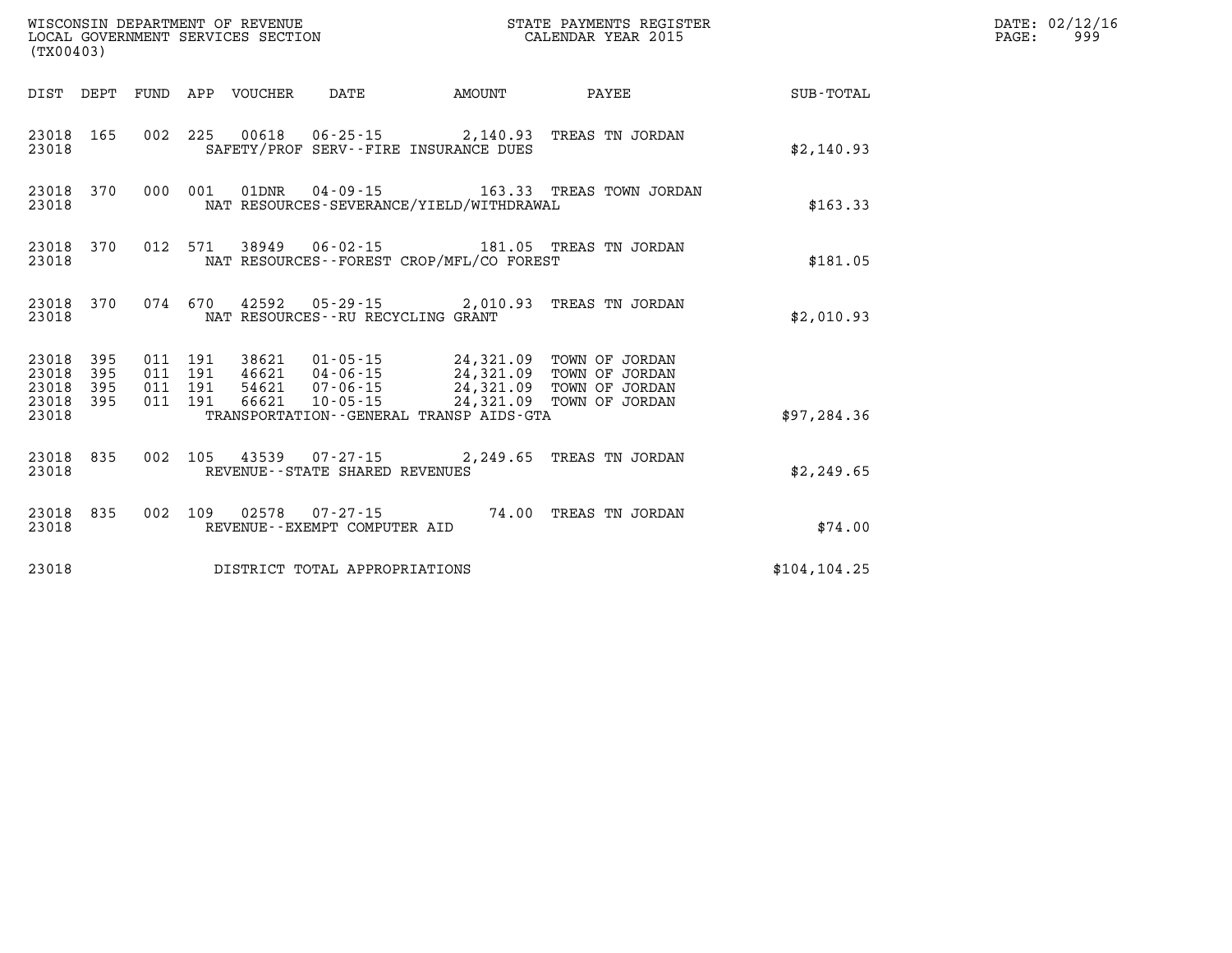| (TX00403)                                    |           |                               |  |                                 | WISCONSIN DEPARTMENT OF REVENUE<br>LOCAL GOVERNMENT SERVICES SECTION |                                                                                                                                                                                          | STATE PAYMENTS REGISTER<br>CALENDAR YEAR 2015             |             | $\mathtt{PAGE:}$ | DATE: 02/12/16<br>1000 |
|----------------------------------------------|-----------|-------------------------------|--|---------------------------------|----------------------------------------------------------------------|------------------------------------------------------------------------------------------------------------------------------------------------------------------------------------------|-----------------------------------------------------------|-------------|------------------|------------------------|
|                                              |           |                               |  | DIST DEPT FUND APP VOUCHER DATE |                                                                      | <b>AMOUNT</b>                                                                                                                                                                            | PAYEE                                                     | SUB-TOTAL   |                  |                        |
| 23020 165<br>23020                           |           |                               |  |                                 |                                                                      | SAFETY/PROF SERV--FIRE INSURANCE DUES                                                                                                                                                    | 002 225 00619 06-25-15 4,155.05 TREAS TN MONROE           | \$4,155.05  |                  |                        |
| 23020 370<br>23020                           |           |                               |  |                                 |                                                                      | NAT RESOURCES--FOREST CROP/MFL/CO FOREST                                                                                                                                                 | 012 571 38950 06-02-15 40.03 TREAS TN MONROE              | \$40.03     |                  |                        |
| 23020                                        | 23020 370 |                               |  |                                 | NAT RESOURCES - - RU RECYCLING GRANT                                 |                                                                                                                                                                                          | 074 670 42593 05-29-15 1,865.08 TREAS TN MONROE           | \$1,865.08  |                  |                        |
| 23020 395<br>23020<br>23020 395<br>23020 395 | 395       | 011 191<br>011 191<br>011 191 |  |                                 |                                                                      | 38622  01-05-15  17,979.33  TOWN OF MONROE<br>011 191 46622 04-06-15 17,979.33 TOWN OF MONROE<br>54622  07-06-15   17,979.33   TOWN OF MONROE<br>66622 10-05-15 17,979.33 TOWN OF MONROE |                                                           |             |                  |                        |
| 23020                                        |           |                               |  |                                 |                                                                      | TRANSPORTATION--GENERAL TRANSP AIDS-GTA                                                                                                                                                  |                                                           | \$71,917.32 |                  |                        |
| 23020                                        |           |                               |  |                                 | REVENUE--STATE SHARED REVENUES                                       |                                                                                                                                                                                          | 23020 835 002 105 43540 07-27-15 3,192.30 TREAS TN MONROE | \$3,192.30  |                  |                        |
| 23020                                        | 23020 835 |                               |  |                                 | REVENUE--EXEMPT COMPUTER AID                                         |                                                                                                                                                                                          | 002 109 02579 07-27-15 129.00 TREAS TN MONROE             | \$129.00    |                  |                        |
| 23020<br>DISTRICT TOTAL APPROPRIATIONS       |           |                               |  |                                 |                                                                      |                                                                                                                                                                                          | \$81,298.78                                               |             |                  |                        |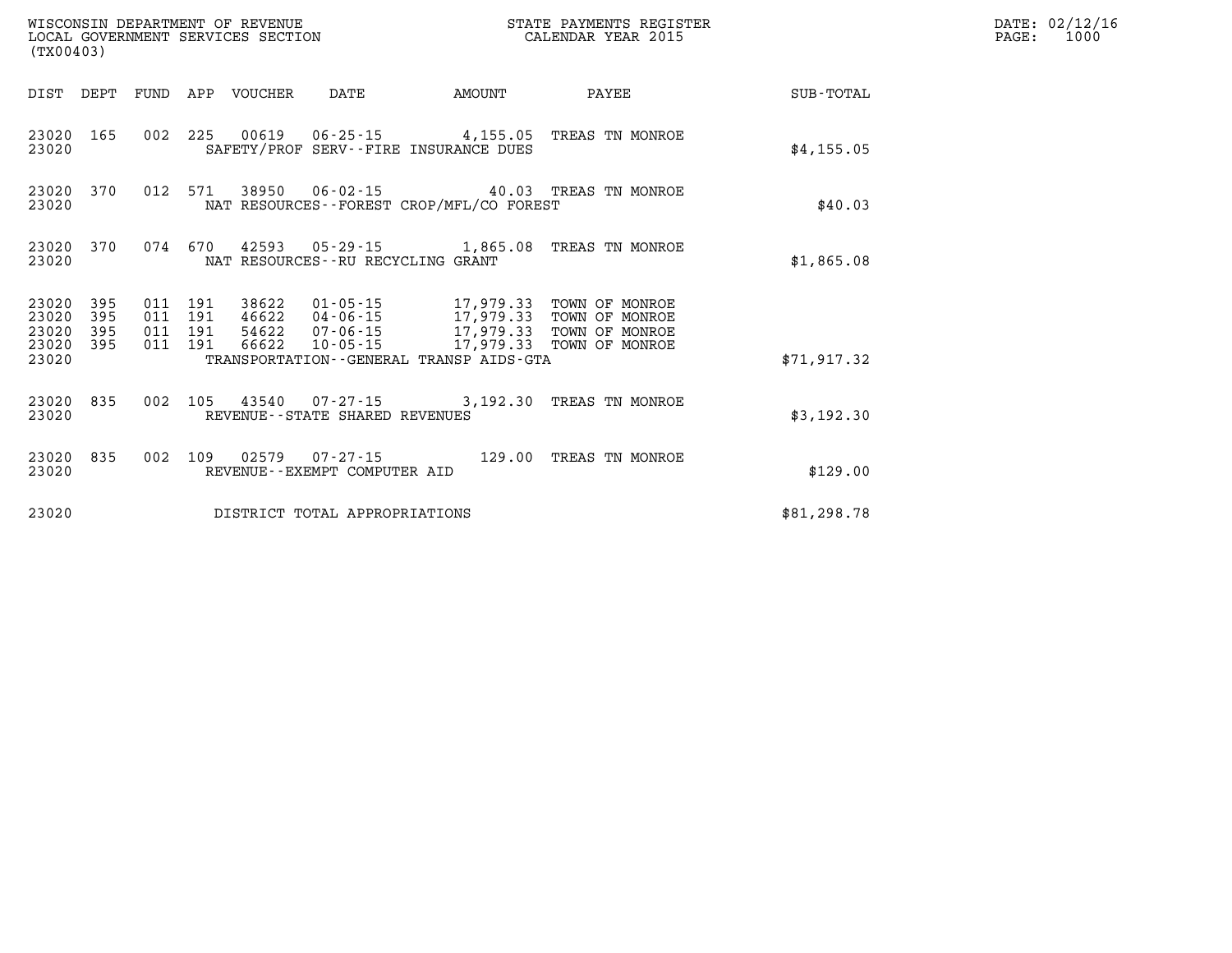| (TX00403)                                             |                        |  |                                                                    |                                              |                                                                                   |                                                    | DATE: 02/12/16<br>PAGE: 1001 |
|-------------------------------------------------------|------------------------|--|--------------------------------------------------------------------|----------------------------------------------|-----------------------------------------------------------------------------------|----------------------------------------------------|------------------------------|
|                                                       |                        |  |                                                                    |                                              |                                                                                   | DIST DEPT FUND APP VOUCHER DATE AMOUNT PAYEE TOTAL |                              |
| 23022                                                 |                        |  | SAFETY/PROF SERV--FIRE INSURANCE DUES                              |                                              | 23022 165 002 225 00620 06-25-15 2,149.12 TREAS TN MOUNT PLEASANT                 | \$2,149.12                                         |                              |
| 23022                                                 |                        |  | NAT RESOURCES--AIDS IN LIEU OF TAXES                               |                                              | 23022 370 002 503 18188 02-25-15 60.40 TREAS TN MOUNT PLEASANT<br>1.26 TOWN SHARE | \$60.40                                            |                              |
| 23022                                                 |                        |  |                                                                    | NAT RESOURCES -- FOREST CROP/MFL/CO FOREST   | 23022 370 012 571 38951 06-02-15 28.04 TREAS TN MOUNT PLEASANT                    | \$28.04                                            |                              |
| 23022                                                 | 23022 370<br>23022 370 |  | NAT RESOURCES--AIDS IN LIEU OF TAXES                               |                                              |                                                                                   | \$489.26                                           |                              |
| 23022                                                 | 23022 370              |  | NAT RESOURCES--RU RECYCLING GRANT                                  |                                              | 074 670 42594 05-29-15 1,161.22 TREAS TN MOUNT PLEASANT                           | \$1,161.22                                         |                              |
| 23022 395<br>23022<br>23022 395<br>23022 395<br>23022 | 395                    |  |                                                                    | TRANSPORTATION - - GENERAL TRANSP AIDS - GTA |                                                                                   | \$85,173.36                                        |                              |
| 23022                                                 |                        |  | 23022 835 002 105 43541 07-27-15<br>REVENUE--STATE SHARED REVENUES |                                              | 2,231.58 TREAS TN MOUNT PLEASANT                                                  | \$2,231.58                                         |                              |
| 23022                                                 | 23022 835              |  | REVENUE--EXEMPT COMPUTER AID                                       |                                              | 002 109 02580 07-27-15 6.00 TREAS TN MOUNT PLEASANT                               | \$6.00                                             |                              |
| 23022                                                 |                        |  |                                                                    | DOA-PAYMENT FOR MUNICIPAL SERVICES AID       | 23022 835 002 501 00002 02-02-15 175.98 TREAS TN MOUNT PLEASANT                   | \$175.98                                           |                              |
| 23022                                                 |                        |  | DISTRICT TOTAL APPROPRIATIONS                                      |                                              |                                                                                   | \$91,474.96                                        |                              |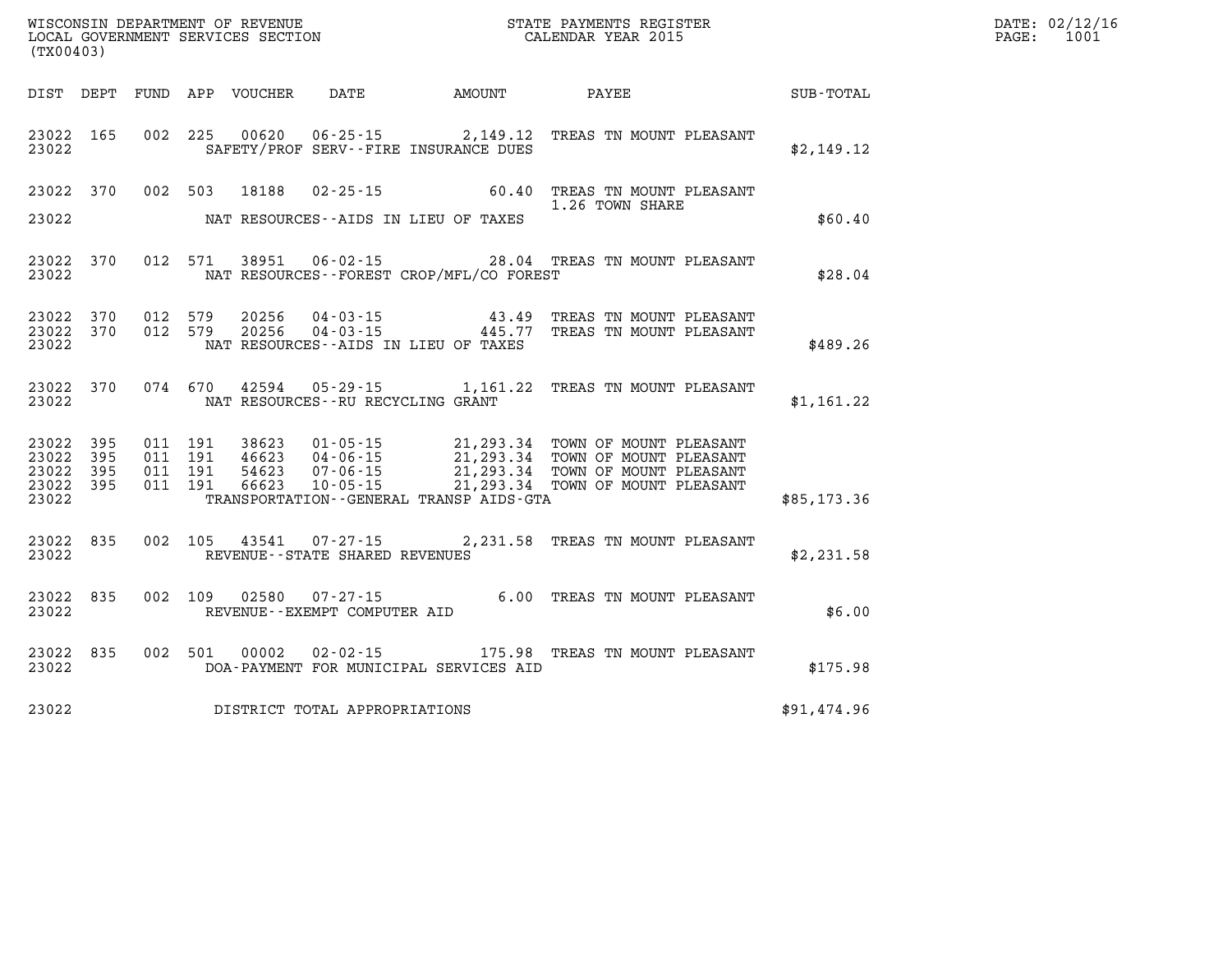| (TX00403)                                                 |                   |                                          |         | WISCONSIN DEPARTMENT OF REVENUE<br>LOCAL GOVERNMENT SERVICES SECTION |                                                     |                                                   | STATE PAYMENTS REGISTER<br>CALENDAR YEAR 2015                                                                                                                                                                                        |              | DATE: 02/12/16<br>$\mathtt{PAGE:}$<br>1002 |
|-----------------------------------------------------------|-------------------|------------------------------------------|---------|----------------------------------------------------------------------|-----------------------------------------------------|---------------------------------------------------|--------------------------------------------------------------------------------------------------------------------------------------------------------------------------------------------------------------------------------------|--------------|--------------------------------------------|
|                                                           |                   |                                          |         |                                                                      | DIST DEPT FUND APP VOUCHER DATE AMOUNT              |                                                   | PAYEE                                                                                                                                                                                                                                | SUB-TOTAL    |                                            |
| 23024 165<br>23024                                        |                   | 002 225                                  |         | 00621                                                                | $06 - 25 - 15$                                      | 5,536.53<br>SAFETY/PROF SERV--FIRE INSURANCE DUES | TREAS TN NEW GLARUS                                                                                                                                                                                                                  | \$5,536.53   |                                            |
| 23024                                                     | 23024 370         |                                          | 000 001 | 01DNR                                                                |                                                     | NAT RESOURCES-SEVERANCE/YIELD/WITHDRAWAL          | 04-09-15 7,688.55 TREAS TOWN NEW GLARUS                                                                                                                                                                                              | \$7,688.55   |                                            |
| 23024 370<br>23024                                        |                   | 002 503                                  |         | 17505                                                                | $01 - 12 - 15$                                      | NAT RESOURCES--AIDS IN LIEU OF TAXES              | 5,192.24 TREAS TN NEW GLARUS<br>1056.53 TOWN SHARE                                                                                                                                                                                   | \$5,192.24   |                                            |
| 23024 370<br>23024                                        |                   | 012 571                                  |         | 38952                                                                | $06 - 02 - 15$                                      | NAT RESOURCES - - FOREST CROP/MFL/CO FOREST       | 210.16 TREAS TN NEW GLARUS                                                                                                                                                                                                           | \$210.16     |                                            |
| 23024 370<br>23024                                        | 23024 370 012 579 | 012 579                                  |         |                                                                      |                                                     | NAT RESOURCES--AIDS IN LIEU OF TAXES              | 20257  04-03-15  73.81  TREAS TN NEW GLARUS<br>20257  04-03-15  368.66  TREAS TN NEW GLARUS                                                                                                                                          | \$442.47     |                                            |
| 23024                                                     | 23024 370         |                                          |         | 074 670 42595                                                        | NAT RESOURCES - - RU RECYCLING GRANT                |                                                   | 05-29-15 1,002.69 TREAS TN NEW GLARUS                                                                                                                                                                                                | \$1,002.69   |                                            |
| 23024 395<br>23024 395<br>23024 395<br>23024 395<br>23024 |                   | 011 191<br>011 191<br>011 191<br>011 191 |         | 66624                                                                | $10 - 05 - 15$                                      | TRANSPORTATION - - GENERAL TRANSP AIDS - GTA      | 38624  01-05-15  22,829.23  TOWN OF NEW GLARUS<br>46624  04-06-15  22,829.23  TOWN OF NEW GLARUS<br>54624  07-06-15  22,829.23  TOWN OF NEW GLARUS<br>66624  10-05-15  22,829.25  TOWN OF NEW GLARUS<br>22,829.25 TOWN OF NEW GLARUS | \$91,316.94  |                                            |
| 23024 835<br>23024                                        |                   |                                          | 002 105 |                                                                      | 43542 07-27-15<br>REVENUE - - STATE SHARED REVENUES |                                                   | 1,454.98 TREAS TN NEW GLARUS                                                                                                                                                                                                         | \$1,454.98   |                                            |
| 23024 835<br>23024                                        |                   | 002 109                                  |         | 02581                                                                | $07 - 27 - 15$<br>REVENUE--EXEMPT COMPUTER AID      |                                                   | 59.00 TREAS TN NEW GLARUS                                                                                                                                                                                                            | \$59.00      |                                            |
| 23024                                                     | 23024 835         |                                          |         | 002 501 00002                                                        | $02 - 02 - 15$                                      | DOA-PAYMENT FOR MUNICIPAL SERVICES AID            | 79.18 TREAS TN NEW GLARUS                                                                                                                                                                                                            | \$79.18      |                                            |
| 23024                                                     |                   |                                          |         |                                                                      | DISTRICT TOTAL APPROPRIATIONS                       |                                                   |                                                                                                                                                                                                                                      | \$112,982.74 |                                            |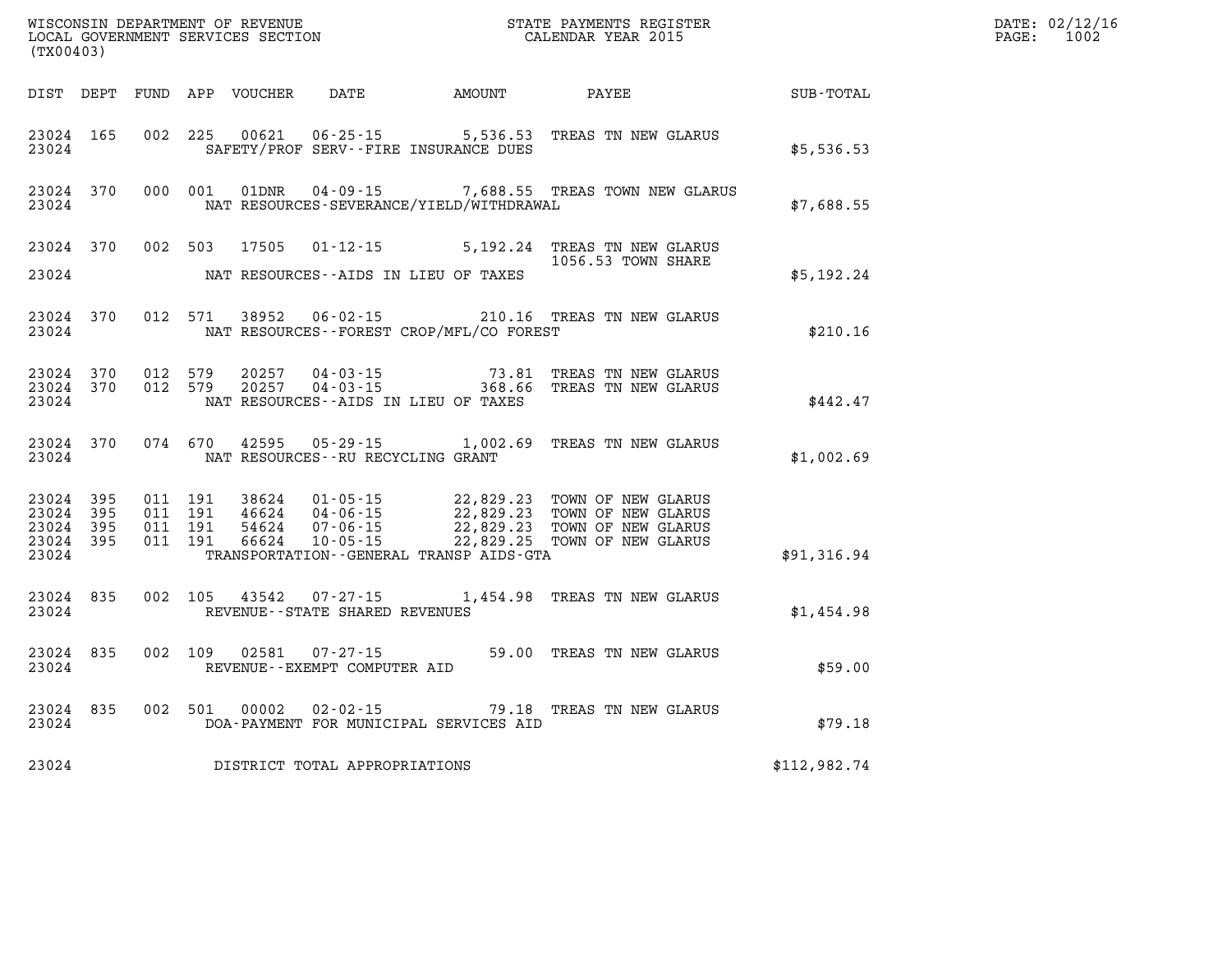| (TX00403) |                                                  |  |                                   |                                              |                                                                                                                                                                                                                                  |               | DATE: 02/12/16<br>$\mathtt{PAGE:}$<br>1003 |
|-----------|--------------------------------------------------|--|-----------------------------------|----------------------------------------------|----------------------------------------------------------------------------------------------------------------------------------------------------------------------------------------------------------------------------------|---------------|--------------------------------------------|
|           |                                                  |  |                                   |                                              |                                                                                                                                                                                                                                  |               |                                            |
| 23026     | 23026 165                                        |  |                                   | SAFETY/PROF SERV--FIRE INSURANCE DUES        | 002 225 00622 06-25-15 3,044.83 TREAS TN SPRING GROVE                                                                                                                                                                            | \$3,044.83    |                                            |
| 23026     | 23026 370                                        |  |                                   | NAT RESOURCES--FOREST CROP/MFL/CO FOREST     | 012 571 38953 06-02-15 54.33 TREAS TN SPRING GROVE                                                                                                                                                                               | \$54.33       |                                            |
| 23026     |                                                  |  |                                   | NAT RESOURCES--AIDS IN LIEU OF TAXES         | 23026 370 012 579 20258 04-03-15 32.30 TREAS TN SPRING GROVE                                                                                                                                                                     | \$32.30       |                                            |
| 23026     | 23026 370                                        |  | NAT RESOURCES--RU RECYCLING GRANT |                                              | 074 670 42596 05-29-15 1,560.71 TREAS TN SPRING GROVE                                                                                                                                                                            | \$1,560.71    |                                            |
| 23026     | 23026 395<br>23026 395<br>23026 395<br>23026 395 |  |                                   | TRANSPORTATION - - GENERAL TRANSP AIDS - GTA | 011 191 38625 01-05-15 28,185.60 TOWN OF SPRING GROVE<br>011 191 46625 04-06-15 28,185.60 TOWN OF SPRING GROVE<br>011 191 54625 07-06-15 28,185.60 TOWN OF SPRING GROVE<br>011 191 66625 10-05-15 28,185.60 TOWN OF SPRING GROVE | \$112,742.40  |                                            |
| 23026     | 23026 835                                        |  | REVENUE--STATE SHARED REVENUES    |                                              | 002 105 43543 07-27-15 1,538.23 TREAS TN SPRING GROVE                                                                                                                                                                            | \$1,538.23    |                                            |
| 23026     | 23026 835                                        |  | REVENUE--EXEMPT COMPUTER AID      |                                              | 002 109 02582 07-27-15 194.00 TREAS TN SPRING GROVE                                                                                                                                                                              | \$194.00      |                                            |
| 23026     |                                                  |  | DISTRICT TOTAL APPROPRIATIONS     |                                              |                                                                                                                                                                                                                                  | \$119, 166.80 |                                            |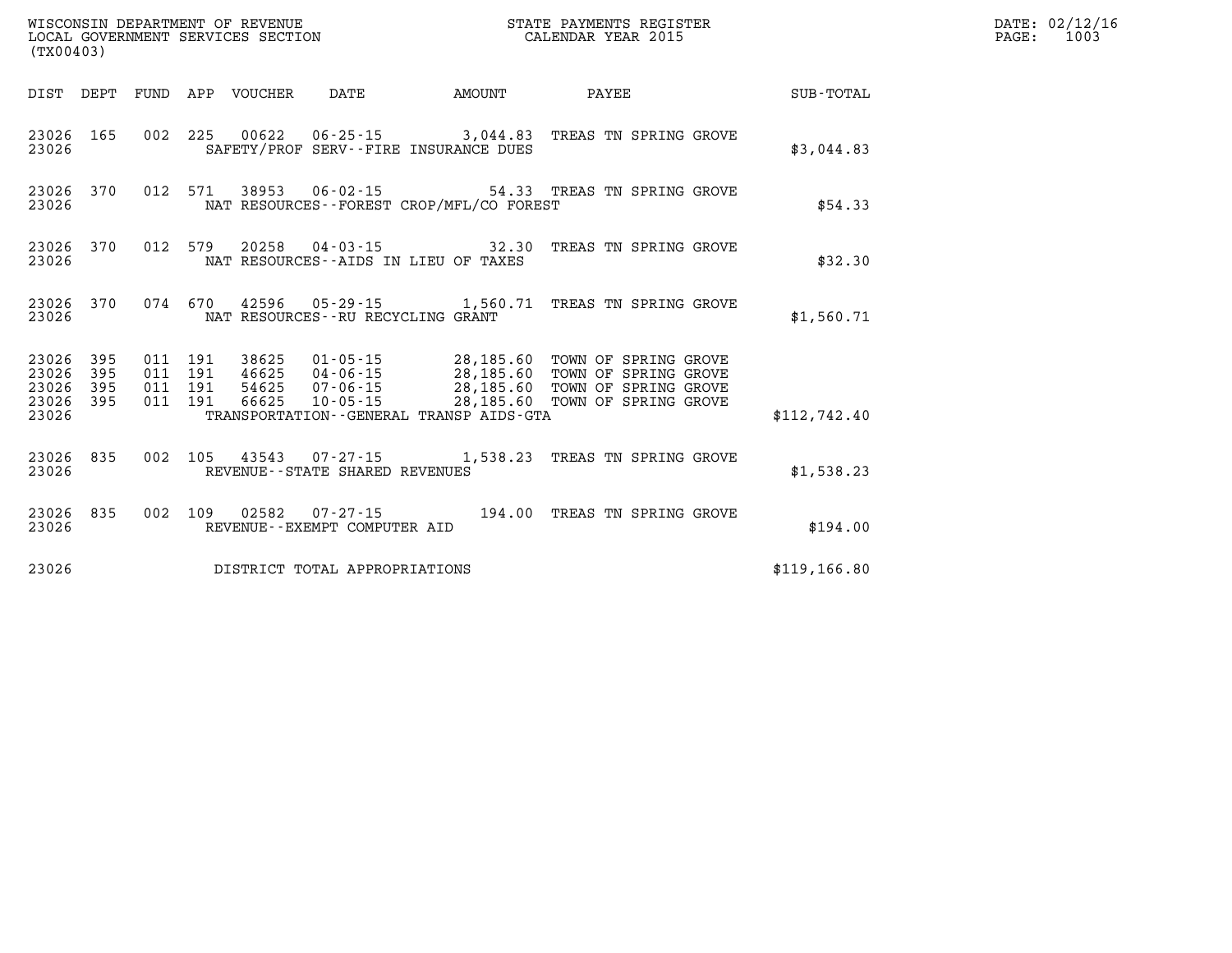| (TX00403)               |                   |                                          |                            |                                      |                                              | STATE PAYMENTS REGISTER                                                                                                                                                                 |               | DATE: 02/12/16<br>1004<br>$\mathtt{PAGE:}$ |
|-------------------------|-------------------|------------------------------------------|----------------------------|--------------------------------------|----------------------------------------------|-----------------------------------------------------------------------------------------------------------------------------------------------------------------------------------------|---------------|--------------------------------------------|
|                         |                   |                                          | DIST DEPT FUND APP VOUCHER | DATE                                 | <b>AMOUNT</b>                                | PAYEE                                                                                                                                                                                   | SUB-TOTAL     |                                            |
| 23028 165<br>23028      |                   |                                          |                            |                                      | SAFETY/PROF SERV--FIRE INSURANCE DUES        | 002 225 00623 06-25-15 4,068.68 TREAS TN SYLVESTER                                                                                                                                      | \$4,068.68    |                                            |
| 23028 370<br>23028      |                   |                                          |                            |                                      | NAT RESOURCES--FOREST CROP/MFL/CO FOREST     | 012 571 38954 06-02-15 22.00 TREAS TN SYLVESTER                                                                                                                                         | \$22.00       |                                            |
| 23028 370<br>23028      |                   |                                          |                            | NAT RESOURCES - - RU RECYCLING GRANT |                                              | 074 670 42597 05-29-15 1,127.93 TREAS TN SYLVESTER                                                                                                                                      | \$1,127.93    |                                            |
| 23028<br>23028<br>23028 | 395<br>395<br>395 | 011 191<br>011 191<br>011 191<br>011 191 |                            |                                      |                                              | 38626  01-05-15  24,354.12  TOWN OF SYLVESTER<br>46626 04-06-15 24,354.12 TOWN OF SYLVESTER<br>54626 07-06-15 24,354.12 TOWN OF SYLVESTER<br>66626 10-05-15 24,354.12 TOWN OF SYLVESTER |               |                                            |
| 23028 395<br>23028      |                   |                                          |                            |                                      | TRANSPORTATION - - GENERAL TRANSP AIDS - GTA |                                                                                                                                                                                         | \$97,416.48   |                                            |
| 23028 835<br>23028      |                   | 002                                      |                            | REVENUE--STATE SHARED REVENUES       |                                              | 105 43544 07-27-15 1,495.01 TREAS TN SYLVESTER                                                                                                                                          | \$1,495.01    |                                            |
| 23028 835<br>23028      |                   | 002 109                                  |                            | REVENUE--EXEMPT COMPUTER AID         |                                              | 02583  07-27-15  148.00 TREAS TN SYLVESTER                                                                                                                                              | \$148.00      |                                            |
| 23028                   |                   |                                          |                            | DISTRICT TOTAL APPROPRIATIONS        |                                              |                                                                                                                                                                                         | \$104, 278.10 |                                            |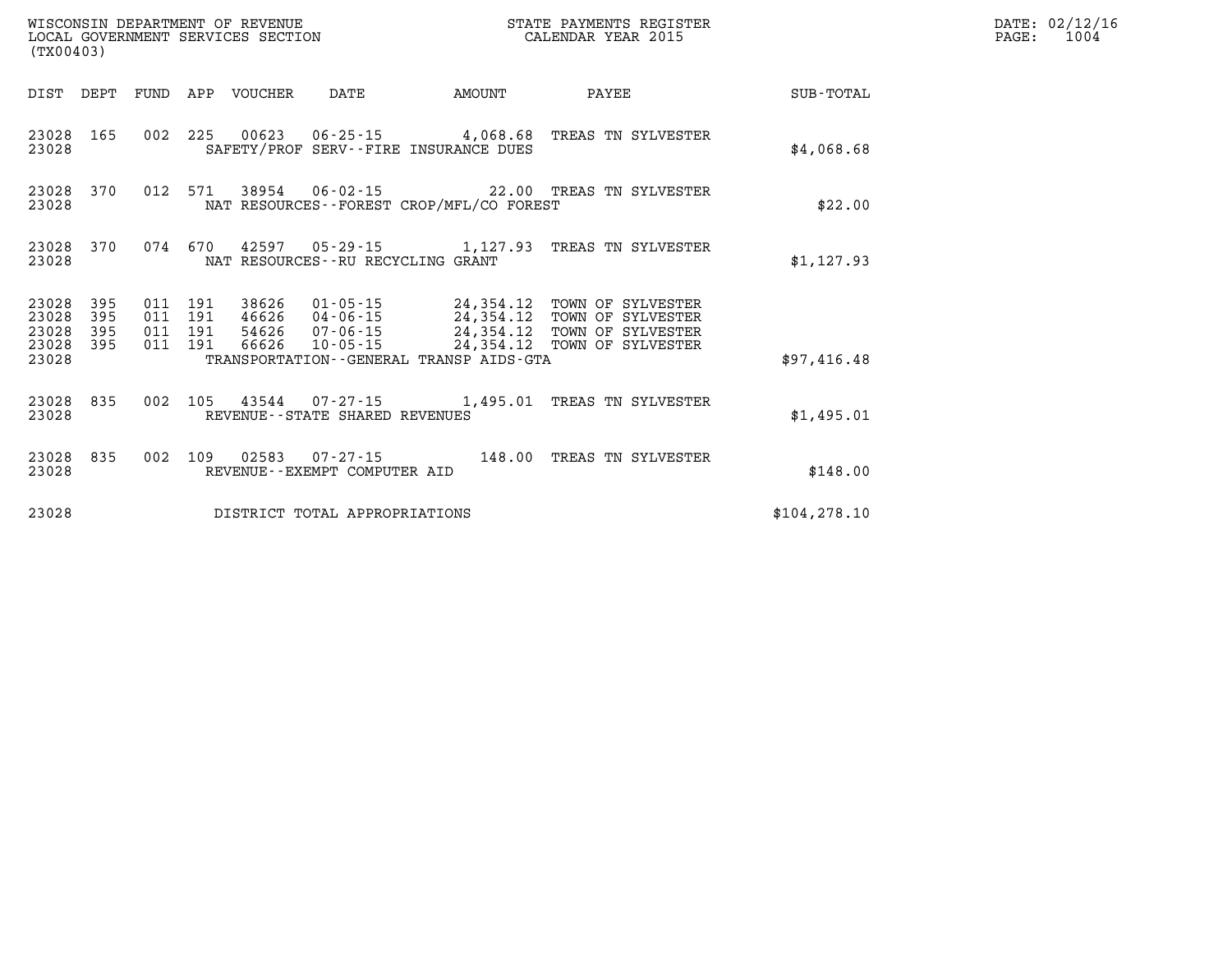| (TX00403)                              |            |                               |  |                            |                                                |                                             | STATE PAYMENTS REGISTER                                                                                                                                                                  |             | DATE: 02/12/16<br>1005<br>$\mathtt{PAGE:}$ |
|----------------------------------------|------------|-------------------------------|--|----------------------------|------------------------------------------------|---------------------------------------------|------------------------------------------------------------------------------------------------------------------------------------------------------------------------------------------|-------------|--------------------------------------------|
|                                        |            |                               |  | DIST DEPT FUND APP VOUCHER | DATE                                           | <b>EXAMPLE THE PROPERTY OF AMOUNT</b>       | <b>PAYEE</b>                                                                                                                                                                             | SUB-TOTAL   |                                            |
| 23030 165<br>23030                     |            |                               |  |                            |                                                | SAFETY/PROF SERV--FIRE INSURANCE DUES       | 002 225 00624 06-25-15 2,822.31 TREAS TN WASHINGTON                                                                                                                                      | \$2,822.31  |                                            |
| 23030 370<br>23030                     |            |                               |  |                            |                                                | NAT RESOURCES - - FOREST CROP/MFL/CO FOREST | 012 571 38955 06-02-15 86.59 TREAS TN WASHINGTON                                                                                                                                         | \$86.59     |                                            |
| 23030 370<br>23030                     |            |                               |  |                            | NAT RESOURCES--RU RECYCLING GRANT              |                                             | 074 670 42598 05-29-15 2,121.10 TREAS TN WASHINGTON                                                                                                                                      | \$2,121.10  |                                            |
| 23030<br>23030<br>23030 395            | 395<br>395 | 011 191<br>011 191<br>011 191 |  |                            |                                                |                                             | 38627 01-05-15 23,699.02 TOWN OF WASHINGTON<br>46627 04-06-15 23,699.02 TOWN OF WASHINGTON<br>54627 07-06-15 23,699.02 TOWN OF WASHINGTON<br>66627 10-05-15 23,699.04 TOWN OF WASHINGTON |             |                                            |
| 23030 395<br>23030                     |            | 011 191                       |  |                            |                                                | TRANSPORTATION--GENERAL TRANSP AIDS-GTA     |                                                                                                                                                                                          | \$94,796.10 |                                            |
| 23030 835<br>23030                     |            |                               |  |                            | REVENUE--STATE SHARED REVENUES                 |                                             | 002 105 43545 07-27-15 1,164.16 TREAS TN WASHINGTON                                                                                                                                      | \$1,164.16  |                                            |
| 23030 835<br>23030                     |            | 002 109                       |  |                            | 02584 07-27-15<br>REVENUE--EXEMPT COMPUTER AID |                                             | 71.00 TREAS TN WASHINGTON                                                                                                                                                                | \$71.00     |                                            |
| 23030<br>DISTRICT TOTAL APPROPRIATIONS |            |                               |  |                            |                                                |                                             | \$101,061.26                                                                                                                                                                             |             |                                            |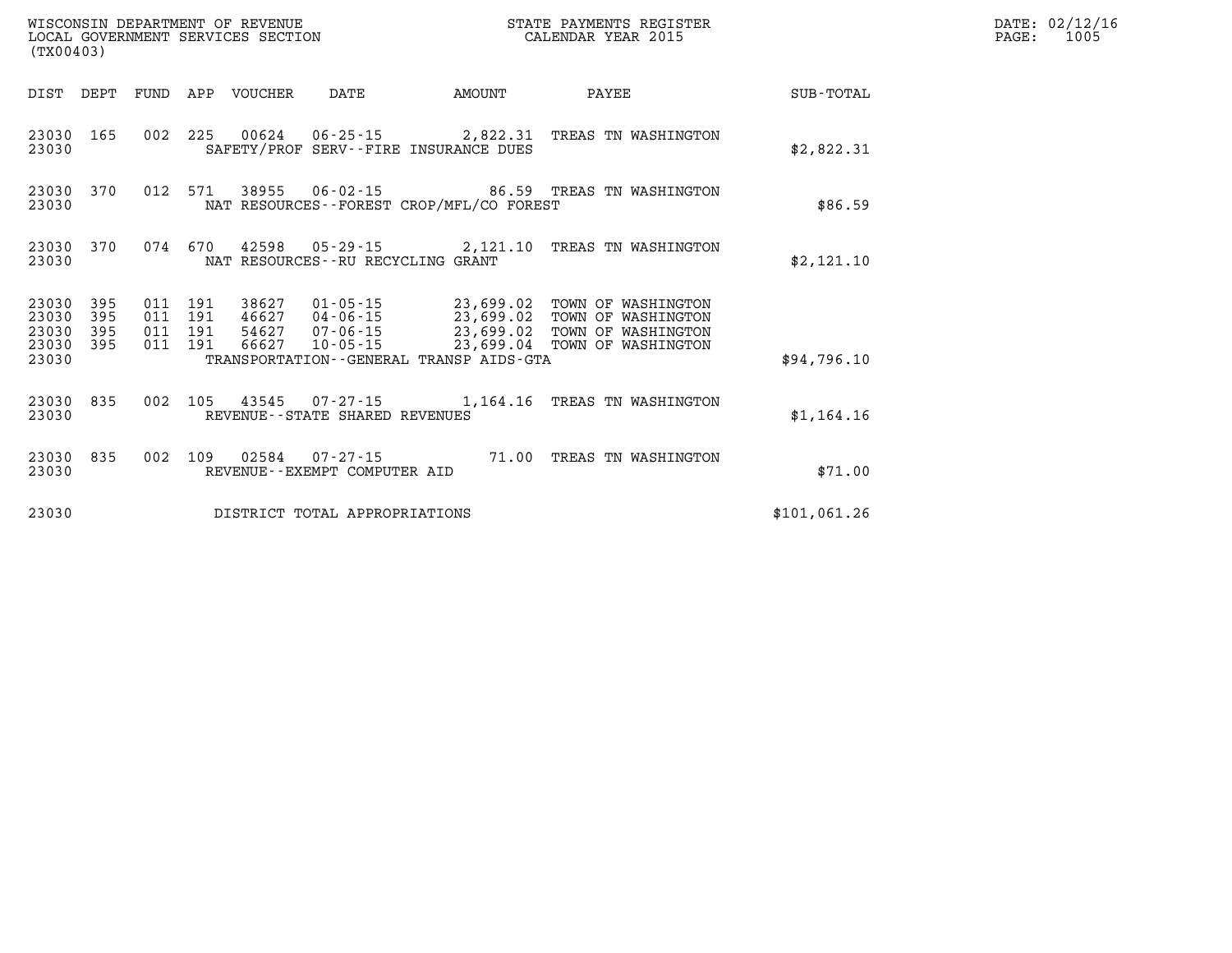| $\mathtt{DATE}$ : | 02/12/16 |
|-------------------|----------|
| PAGE:             | 1006     |

| (TX00403)                                                             |                          |                                                              |                                                                      |                                                                                |                                                                        |              |
|-----------------------------------------------------------------------|--------------------------|--------------------------------------------------------------|----------------------------------------------------------------------|--------------------------------------------------------------------------------|------------------------------------------------------------------------|--------------|
| DIST<br>DEPT                                                          | FUND                     | APP VOUCHER                                                  | DATE                                                                 | AMOUNT                                                                         | PAYEE                                                                  | SUB-TOTAL    |
| 23032<br>165<br>23032                                                 | 002                      | 225<br>00625                                                 |                                                                      | $06 - 25 - 15$ 3, 167.67<br>SAFETY/PROF SERV--FIRE INSURANCE DUES              | TREAS TN YORK                                                          | \$3,167.67   |
| 370<br>23032<br>23032<br>370<br>23032<br>370<br>23032                 | 000<br>000<br>000        | 001<br>01DNR<br>001<br>$04$ DNR<br>001<br>05DNR              | $04 - 09 - 15$<br>$06 - 03 - 15$<br>$09 - 28 - 15$                   | 19.11<br>1,228.57<br>1,697.86<br>NAT RESOURCES-SEVERANCE/YIELD/WITHDRAWAL      | TREAS TOWN YORK<br>TREAS TOWN YORK<br>TREAS TOWN YORK                  | \$2,945.54   |
| 23032<br>370                                                          | 002                      | 503<br>17506                                                 | $01 - 12 - 15$                                                       | 9,490.55                                                                       | TREAS TN YORK<br>1103.61 TOWN SHARE                                    |              |
| 23032                                                                 |                          |                                                              |                                                                      | NAT RESOURCES -- AIDS IN LIEU OF TAXES                                         |                                                                        | \$9,490.55   |
| 23032<br>370<br>23032                                                 | 012                      | 571<br>38956                                                 | $06 - 02 - 15$                                                       | NAT RESOURCES - - FOREST CROP/MFL/CO FOREST                                    | 202.02 TREAS TN YORK                                                   | \$202.02     |
| 23032<br>370<br>23032                                                 | 074                      | 670<br>42599                                                 | $05 - 29 - 15$<br>NAT RESOURCES - - RU RECYCLING GRANT               | 884.59                                                                         | TREAS TN YORK                                                          | \$884.59     |
| 23032<br>395<br>23032<br>395<br>23032<br>395<br>23032<br>395<br>23032 | 011<br>011<br>011<br>011 | 191<br>38628<br>191<br>46628<br>191<br>54628<br>191<br>66628 | $01 - 05 - 15$<br>$04 - 06 - 15$<br>$07 - 06 - 15$<br>$10 - 05 - 15$ | 22,664.08<br>22,664.08<br>22,664.10<br>TRANSPORTATION--GENERAL TRANSP AIDS-GTA | 22,664.08 TOWN OF YORK<br>TOWN OF YORK<br>TOWN OF YORK<br>TOWN OF YORK | \$90,656.34  |
| 23032<br>835<br>23032                                                 | 002                      | 105<br>43546                                                 | $07 - 27 - 15$<br>REVENUE - - STATE SHARED REVENUES                  | 1,077.93                                                                       | TREAS TN YORK                                                          | \$1,077.93   |
| 23032<br>835<br>23032                                                 | 002                      | 109<br>02585                                                 | $07 - 27 - 15$<br>REVENUE--EXEMPT COMPUTER AID                       | 1.00                                                                           | TREAS TN YORK                                                          | \$1.00       |
| 23032                                                                 |                          |                                                              | DISTRICT TOTAL APPROPRIATIONS                                        |                                                                                |                                                                        | \$108,425.64 |

WISCONSIN DEPARTMENT OF REVENUE **STATE PAYMENTS REGISTER**<br>LOCAL GOVERNMENT SERVICES SECTION

LOCAL GOVERNMENT SERVICES SECTION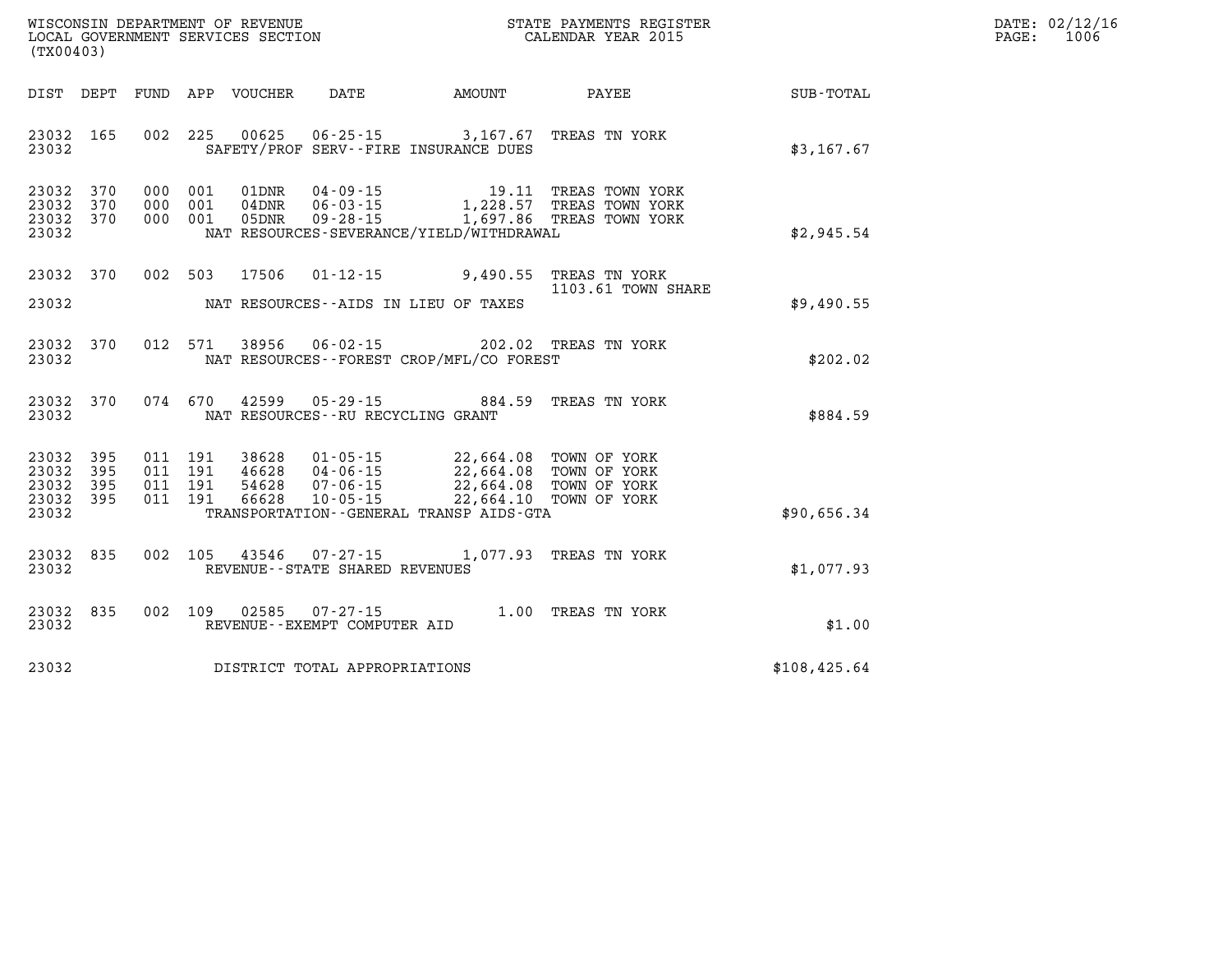| (TX00403)                                    |                    |         |                               |                |                                   |                                              | ${\tt WISCONSIM\ DEPARTMENT\ OF\ REVENUE}\qquad \qquad {\tt STATE\ PAYMENTS\ REGIS:}\label{thm:2015}$ LOCAL GOVERNMENT SERVICES SECTION $\hfill {\tt CALEINDAR\ YEAR\ 2015}$<br>STATE PAYMENTS REGISTER |                  | DATE: 02/12/16<br>$\mathtt{PAGE:}$<br>1007 |
|----------------------------------------------|--------------------|---------|-------------------------------|----------------|-----------------------------------|----------------------------------------------|---------------------------------------------------------------------------------------------------------------------------------------------------------------------------------------------------------|------------------|--------------------------------------------|
|                                              |                    |         |                               |                |                                   | DIST DEPT FUND APP VOUCHER DATE AMOUNT PAYEE |                                                                                                                                                                                                         | <b>SUB-TOTAL</b> |                                            |
| 23101                                        | 23101 165          |         |                               | 002 225 00626  |                                   | SAFETY/PROF SERV--FIRE INSURANCE DUES        | 06-25-15 2,006.23 TREAS VIL ALBANY                                                                                                                                                                      | \$2,006.23       |                                            |
| 23101                                        | 23101 370          |         | 012 579                       |                |                                   | NAT RESOURCES--AIDS IN LIEU OF TAXES         | 20259  04-03-15  30.07  TREAS VIL ALBANY                                                                                                                                                                | \$30.07          |                                            |
|                                              | 23101 370<br>23101 |         |                               |                | NAT RESOURCES--RU RECYCLING GRANT |                                              | 074 670 42600 05-29-15 9,702.21 TREAS VIL ALBANY                                                                                                                                                        | \$9,702.21       |                                            |
| 23101                                        | 23101 395          |         |                               |                |                                   | TRANSPORTATION - - HIGHWAY SAFETY - FEDERAL  | 011 185 52388 07-03-15 3,991.97 TREAS VIL ALBANY                                                                                                                                                        | \$3,991.97       |                                            |
| 23101 395<br>23101 395<br>23101 395<br>23101 | 23101 395          | 011 191 | 011 191<br>011 191<br>011 191 |                |                                   | TRANSPORTATION--GENERAL TRANSP AIDS-GTA      | 38629  01-05-15  16,652.69  VILLAGE OF ALBANY<br>46629  04-06-15  16,652.69  VILLAGE OF ALBANY<br>54629  07-06-15  16,652.69  VILLAGE OF ALBANY<br>66629  10-05-15  16,652.70  VILLAGE OF ALBANY        | \$66,610.77      |                                            |
| 23101                                        | 23101 395          |         |                               |                |                                   | TRANSPORTATION - - LRIP/TRIP/MSIP GRANTS     | 011  278  57624  08-19-15  16,000.00  TREAS VIL ALBANY                                                                                                                                                  | \$16,000.00      |                                            |
|                                              | 23101 435<br>23101 |         |                               |                |                                   | HS--AMBULANCE FUNDING ASSISTANCE GRANTS      | 005 162 01DHS 09-11-15 4,729.49 ALBANY AREA EMS                                                                                                                                                         | \$4,729.49       |                                            |
| 23101                                        | 23101 455          |         |                               |                | JUSTICE--LAW ENFORCEMENT TRAINING |                                              | 002 231 04782 03-05-15 960.00 TREAS VIL ALBANY                                                                                                                                                          | \$960.00         |                                            |
| 23101                                        | 23101 835          |         |                               |                | REVENUE--STATE SHARED REVENUES    |                                              | 002 105 43547 07-27-15 37,309.10 TREAS VIL ALBANY                                                                                                                                                       | \$37,309.10      |                                            |
| 23101 835<br>23101 835<br>23101              |                    |         | 002 109<br>002 109            | 02586<br>05126 | REVENUE--EXEMPT COMPUTER AID      |                                              | 07-27-15 225.00 TREAS VIL ALBANY<br>07-27-15 1,309.00 TREAS VIL ALBANY                                                                                                                                  | \$1,534.00       |                                            |
|                                              | 23101 835<br>23101 |         |                               |                |                                   | DOA-PAYMENT FOR MUNICIPAL SERVICES AID       | 002 501 00002 02-02-15 107.19 TREAS VIL ALBANY                                                                                                                                                          | \$107.19         |                                            |
| 23101                                        |                    |         |                               |                | DISTRICT TOTAL APPROPRIATIONS     |                                              |                                                                                                                                                                                                         | \$142,981.03     |                                            |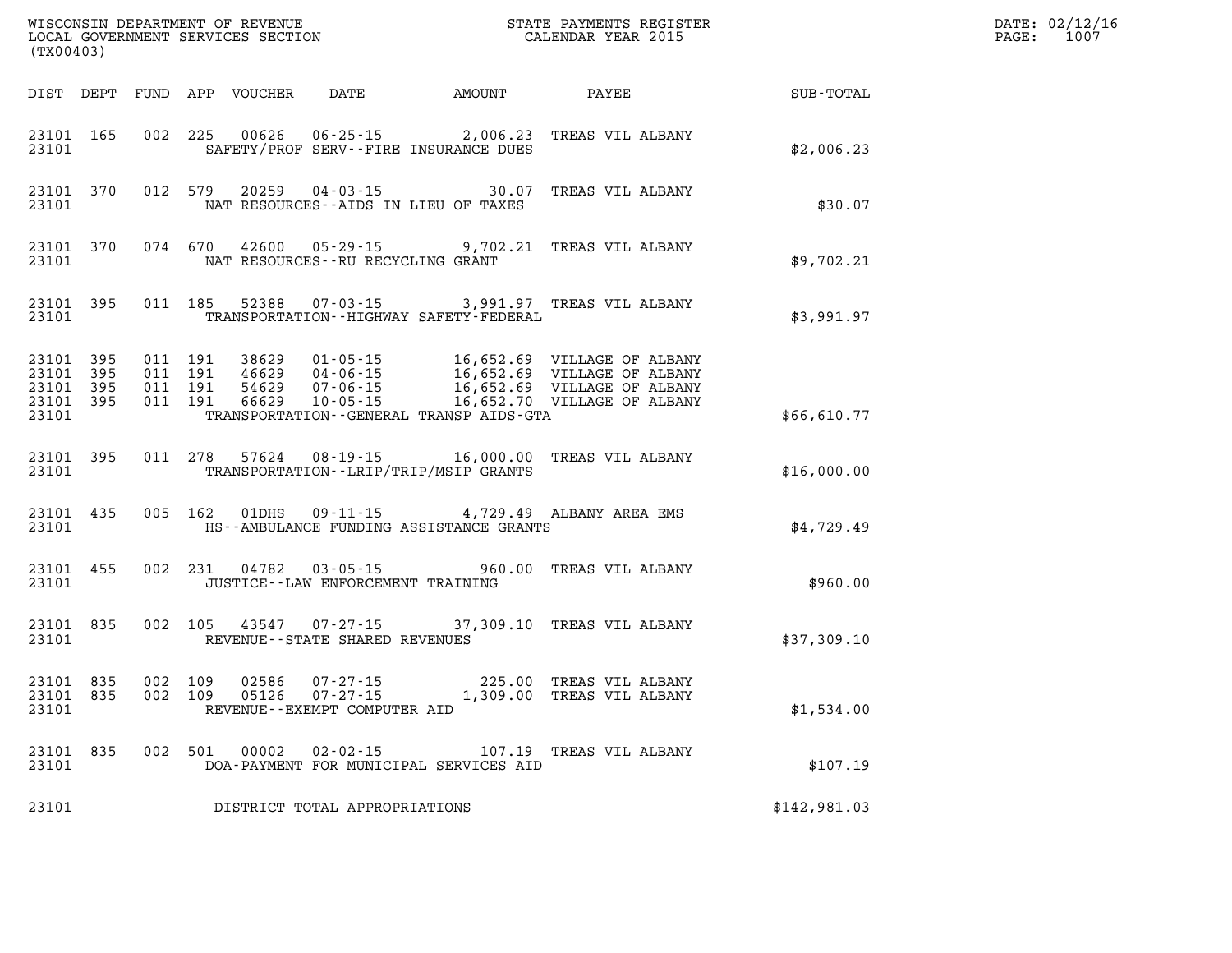| (TX00403)                                     |                   |                                          |         | WISCONSIN DEPARTMENT OF REVENUE<br>LOCAL GOVERNMENT SERVICES SECTION |                                                        |                                                   | STATE PAYMENTS REGISTER<br>CALENDAR YEAR 2015                                                                                                                        |              | DATE: 02/12/16<br>$\mathtt{PAGE}$ :<br>1008 |
|-----------------------------------------------|-------------------|------------------------------------------|---------|----------------------------------------------------------------------|--------------------------------------------------------|---------------------------------------------------|----------------------------------------------------------------------------------------------------------------------------------------------------------------------|--------------|---------------------------------------------|
|                                               |                   |                                          |         |                                                                      | DIST DEPT FUND APP VOUCHER DATE AMOUNT                 |                                                   | PAYEE                                                                                                                                                                | SUB-TOTAL    |                                             |
| 23109 165<br>23109                            |                   |                                          | 002 225 | 00627                                                                | 06-25-15                                               | 2,990.87<br>SAFETY/PROF SERV--FIRE INSURANCE DUES | TREAS VIL BROOKLYN                                                                                                                                                   | \$2,990.87   |                                             |
| 23109 370<br>23109                            |                   |                                          | 074 670 |                                                                      | NAT RESOURCES - - RU RECYCLING GRANT                   |                                                   | 42601  05-29-15  3,167.39  TREAS VIL BROOKLYN                                                                                                                        | \$3,167.39   |                                             |
| 23109<br>23109                                | 370               |                                          | 074 673 |                                                                      |                                                        | NAT RESOURCES--RU CONSOLIDATED GRANT              | 42601  05-29-15  369.16  TREAS VIL BROOKLYN                                                                                                                          | \$369.16     |                                             |
| 23109 395<br>23109                            |                   |                                          | 011 185 |                                                                      |                                                        | TRANSPORTATION - - HIGHWAY SAFETY - FEDERAL       | 45987  04-24-15  3,999.00  TREAS VIL BROOKLYN                                                                                                                        | \$3,999.00   |                                             |
| 23109 395<br>23109<br>23109<br>23109<br>23109 | 395<br>395<br>395 | 011 191<br>011 191<br>011 191<br>011 191 |         | 38630<br>46630<br>54630<br>66630                                     |                                                        | TRANSPORTATION--GENERAL TRANSP AIDS-GTA           | 01-05-15 13,575.42 VILLAGE OF BROOKLYN<br>04-06-15 13,575.42 VILLAGE OF BROOKLYN<br>07-06-15 13,575.42 VILLAGE OF BROOKLYN<br>10-05-15 13,575.44 VILLAGE OF BROOKLYN | \$54,301.70  |                                             |
| 23109 435<br>23109                            |                   |                                          | 005 162 | 01DHS                                                                | $09 - 11 - 15$                                         | HS--AMBULANCE FUNDING ASSISTANCE GRANTS           | 4,952.73 BROOKLYN EMS                                                                                                                                                | \$4,952.73   |                                             |
| 23109 435<br>23109                            |                   |                                          | 005 163 |                                                                      |                                                        |                                                   | 01LGS  11-16-15  2,000.00 DHS PREPAID MEDICAL TRANSPORT<br>HS--PREPAID MEDICAL TRANSPORT REIMBURSE                                                                   | \$2,000.00   |                                             |
| 23109 455<br>23109                            |                   |                                          |         | 002 231 08                                                           | $03 - 12 - 15$<br>JUSTICE - - LAW ENFORCEMENT TRAINING | 480.00                                            | TREAS VIL BROOKLYN                                                                                                                                                   | \$480.00     |                                             |
| 23109 835<br>23109                            |                   |                                          | 002 105 | 43548                                                                | 07-27-15<br>REVENUE - - STATE SHARED REVENUES          |                                                   | 22,704.42 TREAS VIL BROOKLYN                                                                                                                                         | \$22,704.42  |                                             |
| 23109 835<br>23109<br>23109 835<br>23109      | 835               | 002 109<br>002 109<br>002 109            |         | 02329<br>02587<br>05127                                              | REVENUE--EXEMPT COMPUTER AID                           |                                                   | 07-27-15  81.00 TREAS VIL BROOKLYN<br>07-27-15  210.00 TREAS VIL BROOKLYN<br>07-27-15  660.00 TREAS VIL BROOKLYN                                                     | \$951.00     |                                             |
| 23109                                         |                   |                                          |         |                                                                      | DISTRICT TOTAL APPROPRIATIONS                          |                                                   |                                                                                                                                                                      | \$95, 916.27 |                                             |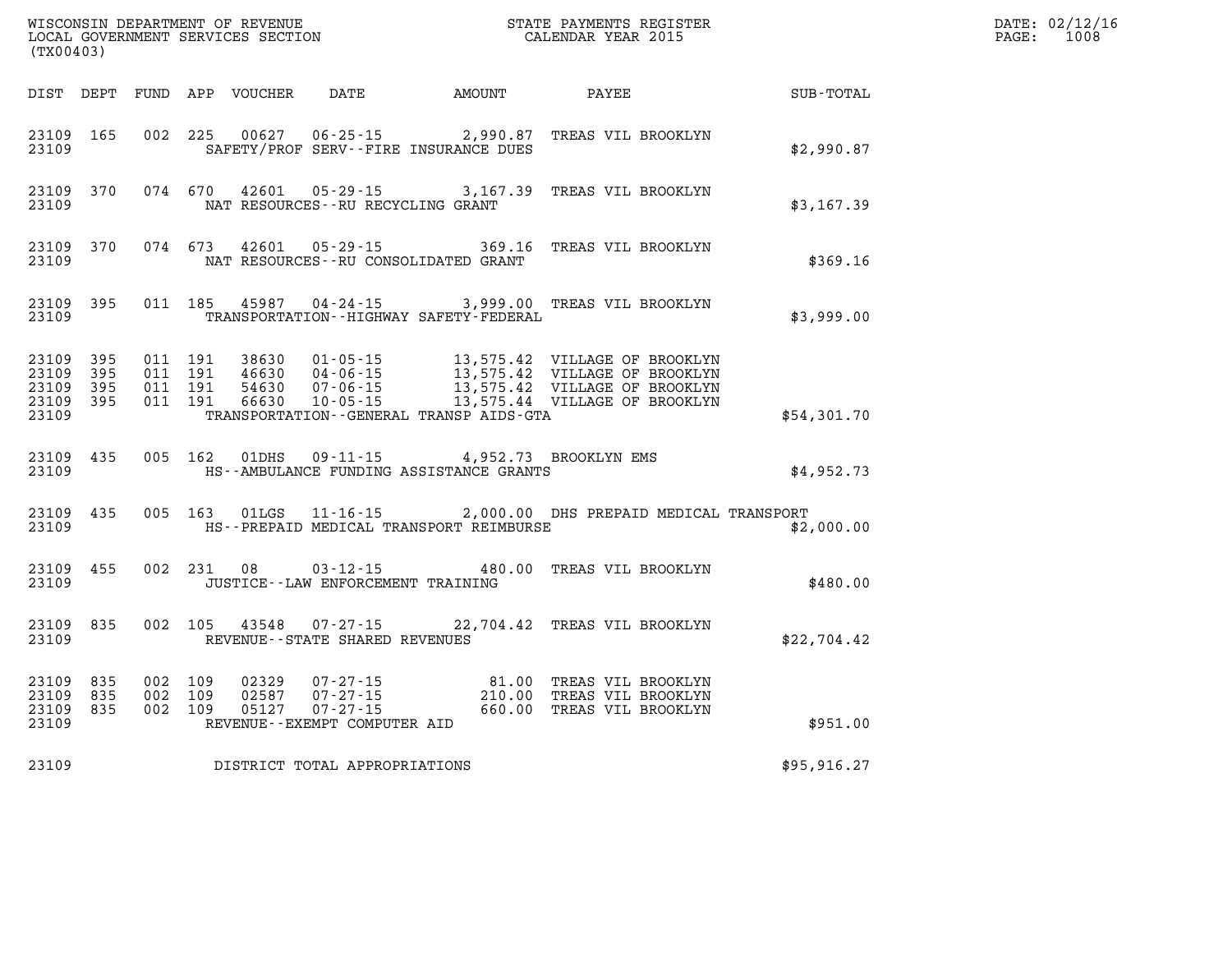| WISCONSIN DEPARTMENT OF REVENUE   | STATE PAYMENTS REGISTER | DATE: | 02/12/16 |
|-----------------------------------|-------------------------|-------|----------|
| LOCAL GOVERNMENT SERVICES SECTION | CALENDAR YEAR 2015      | PAGE  | 1009     |

| (TX00403)                                                             |                          |                                                                                                                                                                                                                                                                                                                                      |              |
|-----------------------------------------------------------------------|--------------------------|--------------------------------------------------------------------------------------------------------------------------------------------------------------------------------------------------------------------------------------------------------------------------------------------------------------------------------------|--------------|
| DIST<br>DEPT                                                          | FUND                     | APP<br><b>VOUCHER</b><br>DATE<br>AMOUNT<br>PAYEE                                                                                                                                                                                                                                                                                     | SUB-TOTAL    |
| 23110<br>165<br>23110                                                 | 002                      | 225<br>00628<br>$06 - 25 - 15$<br>500.91<br>TREAS VIL BROWNTOWN<br>SAFETY/PROF<br>SERV--FIRE INSURANCE DUES                                                                                                                                                                                                                          | \$500.91     |
| 23110<br>370<br>23110<br>370<br>23110                                 | 012<br>012               | 579<br>20260<br>$04 - 03 - 15$<br>68.20<br>TREAS VIL BROWNTOWN<br>579<br>20260<br>$04 - 03 - 15$<br>57.20<br>TREAS VIL BROWNTOWN<br>NAT RESOURCES -- AIDS IN LIEU OF TAXES                                                                                                                                                           | \$125.40     |
| 23110<br>370<br>23110                                                 | 074                      | 670<br>42602<br>1,570.32<br>$05 - 29 - 15$<br>TREAS VIL BROWNTOWN<br>NAT RESOURCES - - RU RECYCLING GRANT                                                                                                                                                                                                                            | \$1,570.32   |
| 23110<br>395<br>23110<br>395<br>23110<br>395<br>23110<br>395<br>23110 | 011<br>011<br>011<br>011 | 191<br>38631<br>$01 - 05 - 15$<br>4,090.07<br>VILLAGE OF BROWNTOWN<br>191<br>46631<br>$04 - 06 - 15$<br>4,090.07<br>VILLAGE OF BROWNTOWN<br>4,090.07<br>191<br>54631<br>$07 - 06 - 15$<br>VILLAGE OF BROWNTOWN<br>191<br>66631<br>$10 - 05 - 15$<br>4,090.08<br>VILLAGE OF BROWNTOWN<br>TRANSPORTATION - - GENERAL TRANSP AIDS - GTA | \$16,360.29  |
| 835<br>23110<br>23110                                                 | 002                      | 105<br>43549<br>$07 - 27 - 15$<br>12,289.80<br>TREAS VIL BROWNTOWN<br>REVENUE--STATE SHARED REVENUES                                                                                                                                                                                                                                 | \$12, 289.80 |
| 835<br>23110<br>23110                                                 | 002                      | 109<br>02588<br>24.00<br>$07 - 27 - 15$<br>TREAS VIL BROWNTOWN<br>REVENUE - - EXEMPT COMPUTER AID                                                                                                                                                                                                                                    | \$24.00      |
| 23110                                                                 |                          | DISTRICT TOTAL APPROPRIATIONS                                                                                                                                                                                                                                                                                                        | \$30,870.72  |

WISCONSIN DEPARTMENT OF REVENUE **STATE PAYMENTS REGISTER**<br>LOCAL GOVERNMENT SERVICES SECTION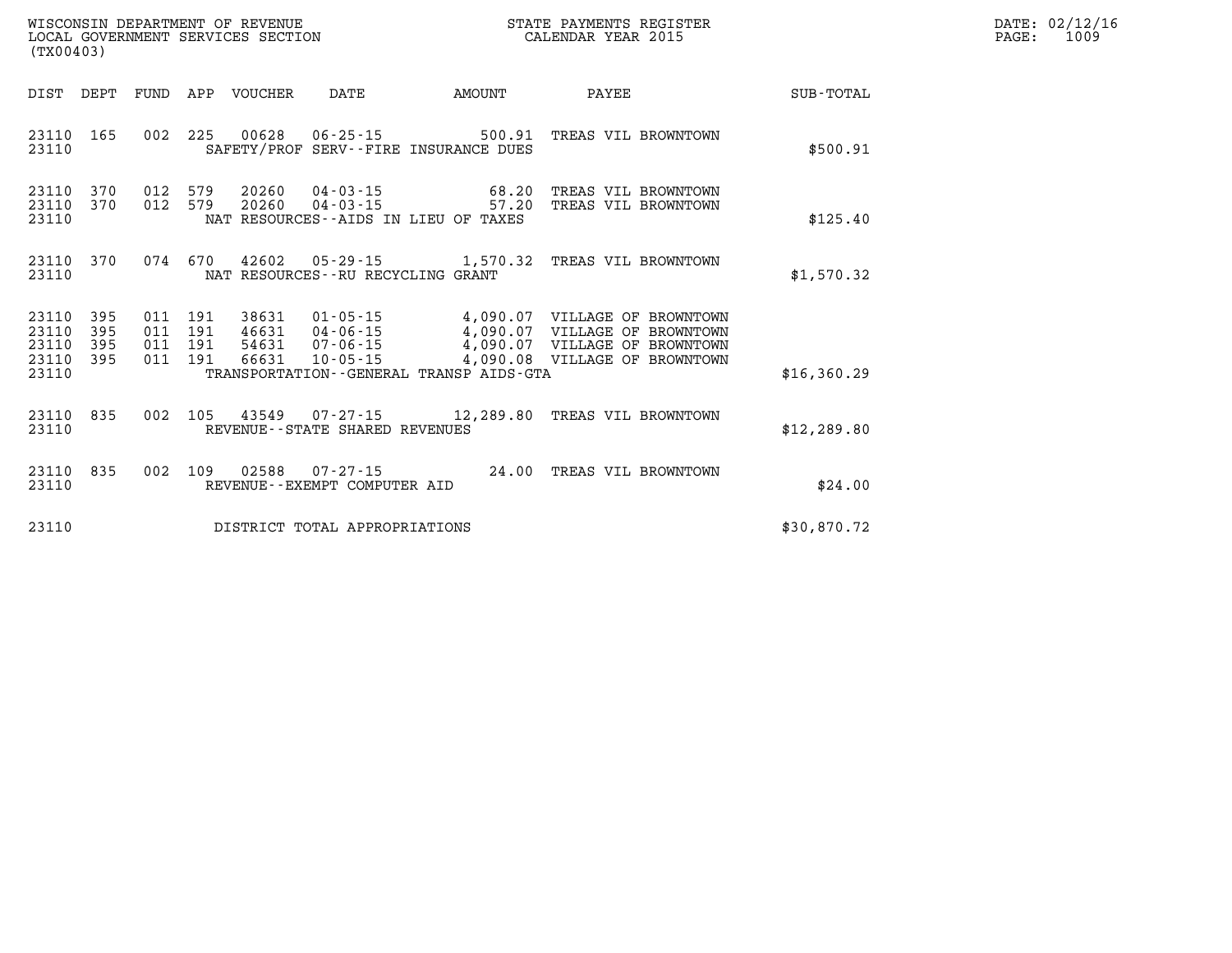| WISCONSIN DEPARTMENT OF REVENUE<br>LOCAL GOVERNMENT SERVICES SECTION<br>(TX00403) |                          |                          |                          |                                  |                                                     |                                                                    |                                                                                                                                                                                          |              |
|-----------------------------------------------------------------------------------|--------------------------|--------------------------|--------------------------|----------------------------------|-----------------------------------------------------|--------------------------------------------------------------------|------------------------------------------------------------------------------------------------------------------------------------------------------------------------------------------|--------------|
| DIST                                                                              | DEPT                     | FUND                     |                          | APP VOUCHER                      | DATE AMOUNT                                         |                                                                    | PAYEE                                                                                                                                                                                    | SUB-TOTAL    |
| 23151<br>23151                                                                    | 165                      | 002                      | 225                      |                                  |                                                     | 00629  06-25-15  2,668.92<br>SAFETY/PROF SERV--FIRE INSURANCE DUES | TREAS VIL MONTICELLO                                                                                                                                                                     | \$2,668.92   |
| 23151<br>23151                                                                    | 370                      | 012                      | 579                      | 20261                            |                                                     | $04 - 03 - 15$ 9.11<br>NAT RESOURCES -- AIDS IN LIEU OF TAXES      | TREAS VIL MONTICELLO                                                                                                                                                                     | \$9.11       |
| 23151<br>23151                                                                    | 370                      |                          | 074 670                  | 42603                            | NAT RESOURCES - - RU RECYCLING GRANT                | 05-29-15 7,302.79                                                  | TREAS VIL MONTICELLO                                                                                                                                                                     | \$7,302.79   |
| 23151<br>23151                                                                    | 395                      | 011                      | 185                      | 63192                            | 10-19-15                                            | TRANSPORTATION - - HIGHWAY SAFETY - FEDERAL                        | 3,853.21 TREAS VIL MONTICELLO                                                                                                                                                            | \$3,853.21   |
| 23151<br>23151<br>23151<br>23151<br>23151                                         | 395<br>395<br>395<br>395 | 011<br>011<br>011<br>011 | 191<br>191<br>191<br>191 | 38632<br>46632<br>54632<br>66632 |                                                     | TRANSPORTATION - - GENERAL TRANSP AIDS - GTA                       | 01-05-15 15,527.01 VILLAGE OF MONTICELLO<br>04-06-15<br>07-06-15 15,527.01 VILLAGE OF MONTICELLO<br>07-06-15 15,527.01 VILLAGE OF MONTICELLO<br>10-05-15 15,527.04 VILLAGE OF MONTICELLO | \$62,108.07  |
| 23151<br>23151                                                                    | 835                      | 002                      | 105                      |                                  | 43550 07-27-15<br>REVENUE - - STATE SHARED REVENUES | 49,195.72                                                          | TREAS VIL MONTICELLO                                                                                                                                                                     | \$49.195.72  |
| 23151<br>23151<br>23151                                                           | 835<br>835               | 002<br>002               | 109<br>109               | 02589<br>05128                   | REVENUE--EXEMPT COMPUTER AID                        |                                                                    | 07-27-15 1,801.00 TREAS VIL MONTICELLO<br>07-27-15 97.00 TREAS VIL MONTICELLO                                                                                                            | \$1,898.00   |
| 23151<br>23151                                                                    | 835                      | 021                      | 363                      | 35651                            | $03 - 23 - 15$<br>REVENUE--LOTTERY CREDIT -         |                                                                    | 771.22 TREAS VIL MONTICELLO                                                                                                                                                              | \$771.22     |
| 23151                                                                             |                          |                          |                          |                                  | DISTRICT TOTAL APPROPRIATIONS                       |                                                                    |                                                                                                                                                                                          | \$127,807.04 |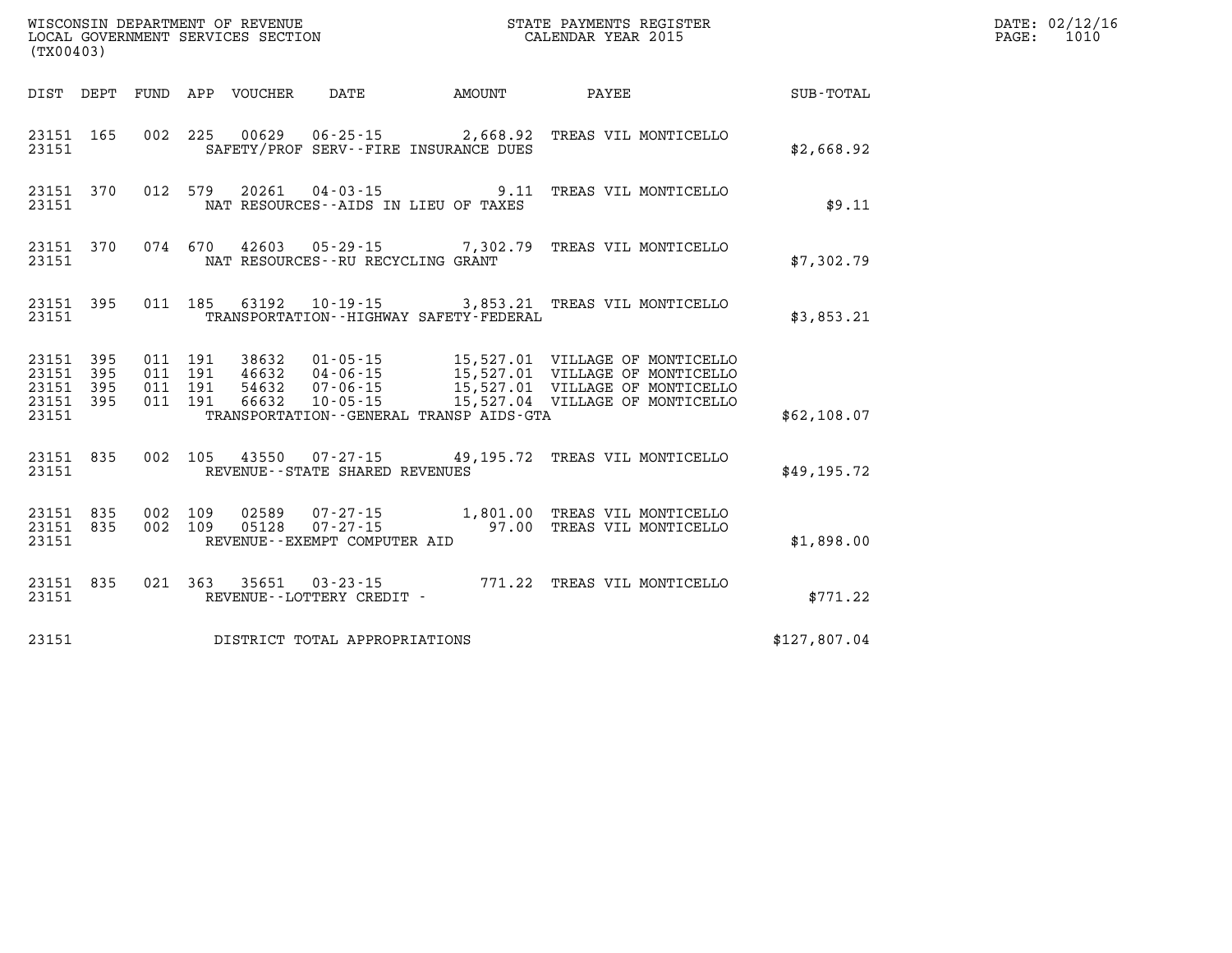| (TX00403)                                                 |                        |         |                               | WISCONSIN DEPARTMENT OF REVENUE<br>LOCAL GOVERNMENT SERVICES SECTION |                                                       |                                                                  | STATE PAYMENTS REGISTER<br>CALENDAR YEAR 2015                                                                                                                                |               | DATE: 02/12/16<br>PAGE: 1011 |
|-----------------------------------------------------------|------------------------|---------|-------------------------------|----------------------------------------------------------------------|-------------------------------------------------------|------------------------------------------------------------------|------------------------------------------------------------------------------------------------------------------------------------------------------------------------------|---------------|------------------------------|
|                                                           |                        |         |                               |                                                                      |                                                       | DIST DEPT FUND APP VOUCHER DATE AMOUNT PAYEE                     |                                                                                                                                                                              | SUB-TOTAL     |                              |
| 23161                                                     | 23161 165              |         |                               | 002 225 00630                                                        |                                                       | $06 - 25 - 15$ 5,964.05<br>SAFETY/PROF SERV--FIRE INSURANCE DUES | TREAS VIL NEW GLARUS                                                                                                                                                         | \$5,964.05    |                              |
| 23161 370<br>23161                                        |                        |         | 012 579                       | 20262                                                                |                                                       | $04 - 03 - 15$ 177.56<br>NAT RESOURCES--AIDS IN LIEU OF TAXES    | TREAS VIL NEW GLARUS                                                                                                                                                         | \$177.56      |                              |
| 23161                                                     | 23161 370              |         |                               | 074 670 42604                                                        | 05 - 29 - 15<br>NAT RESOURCES -- RU RECYCLING GRANT   |                                                                  | 7,772.46 TREAS VIL NEW GLARUS                                                                                                                                                | \$7,772.46    |                              |
| 23161                                                     | 23161 395              |         |                               |                                                                      |                                                       | TRANSPORTATION - - HIGHWAY SAFETY - FEDERAL                      | 011 185 49617 06-05-15 4,000.00 TREAS VIL NEW GLARUS                                                                                                                         | \$4,000.00    |                              |
| 23161 395<br>23161 395<br>23161 395<br>23161 395<br>23161 |                        | 011 191 | 011 191<br>011 191<br>011 191 | 38633<br>46633<br>54633<br>66633                                     |                                                       | TRANSPORTATION--GENERAL TRANSP AIDS-GTA                          | 01-05-15 29,264.37 VILLAGE OF NEW GLARUS<br>04-06-15 29,264.37 VILLAGE OF NEW GLARUS<br>07-06-15 29,264.37 VILLAGE OF NEW GLARUS<br>10-05-15 29,264.40 VILLAGE OF NEW GLARUS | \$117,057.51  |                              |
| 23161                                                     | 23161 395              |         |                               |                                                                      |                                                       | TRANSPORTATION - - LRIP/TRIP/MSIP GRANTS                         | 011 278 44567 04-07-15 19,355.93 TREAS VIL NEW GLARUS                                                                                                                        | \$19,355.93   |                              |
| 23161 455<br>23161                                        |                        |         |                               | 002 231 12                                                           | $03 - 23 - 15$<br>JUSTICE -- LAW ENFORCEMENT TRAINING | 480.00                                                           | TREAS VIL NEW GLARUS                                                                                                                                                         | \$480.00      |                              |
| 23161 835<br>23161                                        |                        |         |                               |                                                                      | REVENUE--STATE SHARED REVENUES                        |                                                                  | 002 105 43551 07-27-15 82,940.88 TREAS VIL NEW GLARUS                                                                                                                        | \$82,940.88   |                              |
| 23161                                                     | 23161 835<br>23161 835 | 002 109 | 002 109                       | 02590<br>05129                                                       | REVENUE--EXEMPT COMPUTER AID                          |                                                                  | 07-27-15 3,319.00 TREAS VIL NEW GLARUS<br>07-27-15 10,533.00 TREAS VIL NEW GLARUS                                                                                            | \$13,852.00   |                              |
| 23161 835<br>23161                                        |                        |         | 002 501                       | 00002                                                                | 02-02-15                                              | DOA-PAYMENT FOR MUNICIPAL SERVICES AID                           | 466.76 TREAS VIL NEW GLARUS                                                                                                                                                  | \$466.76      |                              |
| 23161                                                     | 23161 835              |         |                               |                                                                      | 021 363 35652 03-23-15<br>REVENUE--LOTTERY CREDIT -   |                                                                  | 4,232.62 TREAS VIL NEW GLARUS                                                                                                                                                | \$4,232.62    |                              |
| 23161                                                     |                        |         |                               |                                                                      | DISTRICT TOTAL APPROPRIATIONS                         |                                                                  |                                                                                                                                                                              | \$256, 299.77 |                              |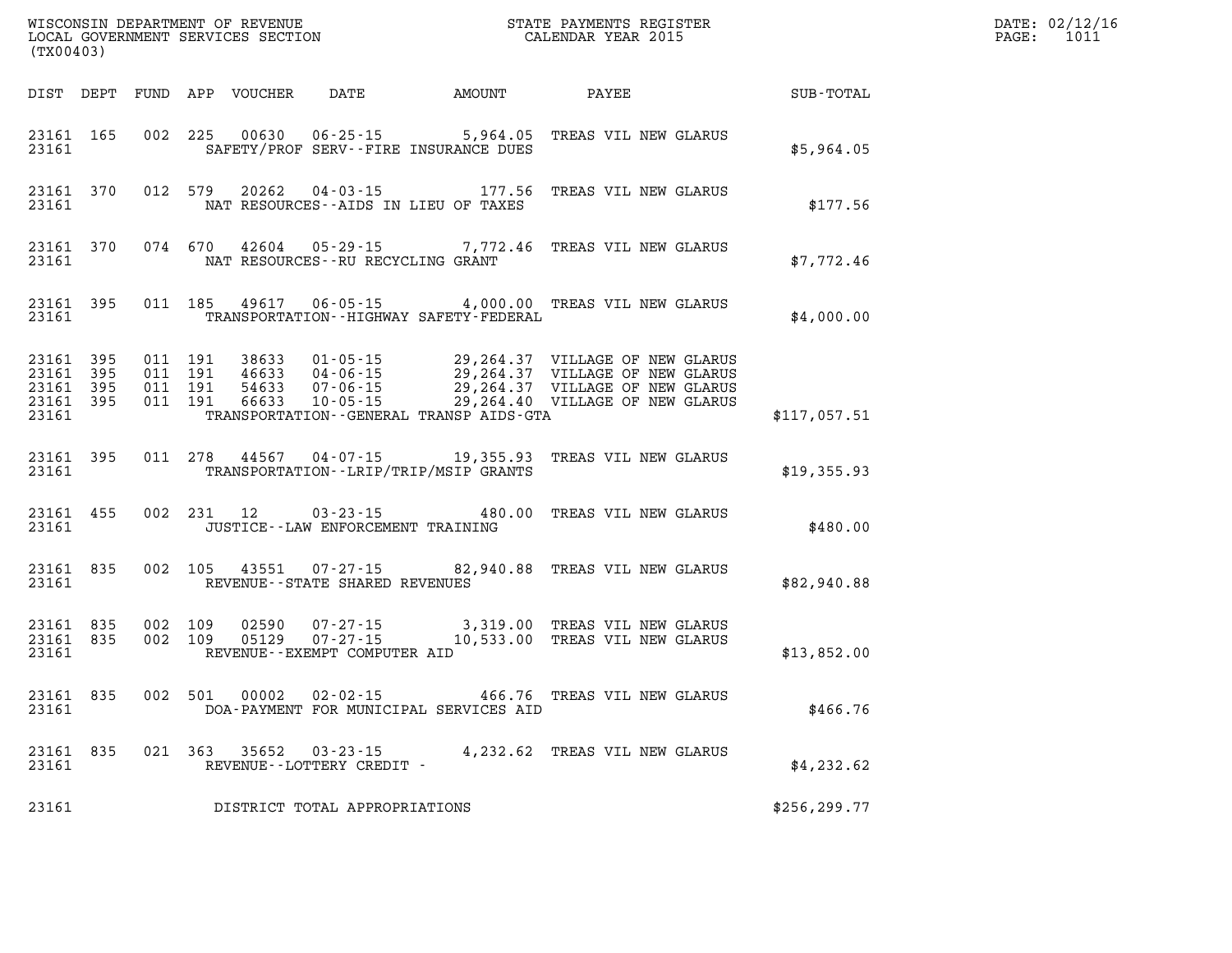|                                               | WISCONSIN DEPARTMENT OF REVENUE<br>LOCAL GOVERNMENT SERVICES SECTION<br>(TX00403) |                                          |         |                                  |                                                                            |                                                                  | STATE PAYMENTS REGISTER<br>CALENDAR YEAR 2015                                                                    |              | DATE: 02/12/16<br>$\mathtt{PAGE:}$<br>1012 |
|-----------------------------------------------|-----------------------------------------------------------------------------------|------------------------------------------|---------|----------------------------------|----------------------------------------------------------------------------|------------------------------------------------------------------|------------------------------------------------------------------------------------------------------------------|--------------|--------------------------------------------|
| DIST DEPT                                     |                                                                                   |                                          |         | FUND APP VOUCHER                 | DATE                                                                       | AMOUNT PAYEE                                                     |                                                                                                                  | SUB-TOTAL    |                                            |
| 23206 165<br>23206                            |                                                                                   | 002 225                                  |         | 00631                            |                                                                            | SAFETY/PROF SERV--FIRE INSURANCE DUES                            | 06-25-15 6,810.24 TREAS CITY BRODHEAD                                                                            | \$6,810.24   |                                            |
| 23206 370<br>23206                            |                                                                                   |                                          | 012 579 | 20263                            |                                                                            | $04 - 03 - 15$ 9.91<br>NAT RESOURCES--AIDS IN LIEU OF TAXES      | TREAS CITY BRODHEAD                                                                                              | \$9.91       |                                            |
| 23206 370<br>23206                            |                                                                                   | 074 670                                  |         | 42605                            |                                                                            | NAT RESOURCES - - RU RECYCLING GRANT                             | 05-29-15 12,317.70 TREAS CITY BRODHEAD                                                                           | \$12,317.70  |                                            |
| 23206 370<br>23206                            |                                                                                   |                                          | 074 673 | 42605                            |                                                                            | $05 - 29 - 15$ 858.58<br>NAT RESOURCES - - RU CONSOLIDATED GRANT | TREAS CITY BRODHEAD                                                                                              | \$858.58     |                                            |
| 23206 395<br>23206<br>23206<br>23206<br>23206 | - 395<br>395<br>- 395                                                             | 011 162<br>011 162<br>011 162<br>011 162 |         | 40029<br>48029<br>56029<br>68029 | 01-05-15<br>$04 - 06 - 15$<br>$07 - 06 - 15$<br>$10 - 05 - 15$             | TRANSPORTATION - - CONNECTING HIGHWAY AIDS                       | 5,322.37 CITY OF BRODHEAD<br>5,322.37 CITY OF BRODHEAD<br>5,322.37 CITY OF BRODHEAD<br>5,322.40 CITY OF BRODHEAD | \$21, 289.51 |                                            |
| 23206 395<br>23206<br>23206<br>23206<br>23206 | 395<br>- 395<br>- 395                                                             | 011 191<br>011 191<br>011 191<br>011 191 |         | 38634<br>46634<br>54634<br>66634 | $01 - 05 - 15$<br>07-06-15<br>10-05-15                                     | TRANSPORTATION - - GENERAL TRANSP AIDS - GTA                     | 35,835.20 CITY OF BRODHEAD<br>35,835.20 CITY OF BRODHEAD<br>35,835.21 CITY OF BRODHEAD                           | \$143,340.81 |                                            |
| 23206 455<br>23206                            |                                                                                   |                                          | 002 231 | 08                               |                                                                            | JUSTICE - - LAW ENFORCEMENT TRAINING                             | 03-12-15 1,280.00 TREAS CITY BRODHEAD                                                                            | \$1,280.00   |                                            |
| 23206 835<br>23206                            |                                                                                   | 002 105                                  |         | 43552                            | 07-27-15<br>REVENUE--STATE SHARED REVENUES                                 |                                                                  | 109,316.56 TREAS CITY BRODHEAD                                                                                   | \$109,316.56 |                                            |
| 23206<br>23206 835<br>23206 835<br>23206      | 835                                                                               | 002 109<br>002 109<br>002 109            |         | 02591<br>03251<br>05130          | 07 - 27 - 15<br>07-27-15<br>$07 - 27 - 15$<br>REVENUE--EXEMPT COMPUTER AID |                                                                  | 7,090.00 TREAS CITY BRODHEAD<br>238.00 TREAS CITY OF BRODHEAD<br>2,277.00 TREAS CITY BRODHEAD                    | \$9,605.00   |                                            |
| 23206 835<br>23206                            |                                                                                   | 021 363                                  |         |                                  | 35653 03-23-15<br>REVENUE--LOTTERY CREDIT -                                |                                                                  | 4,970.50 TREAS CITY BRODHEAD                                                                                     | \$4,970.50   |                                            |
| 23206                                         |                                                                                   |                                          |         |                                  | DISTRICT TOTAL APPROPRIATIONS                                              |                                                                  |                                                                                                                  | \$309,798.81 |                                            |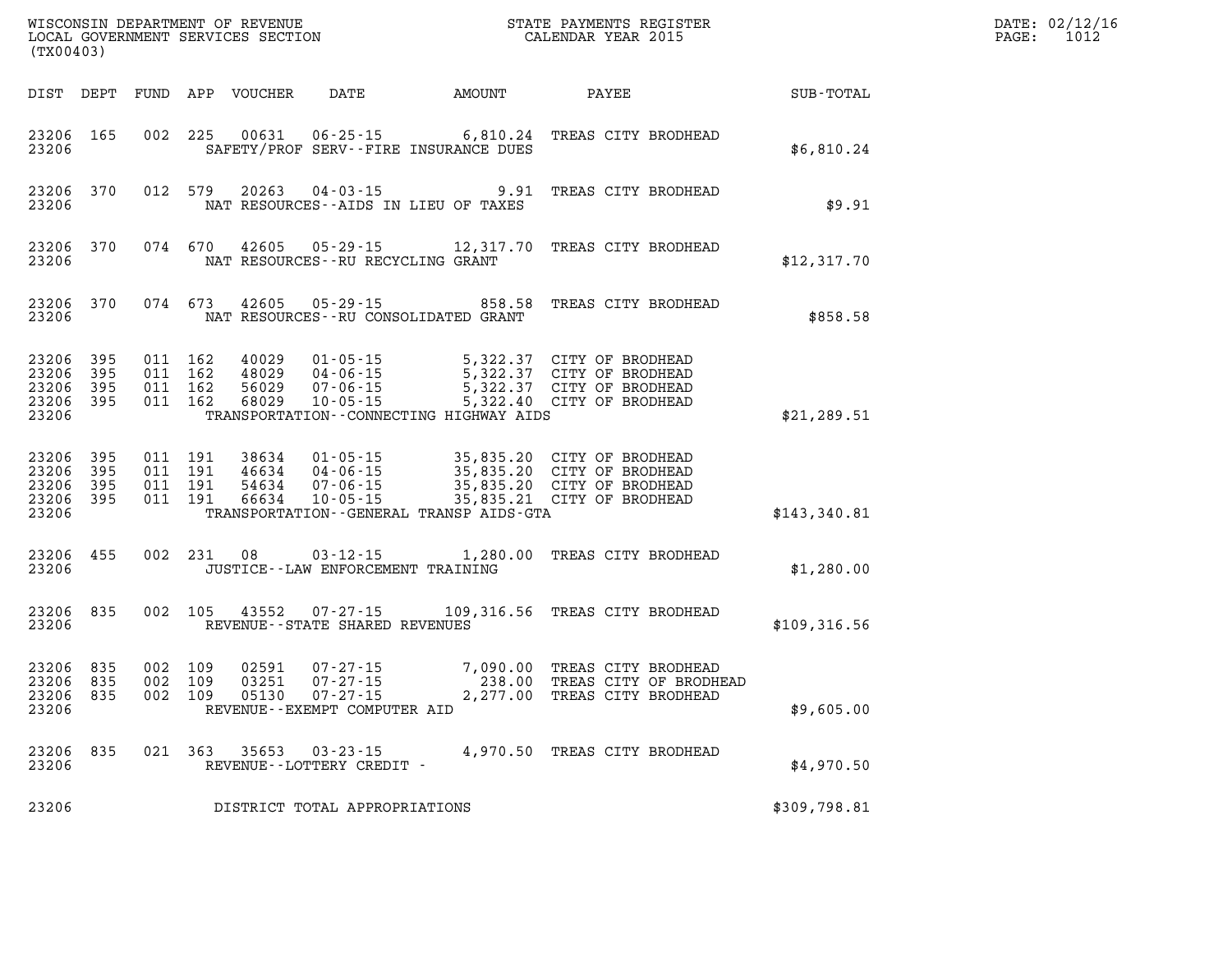|                                  | WISCONSIN DEPARTMENT OF REVENUE<br>LOCAL GOVERNMENT SERVICES SECTION<br>(TX00403) |                          |                                          |                                  |                                                                                      |                                                                                                 | STATE PAYMENTS REGISTER<br>CALENDAR YEAR 2015                                                                    |              | DATE: 02/12/16<br>1013<br>PAGE: |
|----------------------------------|-----------------------------------------------------------------------------------|--------------------------|------------------------------------------|----------------------------------|--------------------------------------------------------------------------------------|-------------------------------------------------------------------------------------------------|------------------------------------------------------------------------------------------------------------------|--------------|---------------------------------|
|                                  | DIST DEPT                                                                         |                          |                                          | FUND APP VOUCHER                 | DATE                                                                                 | AMOUNT                                                                                          | PAYEE                                                                                                            | SUB-TOTAL    |                                 |
| 23251                            | 23251 165                                                                         |                          | 002 225                                  | 00632                            | $06 - 25 - 15$                                                                       | SAFETY/PROF SERV--FIRE INSURANCE DUES                                                           | 26,670.49 TREAS CITY MONROE                                                                                      | \$26,670.49  |                                 |
| 23251                            | 23251 370                                                                         |                          | 002 941                                  | 00049                            |                                                                                      | NAT RESOURCES-GENERAL OPERATIONS-FEDERAL                                                        | 08-06-15 35,000.00 TREAS CITY MONROE                                                                             | \$35,000.00  |                                 |
| 23251                            | 23251 370                                                                         |                          | 074 670                                  | 42606                            | 05 - 29 - 15<br>NAT RESOURCES - - RU RECYCLING GRANT                                 |                                                                                                 | 71,485.06 TREAS CITY MONROE                                                                                      | \$71,485.06  |                                 |
| 23251                            | 23251 370                                                                         |                          | 074 673                                  | 42606                            |                                                                                      | NAT RESOURCES - - RU CONSOLIDATED GRANT                                                         | 05-29-15 2,804.81 TREAS CITY MONROE                                                                              | \$2,804.81   |                                 |
| 23251                            | 23251 370                                                                         |                          | 095 512                                  | 01683                            | NAT RESOURCES - - STEWARDSHIP 2000                                                   |                                                                                                 | 01-28-15 140,896.32 TREAS CITY MONROE                                                                            | \$140,896.32 |                                 |
| 23251                            | 23251 395<br>23251 395<br>23251 395<br>23251 395                                  |                          | 011 162<br>011 162<br>011 162<br>011 162 | 40030<br>48030<br>56030<br>68030 | $01 - 05 - 15$<br>$04 - 06 - 15$<br>$07 - 06 - 15$<br>$10 - 05 - 15$                 | 11,652.05 CITY OF MONROE<br>11,652.05 CITY OF MONROE<br>TRANSPORTATION--CONNECTING HIGHWAY AIDS | 11,652.05 CITY OF MONROE<br>11,652.05 CITY OF MONROE<br>11,652.05 CITY OF MONROE                                 | \$46,608.20  |                                 |
| 23251                            | 23251 395<br>23251 395<br>23251 395                                               |                          | 011 177<br>011 177<br>011 177            | 58022<br>60022<br>62022          | $06 - 25 - 15$<br>$07 - 06 - 15$<br>$09 - 30 - 15$<br>TRANSPORTATION - - TRANSIT AID |                                                                                                 | 26,335.00 CITY OF MONROE<br>26,335.00 CITY OF MONROE<br>26,335.00 CITY OF MONROE                                 | \$79,005.00  |                                 |
| 23251                            | 23251 395<br>23251 395<br>23251 395                                               |                          | 011 182<br>011 182<br>011 182            | 40073<br>65702<br>68541          | $02 - 20 - 15$<br>$11 - 12 - 15$<br>$12 - 14 - 15$                                   | TRANSPORTATION - - TRANSIT AIDS - FEDERAL                                                       | 29,003.00 TREAS CITY MONROE<br>66,131.00 TREAS CITY MONROE<br>37,698.00 TREAS CITY MONROE                        | \$132,832.00 |                                 |
| 23251                            | 23251 395                                                                         |                          | 011 185                                  | 63193                            | $10 - 19 - 15$                                                                       | TRANSPORTATION - - HIGHWAY SAFETY - FEDERAL                                                     | 4,000.00 TREAS CITY MONROE                                                                                       | \$4,000.00   |                                 |
| 23251<br>23251<br>23251<br>23251 | 395<br>395<br>395<br>23251 395                                                    | 011<br>011<br>011<br>011 | 191<br>191<br>191<br>191                 | 38635<br>46635<br>54635<br>66635 | $01 - 05 - 15$<br>$04 - 06 - 15$<br>$07 - 06 - 15$<br>$10 - 05 - 15$                 | TRANSPORTATION - - GENERAL TRANSP AIDS - GTA                                                    | 113,961.47 CITY OF MONROE<br>113,961.47 CITY OF MONROE<br>113,961.47 CITY OF MONROE<br>113,961.49 CITY OF MONROE | \$455,845.90 |                                 |
| 23251<br>23251                   | 455                                                                               |                          | 002 221                                  | 15                               | $07 - 21 - 15$                                                                       | 20.00<br>JUSTICE -- LAW ENFORCEMENT SERVICES AID                                                | TREAS CITY MONROE                                                                                                | \$20.00      |                                 |
| 23251                            | 455                                                                               |                          | 002 231                                  | 16                               | $04 - 20 - 15$                                                                       | 4,160.00                                                                                        | TREAS CITY MONROE                                                                                                |              |                                 |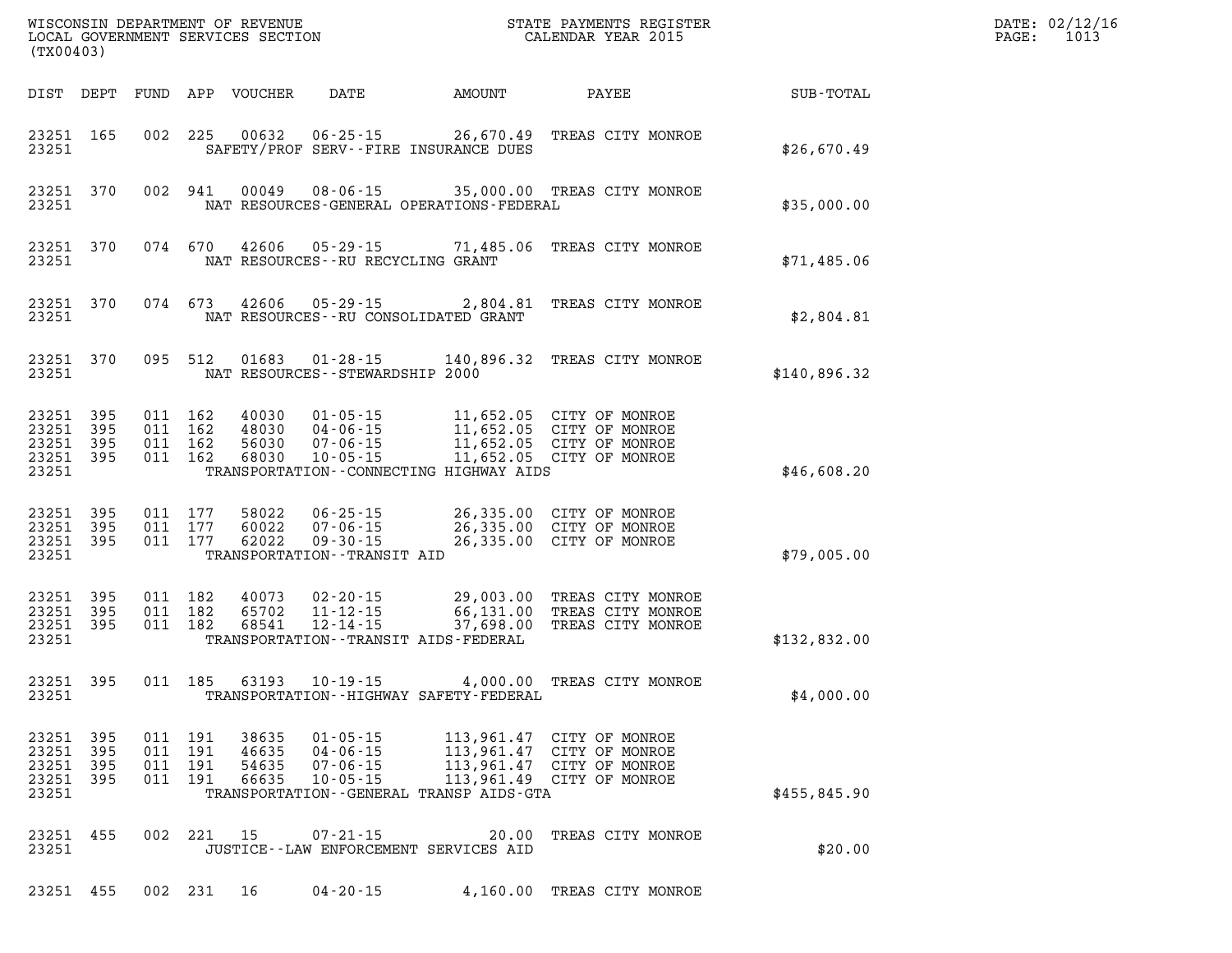|                         | WISCONSIN DEPARTMENT OF REVENUE<br>LOCAL GOVERNMENT SERVICES SECTION<br>(TX00403) |            |            |                |                                                                                       |           | STATE PAYMENTS REGISTER<br>CALENDAR YEAR 2015 |                | DATE: 02/12/16<br>PAGE:<br>1014 |
|-------------------------|-----------------------------------------------------------------------------------|------------|------------|----------------|---------------------------------------------------------------------------------------|-----------|-----------------------------------------------|----------------|---------------------------------|
| DIST                    | DEPT                                                                              | FUND       | APP        | VOUCHER        | DATE                                                                                  | AMOUNT    | PAYEE                                         | SUB-TOTAL      |                                 |
| 23251                   |                                                                                   |            |            |                | JUSTICE - - LAW ENFORCEMENT TRAINING                                                  |           |                                               | \$4,160.00     |                                 |
| 23251 835<br>23251      |                                                                                   | 002        | 105        | 43553          | $07 - 27 - 15$ 185,060.61<br>REVENUE - - STATE SHARED REVENUES                        |           | TREAS CITY MONROE                             | \$185,060.61   |                                 |
| 23251<br>23251<br>23251 | 835<br>835                                                                        | 002<br>002 | 109<br>109 | 02592<br>05131 | $07 - 27 - 15$ 150,108.00<br>$07 - 27 - 15$ 17,392.00<br>REVENUE--EXEMPT COMPUTER AID |           | TREAS CITY MONROE<br>TREAS CITY MONROE        | \$167,500.00   |                                 |
| 23251<br>23251          | 835                                                                               | 002        | 501        | 00002          | 02-02-15<br>DOA-PAYMENT FOR MUNICIPAL SERVICES AID                                    |           | 2,246.67 TREAS CITY MONROE                    | \$2,246.67     |                                 |
| 23251 835<br>23251      |                                                                                   | 021        | 363        | 35654          | $03 - 23 - 15$<br>REVENUE--LOTTERY CREDIT -                                           | 13,279.41 | TREAS CITY MONROE                             | \$13, 279.41   |                                 |
| 23251                   |                                                                                   |            |            |                | DISTRICT TOTAL APPROPRIATIONS                                                         |           |                                               | \$1,367,414.47 |                                 |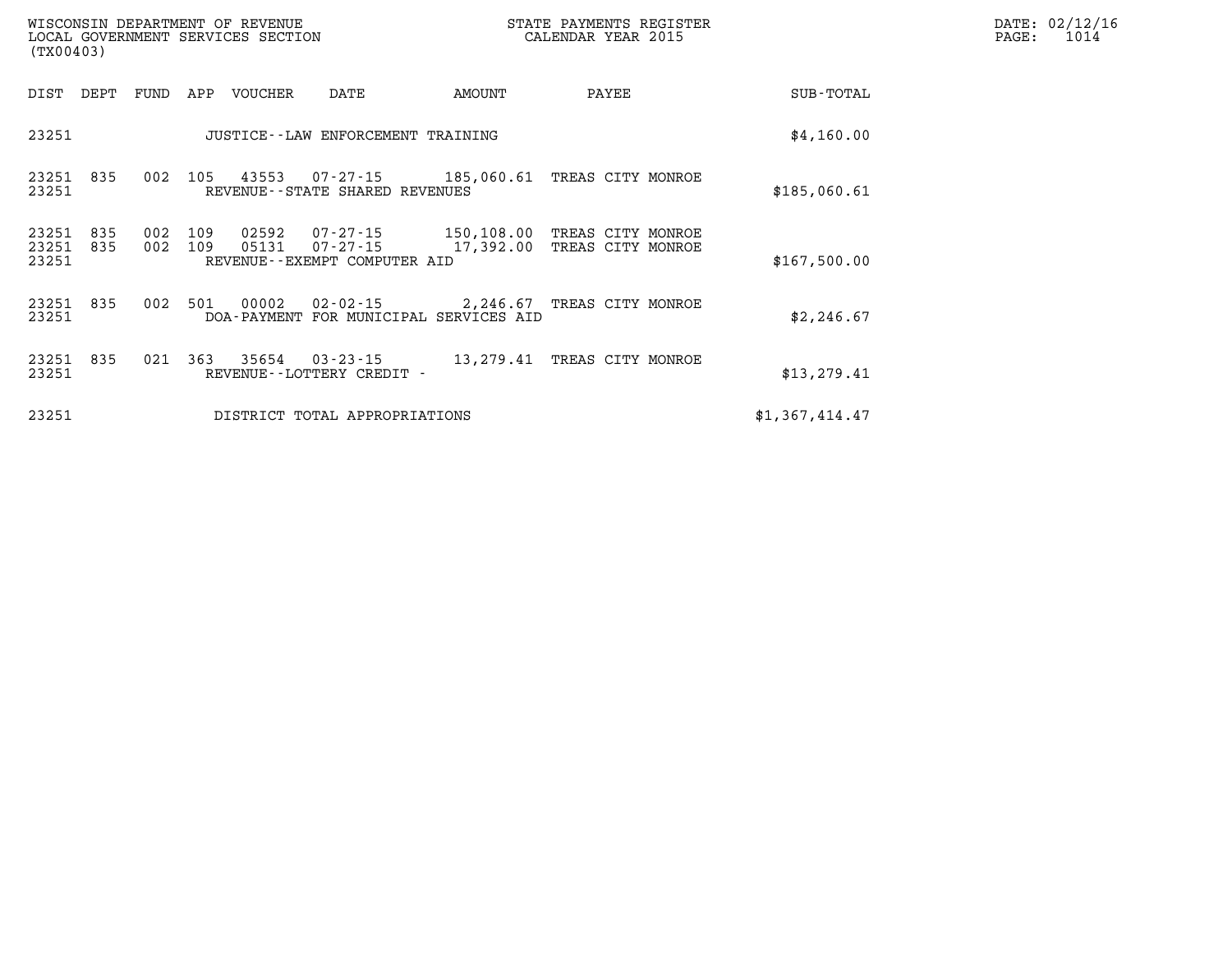| <b>District</b> | <b>District Name (Payee)</b> | Dept. | <b>Agency Name</b>               | Fund  |              | Appropriati Payment D Voucher |                     | <b>Date</b>                           | <b>Payment Amount</b> |
|-----------------|------------------------------|-------|----------------------------------|-------|--------------|-------------------------------|---------------------|---------------------------------------|-----------------------|
| M23000          | Green County                 | 11500 | Dept of Ag, Trade & Cons Protc   | 10000 | 70300        | Soil_Water 00002246           |                     | 11/18/2015 \$                         | 43,116.00             |
| M23000          | Green County                 | 11500 | Dept of Ag, Trade & Cons Protc   | 27400 | 76300        |                               | Soil_Water 00002246 | 11/18/2015 \$                         | 83,361.00             |
| M23000          | Green Countv                 | 11500 | Dept of Ag. Trade & Cons Protc   | 27400 | 76400        | Soil Water 00003399           |                     | 12/15/2015 \$                         | 18,125.80             |
| M23000          | Green County                 | 11500 | Dept of Ag, Trade & Cons Protc   | 27400 | 76400        | Soil_Water 00003404           |                     | 12/15/2015 \$                         | 2,755.00              |
| M23000          | Green County                 | 11500 | Dept of Ag, Trade & Cons Protc   | 36300 | <b>WE100</b> | AGRICUL100003391              |                     | 12/15/2015 \$                         | 439.60                |
| M23000          | Green County                 | 11500 | Dept of Ag, Trade & Cons Protc   | 36300 | <b>WE100</b> | AGRICUL100003394              |                     | 12/15/2015 \$                         | 2,587.94              |
| M23000          | Green County                 | 11500 | Dept of Ag, Trade & Cons Protc   | 36300 | <b>WE100</b> | AGRICUL1                      | 00003395            | 12/15/2015 \$                         | 177.80                |
| M23000          | Green County                 | 11500 | Dept of Ag, Trade & Cons Protc   | 36300 | <b>WE100</b> | AGRICUL100003396              |                     | 12/15/2015 \$                         | 5,632.84              |
| M23000          | Green County                 | 11500 | Dept of Ag. Trade & Cons Protc   | 36300 | <b>WE100</b> | AGRICUL100003398              |                     | 12/15/2015 \$                         | 297.50                |
| M23000          | Green County                 | 11500 | Dept of Ag, Trade & Cons Protc   | 36300 | <b>WE100</b> | AGRICUL100003401              |                     | 12/15/2015 \$                         | 724.15                |
| M23000          | Green County                 | 11500 | Dept of Ag, Trade & Cons Protc   | 36300 | <b>WE100</b> | AGRICUL100003402              |                     | 12/15/2015 \$                         | 1,960.00              |
| M23000          | Green County                 | 16500 | Dept of Safety & Prof Services   | 10000 | 23600        | POWTS R 00000593              |                     | 11/25/2015 \$                         | 36,970.21             |
| M23000          | Green County                 | 16500 | Dept of Safety & Prof Services   | 10000 | 23600        | POWTS R 00000873              |                     | 12/8/2015 \$                          | 3,934.18              |
| M23000          | Green County                 | 16500 | Dept of Safety & Prof Services   | 10000 | 23600        | POWTS R 00001004              |                     | 12/15/2015 \$                         | 3,934.18              |
| M23000          | <b>Green County</b>          | 37000 | Dept of Natural Resources        | 21200 | 57400        | RA- cnty si 00007076          |                     | 11/4/2015 \$                          | 21,060.72             |
| M23000          | <b>Green County</b>          | 41000 | <b>Department of Corrections</b> | 10000 | 11600        | Reimbursir 00009554           |                     | 11/18/2015 \$                         | 4,623.36              |
| M23000          | <b>Green County</b>          | 45500 | Department of Justice            | 10000 | 20200        | Officer trail 00002254        |                     | 11/24/2015 \$                         | 933.88                |
| M23000          | Green County                 | 45500 | Department of Justice            | 10000 | 24100        | Federal aid 00002832          |                     | 12/4/2015 \$                          | 810.00                |
| M23000          | Green County                 | 46500 | Department of Military Affairs   | 10000 | 30800        | Emergency 00000600            |                     | 10/23/2015 \$                         | 1,249.07              |
| M23000          | <b>Green County</b>          | 46500 | Department of Military Affairs   | 10000 | 34200        | Federal aid 00000358          |                     | 10/19/2015 \$                         | 3,636.00              |
| M23000          | <b>Green County</b>          | 50500 | Department of Administration     | 10000 | 15500        | Federal aid 00002184          |                     | 10/29/2015 \$                         | 3,452.00              |
| M23000          | <b>Green County</b>          | 83500 | Department of Revenue            | 10000 | 10500        | County and 00000967           |                     | 11/16/2015 \$                         | 298,841.80            |
| M23002          | Town Of Adams                | 83500 | Department of Revenue            | 10000 | 10500        | County and 00000944           |                     | 11/16/2015 \$                         | 10,762.46             |
| M23004          | Albany, Town of              | 83500 | Department of Revenue            | 10000 | 10500        | County and 00000945           |                     | 11/16/2015 \$                         | 7,378.37              |
| M23006          | Town Of Brooklyn             | 83500 | Department of Revenue            | 10000 | 10500        | County and 00000946           |                     | 11/16/2015 \$                         | 9,687.36              |
| M23008          | Town Of Cadiz                | 83500 | Department of Revenue            | 10000 | 10500        | County and 00000947           |                     | 11/16/2015 \$                         | 26,083.73             |
| M23010          | Town Of Clarno               | 83500 | Department of Revenue            | 10000 | 10500        | County and 00000948           |                     | 11/16/2015 \$                         | 18,676.00             |
| M23012          | Town Of Decatur              | 83500 | Department of Revenue            | 10000 | 10500        | County and 00000949           |                     | 11/16/2015 \$                         | 13,899.59             |
| M23014          | Town Of Exeter               | 83500 | Department of Revenue            | 10000 | 10500        | County and 00000950           |                     | 11/16/2015 \$                         | 9,923.47              |
| M23016          | Town Of Jefferson            | 83500 | Department of Revenue            | 10000 | 10500        | County and 00000951           |                     | 11/16/2015 \$                         | 23,516.12             |
| M23018          | Town Of Jordan               | 83500 | Department of Revenue            | 10000 | 10500        | County and 00000952           |                     | 11/16/2015 \$                         | 12,748.03             |
| M23020          | <b>Town Of Monroe</b>        | 83500 | Department of Revenue            | 10000 | 10500        | County and 00000953           |                     | $11/16/2015$ \$                       | 18,129.71             |
| M23022          | Town Of Mt Pleasant          | 83500 | Department of Revenue            | 10000 | 10500        | County and 00000954           |                     | 11/16/2015 \$                         | 12,645.61             |
| M23024          | Town Of New Glarus           | 83500 | Department of Revenue            | 10000 | 10500        | County and 00000955           |                     | $11/16/2015$ \$                       | 8,261.29              |
| M23026          | Town Of Spring Grove         | 83500 | Department of Revenue            | 10000 | 10500        |                               |                     | County and 00000956   11/16/2015   \$ | 8,718.65              |
| M23028          | Sylvester, Town of           | 83500 | Department of Revenue            | 10000 | 10500        |                               |                     | County and 00000957   11/16/2015   \$ | 8,471.71              |